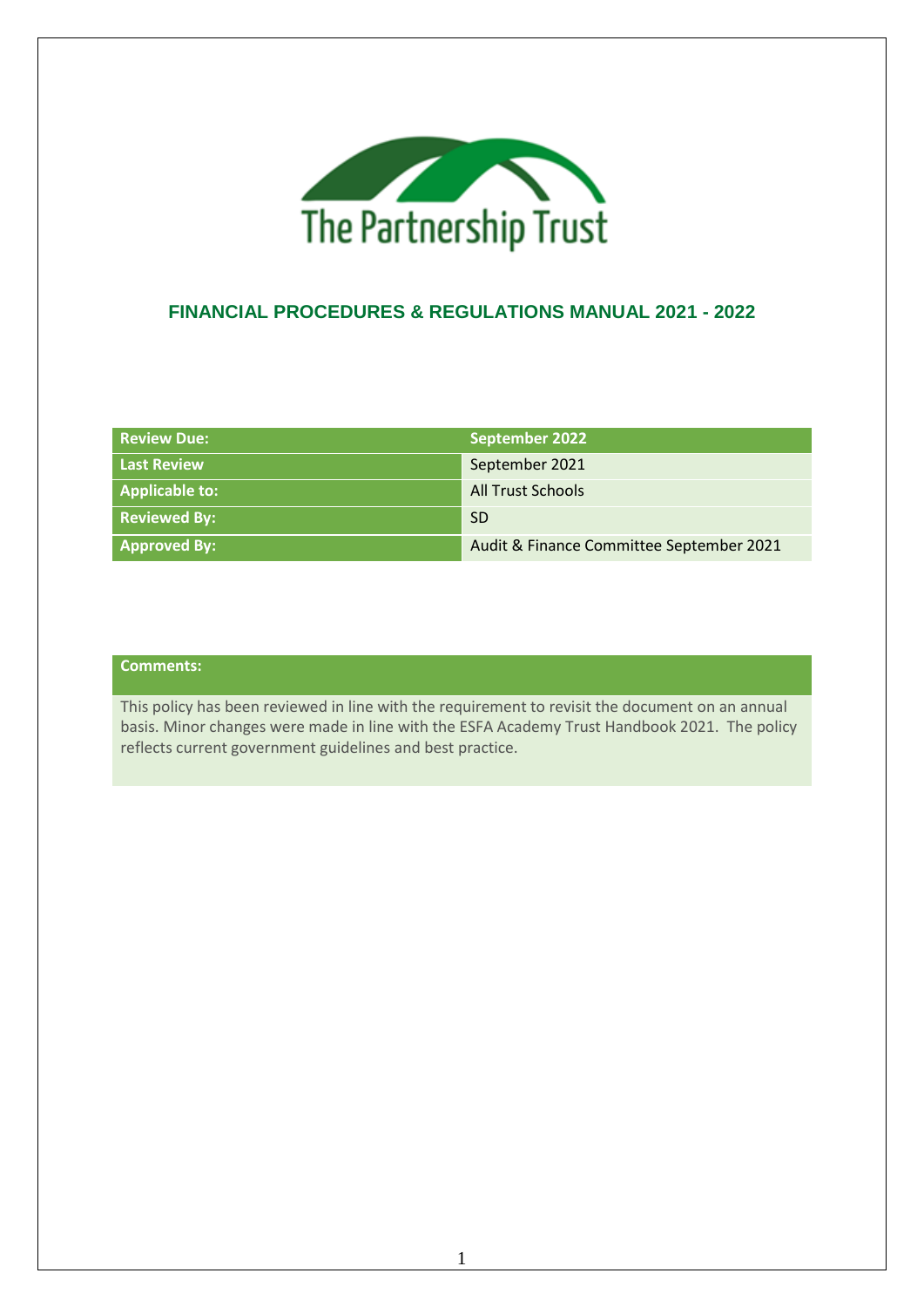| <b>Contents</b>                                                         |    |
|-------------------------------------------------------------------------|----|
| <b>Introduction</b>                                                     |    |
| <b>Organisation - The Partnership Trust</b>                             |    |
| The Partnership Trust Governance Diagram                                | 5  |
| <b>Roles and Responsibilities</b>                                       |    |
| The Board of Trustees                                                   | 6  |
| <b>Chairman's Urgency Powers</b>                                        | 7  |
| <b>Audit and Finance Committee</b>                                      | 8  |
| <b>Local Governing Body</b>                                             | 9  |
| <b>CEO/Accounting Officer</b>                                           | 9  |
| Headteacher                                                             | 10 |
| Trust Business Director/Chief Financial Officer/Chief Operating Officer | 10 |
| School Business Manager/Finance Manager/Finance Officer                 | 11 |
| <b>Other Staff</b>                                                      | 11 |
| <b>Financial Planning, Monitoring and Reporting</b>                     |    |
| Trust / School Development Plan                                         | 12 |
| <b>Annual Budget</b>                                                    | 12 |
| Monitoring and Review                                                   | 12 |
| <b>Internal Control</b>                                                 |    |
| Register of Interests                                                   | 13 |
| <b>Conflict of Interests</b>                                            | 13 |
| Goods and Services for Private Use                                      | 13 |
| Multi Academy Trust Central Services Contribution                       | 13 |
| <b>Academy Reserves</b>                                                 | 13 |
| <b>Executive Pay</b>                                                    | 14 |
| Whistleblowing                                                          | 14 |
| <b>Risk Management</b>                                                  | 14 |
| <b>RPA</b>                                                              | 14 |
| <b>Internal Audit Service</b>                                           | 14 |
| <b>Central Trust Administration</b>                                     |    |
| Payroll                                                                 | 15 |
| Payroll Administration                                                  | 15 |
| Avon Pension Fund / Somerset Pension Fund                               | 17 |
| <b>TPS</b>                                                              | 17 |
| <b>AVCs</b>                                                             | 17 |
| End of Year Annual Pension Returns                                      | 17 |
| Gender Pay Gap                                                          | 17 |
| Service Level Agreements                                                | 18 |
| <b>Payment Analysis Reports</b>                                         | 18 |
| <b>IR35</b>                                                             | 18 |
| Land and Buildings Return                                               | 18 |
| <b>School Resource Management Tool</b>                                  | 18 |
| <b>Gifts and Hospitality</b>                                            | 19 |
| Governors' Allowances (expenses)                                        | 19 |
| <b>Ex-Gratia Payments</b>                                               | 19 |
| Write-off of debts                                                      | 19 |
| <b>Management of Accounts</b>                                           |    |
| Accounting system                                                       | 19 |
| <b>Back-up Procedures</b>                                               | 19 |
| Income and Expenditure                                                  | 20 |
| <b>Transaction Processing</b>                                           | 20 |
| <b>Transaction Reports</b>                                              | 20 |
| Reconciliations                                                         | 20 |
|                                                                         |    |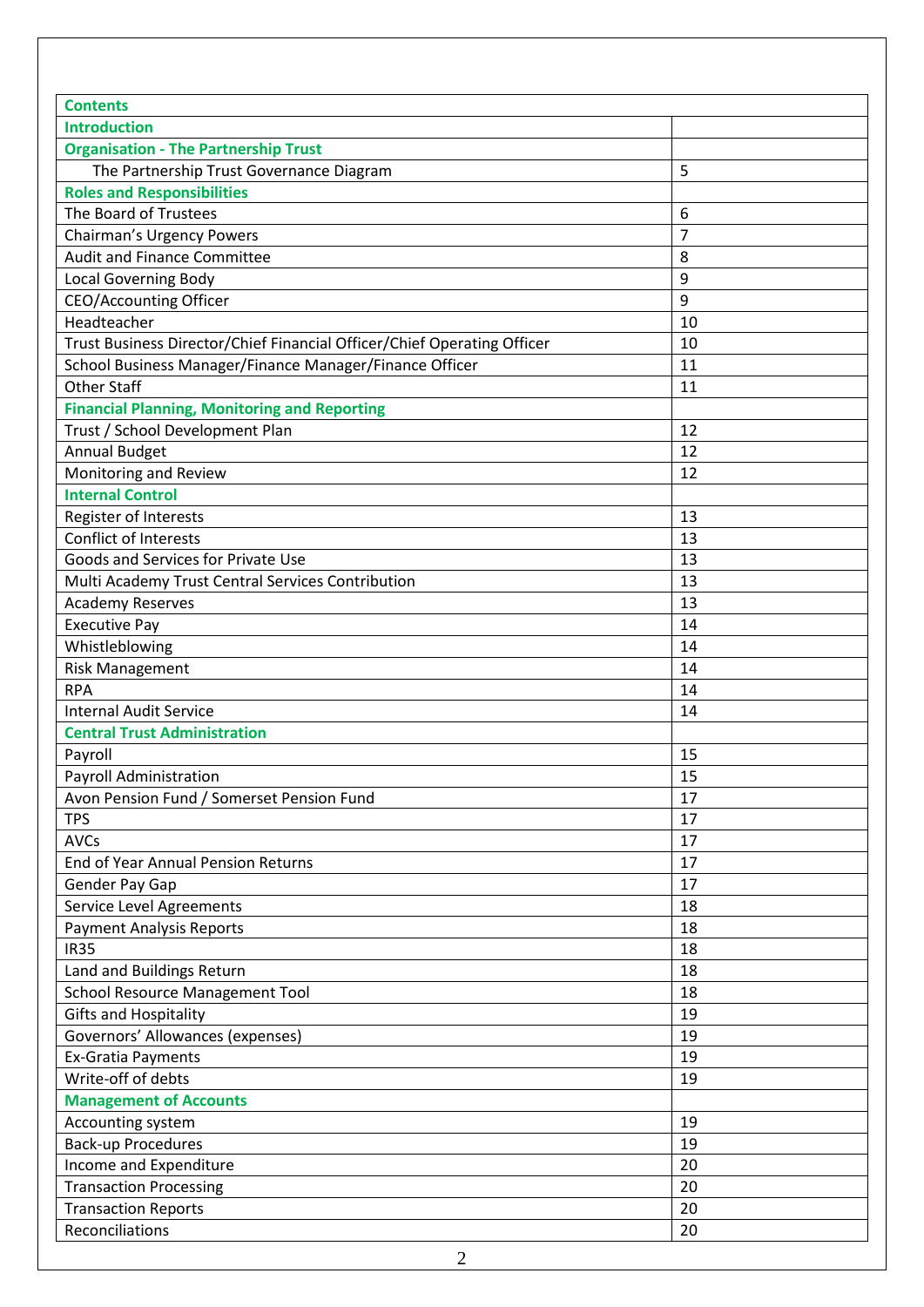| Purchasing                                | 20       |
|-------------------------------------------|----------|
| <b>Routine Purchasing</b>                 | 21       |
| Cash Management and Bank Accounts         | 22       |
| <b>Cash Flow Forecasts</b>                | 22       |
| Investments                               | 23       |
| Deposits                                  | 23       |
| Payments of invoices                      | 23       |
| <b>Administration Bank Reconciliation</b> | 24       |
| <b>VAT</b>                                | 24<br>24 |
| <b>Tendering Procedures</b>               |          |
| <b>Educational Visits</b>                 | 24       |
| <b>School Dinner Money</b>                | 24       |
| Lettings                                  | 24       |
| Consultancy                               | 25       |
| Training                                  | 25       |
| Catering                                  | 25<br>25 |
| Income                                    | 25       |
| Petty Cash Accounts<br>Lettings           | 26       |
| <b>Fixed Assets</b>                       |          |
|                                           | 26       |
| Asset register                            | 27       |
| Security of assets                        |          |
| Disposals                                 | 27       |
| Loan of Assets                            | 27       |
| <b>POLICIES</b>                           |          |
| Procurement - Best Practice Checklist     | 28       |
| <b>EU Procurement Thresholds</b>          | 30       |
| <b>Risk Policy</b>                        | 31       |
| <b>Tender Policy</b>                      | 32       |
| Anti-Fraud & Corruption Policy            | 35       |
| <b>VAT Policy</b>                         | 41       |
| Fixed Assets & Depreciation Policy        | 42       |
| <b>Purchasing Policy</b>                  | 44       |
| <b>Best Value Statement</b>               | 46       |
| Investment policy                         | 47       |
| <b>Reserves Policy</b>                    | 49       |
| <b>Credit Card Policy</b>                 | 51       |
| <b>Gifts and Hospitality Policy</b>       | 55       |
| <b>Trust Submission Deadlines</b>         | 57       |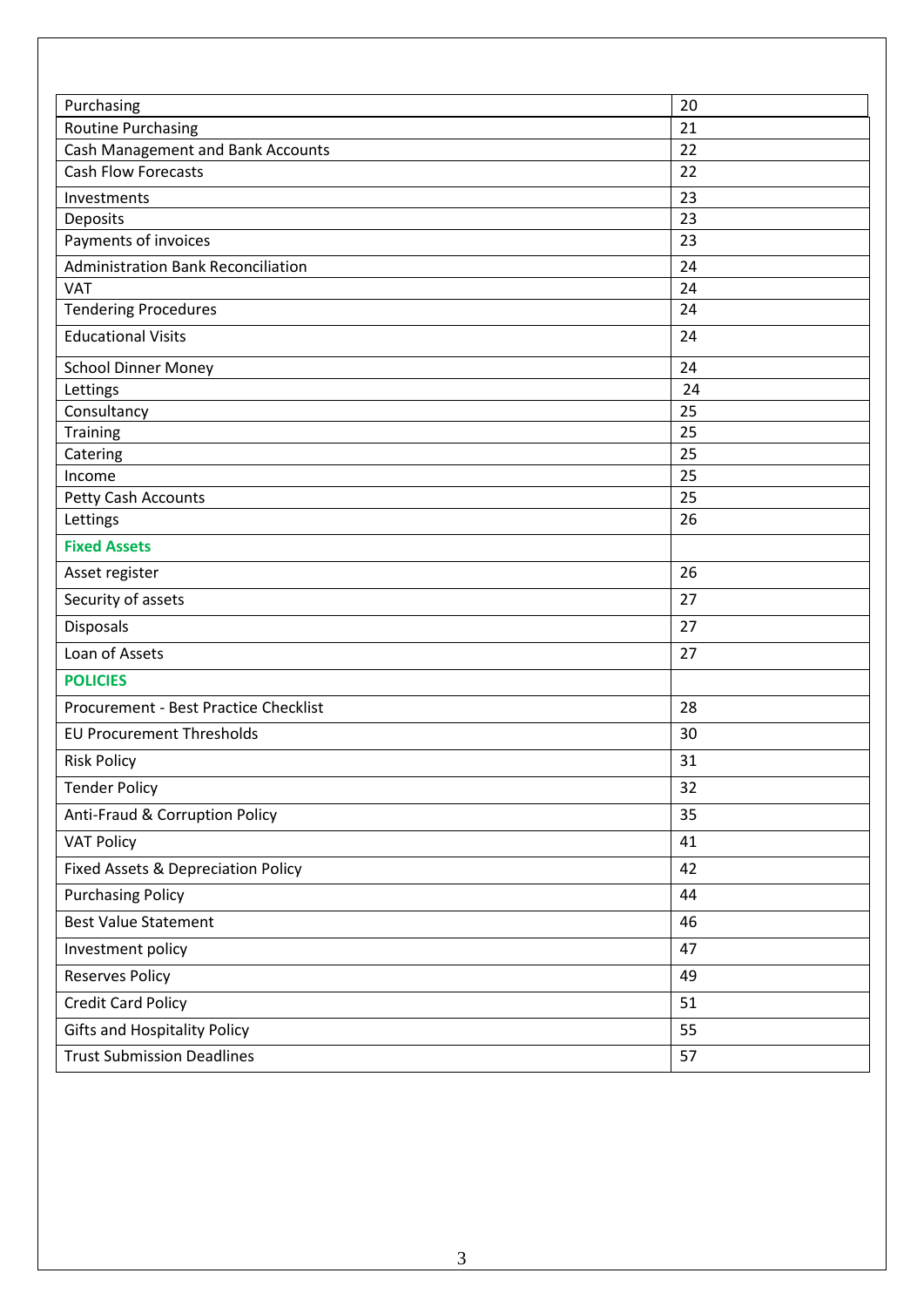#### **Introduction**

The purpose of this manual is to ensure that The Partnership Trust maintains and develops systems of financial control, which conform with the requirements both of propriety and of good financial management. It is essential that these systems operate properly to meet the requirements of our funding agreement with the Department for Education (DfE).

The Partnership Trust complies with the principles of financial control outlined in the academies guidance published by the **DfE** and within the **Academies Financial Handbook**, **Academies Accounts Direction, Governors Handbook** and comply with the **Charities Commission Leaflet: Responsibilities of Charity Trustees (leaflet CC3).**

This document should be consider alongside the above documents and provides detailed information on The Partnership Trust's accounting systems and procedures.

All staff involved with financial systems should read this document.

The objectives of this policy are to set guidelines for the establishment of sound and effective financial procedures by complying with the current financial regulations and adopting good working practices such as:

- establishing proper financial management arrangements and accounting procedures, in line with the OFSTED and ESFA recommendations;
- maintaining a reliable system of internal controls;
- ensuring that resources are properly allocated and that the principle of best value is adopted;
- outlining the areas of responsibility within the school;
- ensuring that the requirements of accountability are fulfilled.

The Trust aims to operate in transparent, ethical and accountable ways in which to promote effective management.

This document has been adopted by the Board of Trustees, as the basis for the administration and management of finances.

#### **The Partnership Trust Governance**

The exact detail of the governing body composition is contained in the Articles of Association and Scheme of Delegation. The Board identify the skills and experience it needs through skills audit and addresses gaps through recruitment and/or induction, training and other development activities.

The Board of Trustees with a full awareness of Business Ethics and in particular of the Local Code of Conduct (7 Nolan Committee principles), has approved The Partnership Trust Financial Procedures & Regulations Manual. In order to ensure that Trustees, Governors at local governing body level and the school's staff are impartial and seen to act impartially, the CEO, Headteachers, Trust Business Director, School Business Managers and Finance staff are nominated to be responsible for overseeing this ethical issue: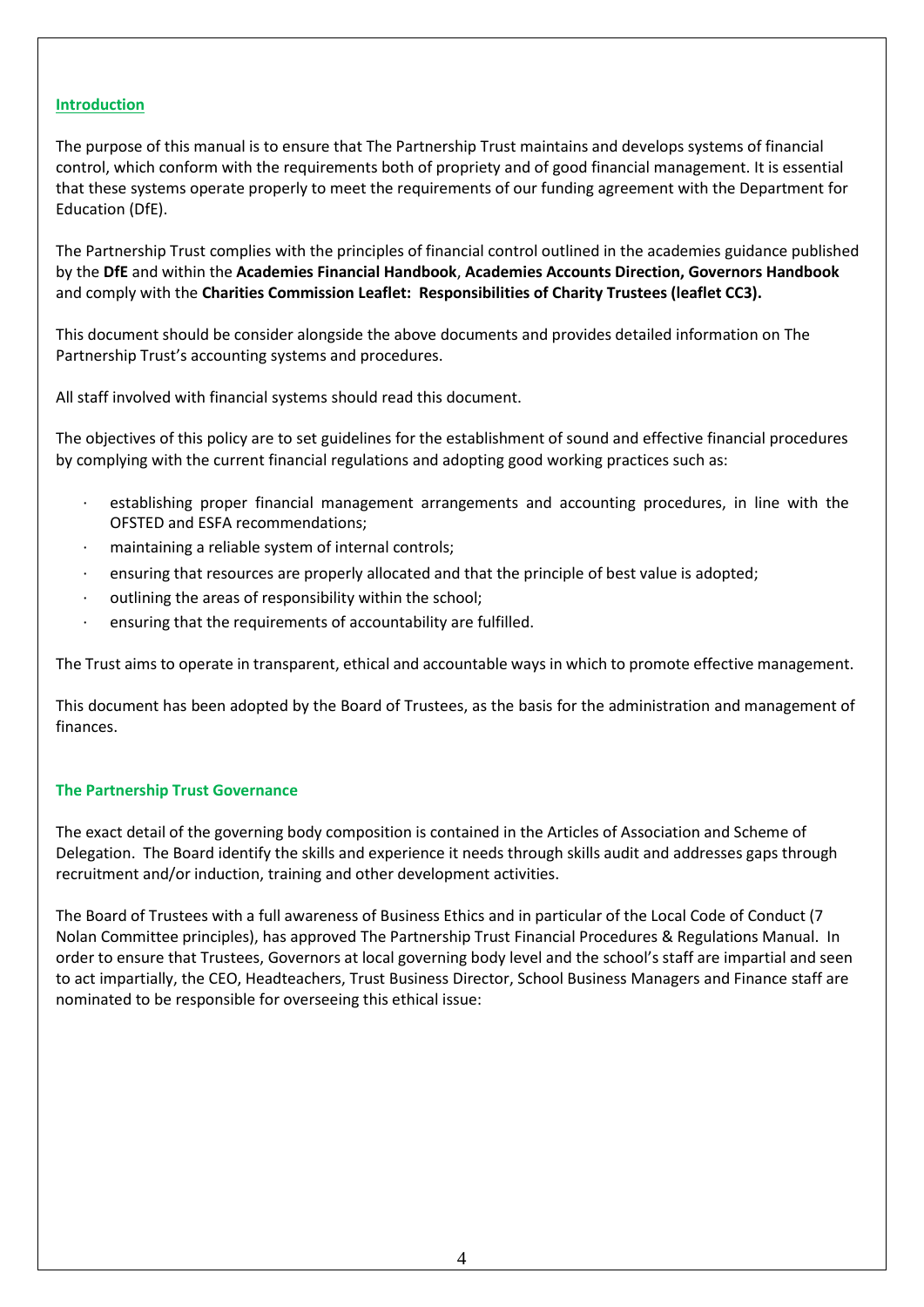

Green boxes and solid lines indicate groups with formally delineated powers, responsibilities and duties.

Blue boxes and dashed lines indicate more informal and consultative roles to aid communication and mutual understanding across the organisation.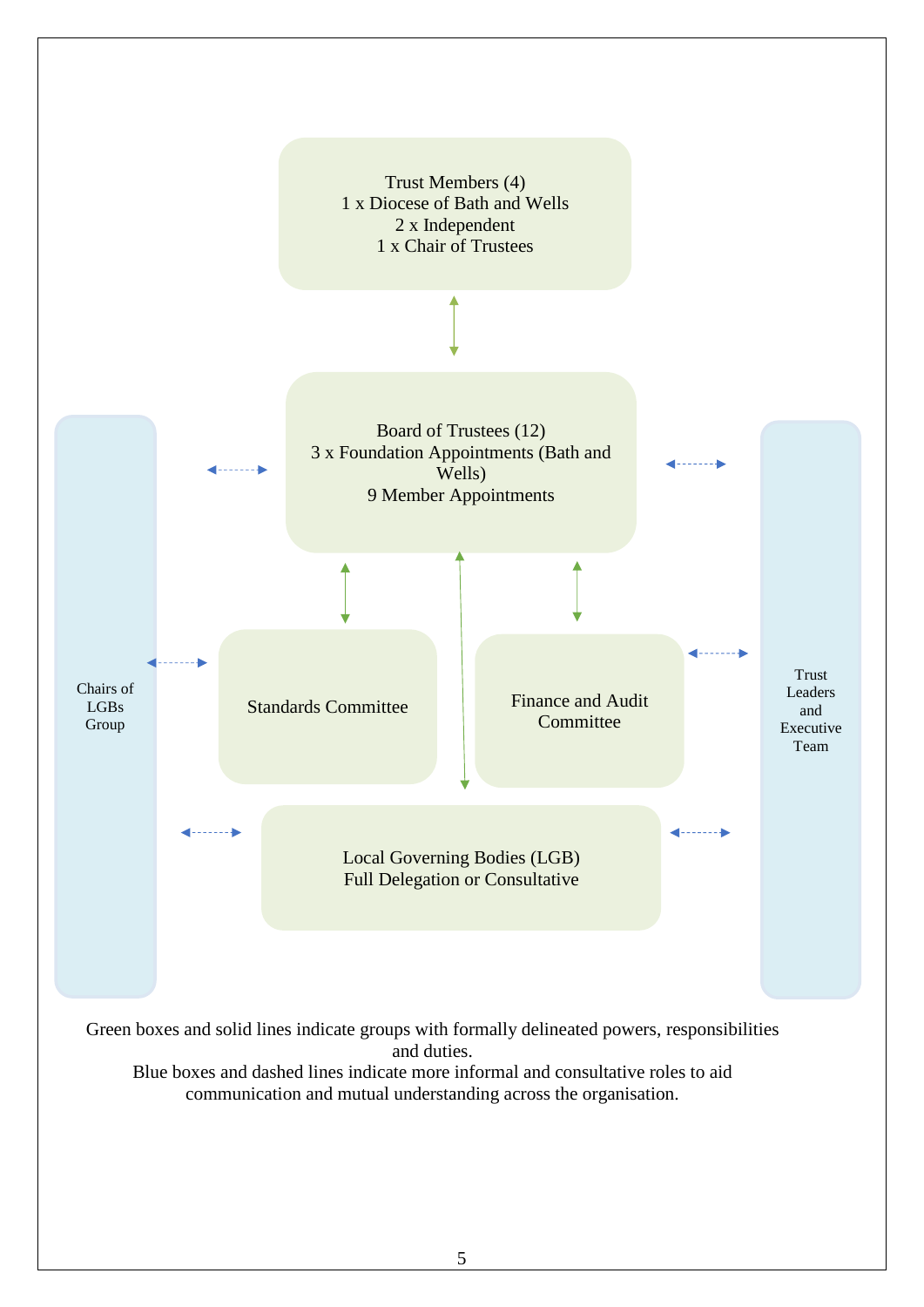#### **Roles and Responsibilities**

### **The Board of Trustees**

The Trustees are equivalent to governors in a single academy trust and fulfil the role of both company Trustees and charity trustees. Most governance decisions are made collectively through the Board of Trustees. The Board is responsible to the members, has overall responsibility for each academy in the Trust and manages the academies on behalf of the Academy Trust.

The Board recognises the importance of Trustees, governors, and staff being clear about their respective roles and responsibilities with regard to the financial management of the Multi Academy Trust. The main responsibilities of the Board are detailed in the Scheme of Delegation, Standing Orders and Terms of Reference, which have been agreed at the first Board of Trustees meeting each academic year.

The Board's key responsibilities are to:

- Ensuring clarity of vision, ethos and strategic direction
- Ensure the quality of educational provision
- Challenge and monitor the educational performance of each school
- Manage the Academy Trust's finances and property
- Approve a balanced budget and any significant changes to the budget for the financial year to 31 August
- Line Manage the CEO
- Exercise reasonable skill and care in carrying out its duties
- Operate the academy in accordance with the Funding Agreement and Supplementary Funding Agreements, that has been signed with the secretary of state.
- Ensure that the Academy Trust complies with charity and company law and adheres to Company law and charity Commission regulations.

The MAT will publish on its website up-to-date details of its governance arrangements.

The Board of Trustees delegates financial monitoring and some authorisation of in year financial decisions to the Audit Committee.

The Board of Trustees will:-

- conduct the affairs of the Trust so as to remain solvent
- provide such information as the ESFA might reasonably require so that the ESFA is satisfied that the Board is fulfilling its obligations in relation to financial management of the budget
- meet at least three times a year and adhere to the rules about the arrangements for and the conduct of each meeting as set out in the DfE Governor Handbook and Academy Trust Handbook.
- ensure that each Trustee knows to and is provided with the opportunity to notify the Trust of any business and/or personal interests they have, which require inclusion in the Register of Business Interests. Any Trustee who has an interest in a business tendering for a contract shall withdraw from the Board meeting that is considering the contract, in order not to take part in any discussion relating to the tendering process
- ensure that no Trustee of the Trust involved in awarding a contract, accepts gifts or hospitality from current or potential suppliers
- report and make appropriate recommendations,
- minutes of each meeting will be presented to the next meeting of each Local Governing Body (LGB) by the appropriate chair of governors
- ratify the annual budget and School Development Plan of each school within the MAT
- ensure that annual accounts are produced in accordance with the requirements of the Companies Act 1985 and the DfE guidance issued to academies
- appoint or dismiss the CEO and inform the DfE/ESFA within 14 days of vacating or appointing to the post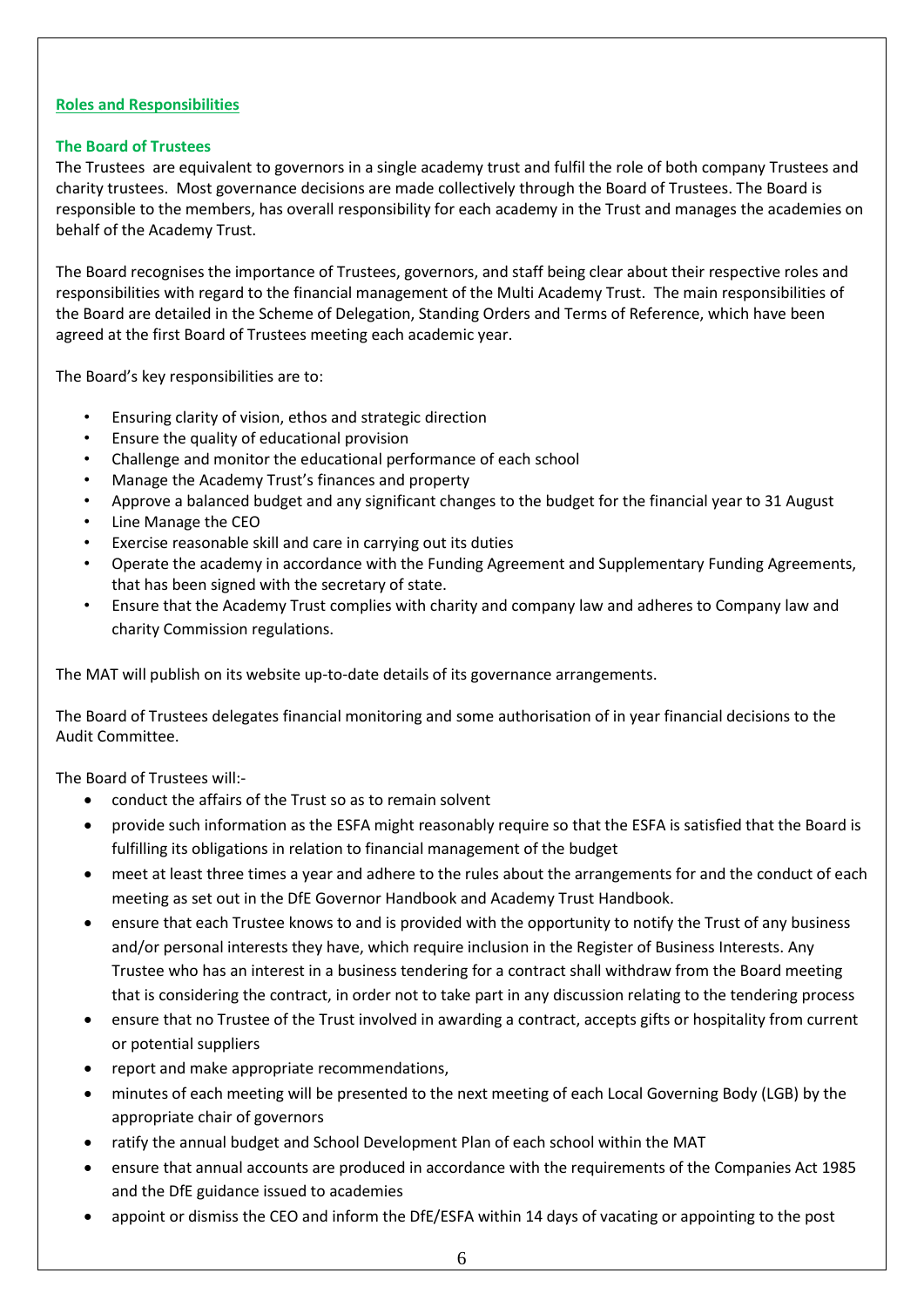- appoint or dismiss the Trust Business Director.
- ensure that its members maintain strict confidentiality with respect to payroll and other sensitive information presented to them.
- Review and agree whole Trust policies
- strategic planning;
- policy change in accordance with the Academy Trust Handbook;
- ratifying the annual budget for approval and ensuring that this approval of the budget is minuted in the Board of Trustee minutes;
- regular monitoring of the financial position of the Trust and the schools within;
- authorisation of virements over £5000 (delegated to Audit and Finance Committee);
- authorisation of purchase orders over £25,000 (delegated to Audit and Finance Committee);
- tenders for contracts over £75,000 (delegated to Audit and Finance Committee);
- review in-school financial procedures on a regular basis
- ensuring links to the School Development Plan.
- ensure good financial management practices prevail
- implement and monitor sound internal and financial controls
- monitor arrangements over control of income and expenditure and use of its resources, in accordance with delegated budgets
- monitor through audit, the quality of accounting procedures
- review expenditure to see that funding from the ESFA and other sources is used only in accordance with the attached conditions
- in conjunction with the Local Governing Body of the School, issue clear directions to the Headteacher concerning the Headteacher's responsibilities for financial affairs and for reporting to the Governing Body
- ensure that each school has in place adequate internal controls and governance procedures, which meet DfE requirements
- demonstrate accountability for the way in which resources are used to meet needs identified through selfevaluation ensure that no Trustee of the Trust involved in awarding a contract, accepts gifts or hospitality from current or potential suppliers
- ensure that grants from the ESFA are used only for the purposes intended
- ensure that funds from sponsors are received according to the Trust's Funding Agreement, and are used only for the purposes intended
- ratify the annual budget and School Development Plan of each school within the MAT
- review and direct remedial action in respect of Internal Audit Service reports on the effectiveness of financial procedures and controls (delegated to the Audit and Finance Committee)
- review the monthly management accounts for the Trust as part of the MAT monitoring (delegated to the Audit and Finance Committee)
- as required review budget monitoring reports produced for LGB's and as part of the MAT monitoring (delegated to the Audit and Finance Committee)
- arrange for any insurance cover it considers necessary to ensure that its members maintain strict confidentiality with respect to payroll and other sensitive information presented to them.
- Review and approve whole Trust policies.

### **Chairman's Urgency Powers**

In the event of Urgency Powers being invoked by the Chairman, this will be recorded in writing and reported to the next meeting of the Board of Trustees.

See 'Terms of Reference' for further detail.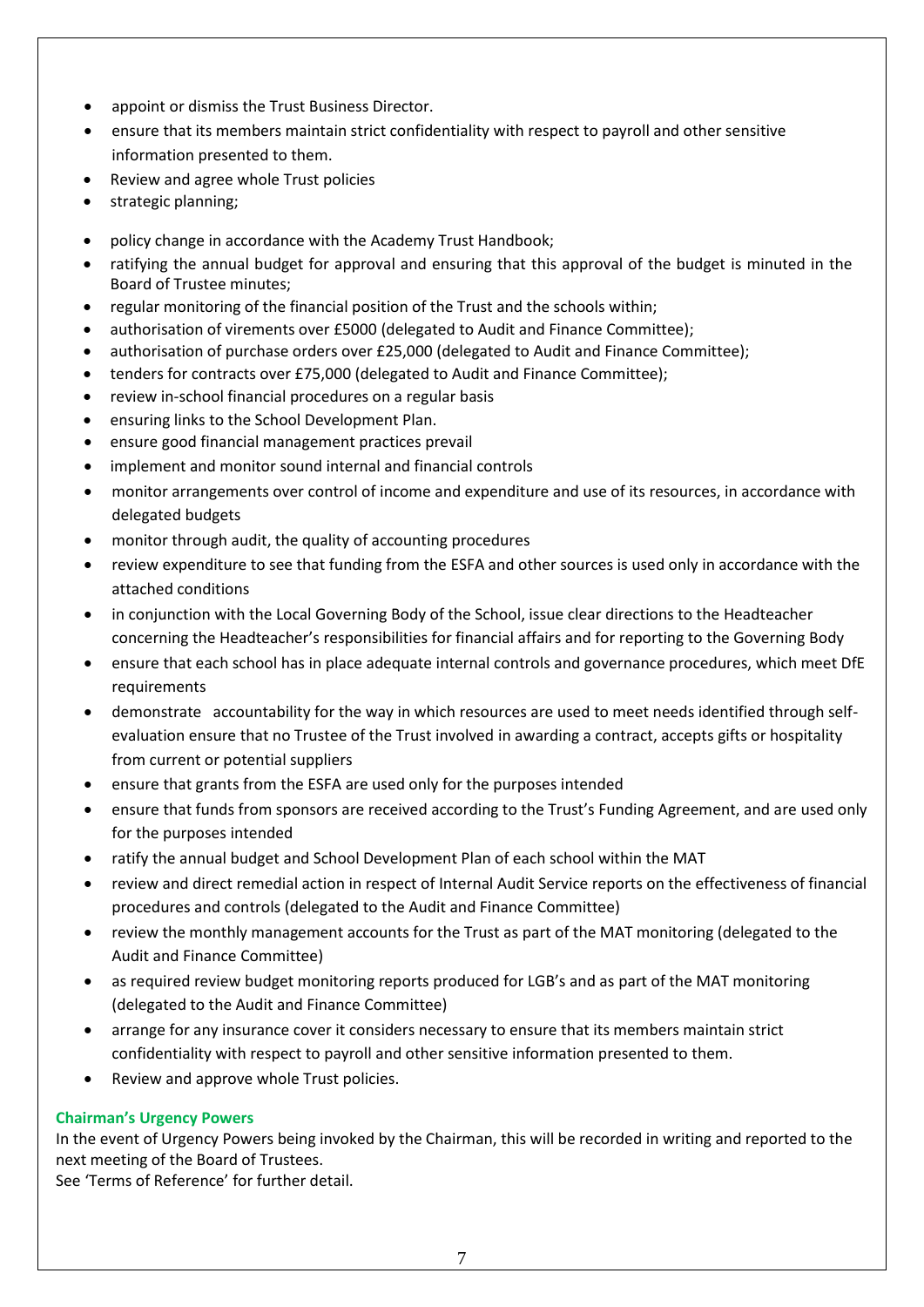### **Audit and Finance Committee**

The Audit Committee meets at least five times per year. The Board of Trustees have delegated financial scrutiny, monitoring and practice to the committee. Including:

- ensure good financial management practices prevail, including responsibility for the care and maintenance of the school premises and approval of budget priorities (in order to ensure value for money and to monitor expenditure)
- ensure good financial management and that each school has in place adequate internal controls and governance procedures, which meet DfE requirements
- ensure that grants from the ESFA are used only for the purposes intended
- ensure that funds from sponsors are received according to the Trust's Funding Agreement, and are used only for the purposes intended
- authorise orders over £25000
- authorisation of virements over £5000;
- implement and monitor internal and financial controls
- monitor arrangements over control of income and expenditure and use of its resources, in accordance with delegated budgets.
- understanding and addressing variances between the budget and actual income and expenditure.
- monitor through audit, the quality of accounting procedures
- review expenditure to see that funding from the ESFA and other sources is used only in accordance with the attached conditions in conjunction with the Local Governing Body of the School, issue clear directions to the Headteacher concerning the Headteacher's responsibilities for financial affairs and for reporting to the Governing Body
- Agrees any changes to the staffing structure of each school which differ from the original approved staffing structure/budget for that year.
- review and direct remedial action in respect of Internal Audit Service reports on the effectiveness of financial procedures and controls
- review the monthly management accounts for the Trust as part of the MAT monitoring (delegated to the Audit and Finance Committee)
- as required review budget monitoring reports produced for LGB's and as part of the MAT monitoring
- arrange for any insurance cover it considers necessary
- Monitoring the financial performance of the Trust and holding the Business Director to account for this.
- Review the body's internal and external financial statements and reports to ensure that they reflect best practice.
- Discuss with the external auditor the nature and scope of each forthcoming audit and to ensure that the external auditor has the fullest co-operation of staff.
- Consider all relevant reports by the appointed external auditor, including reports on the Trust's accounts, achievement of value for money and the response to any management letters.
- Review the effectiveness of the body's internal control system established to ensure that the aims, objectives and key performance targets of the organisation are achieved in the most economic, effective and environmentally preferable manner.
- Ensure that the body's internal audit service meets, or exceeds, the standards specified in the Government Academy Trust Handbook, complies in all other respects with these guidelines and meets agreed levels of service.
- Consider and advise the board on the body's annual and long-term audit programme.
- Consider internal audit reports, including value-for-money reports and the arrangements for their implementation.
- Review the operation of the Trust's code of practice for board members, code of conduct for staff and periodically review the Trust's Financial Regulations and related policies regarding Anti- Fraud and Whistleblowing.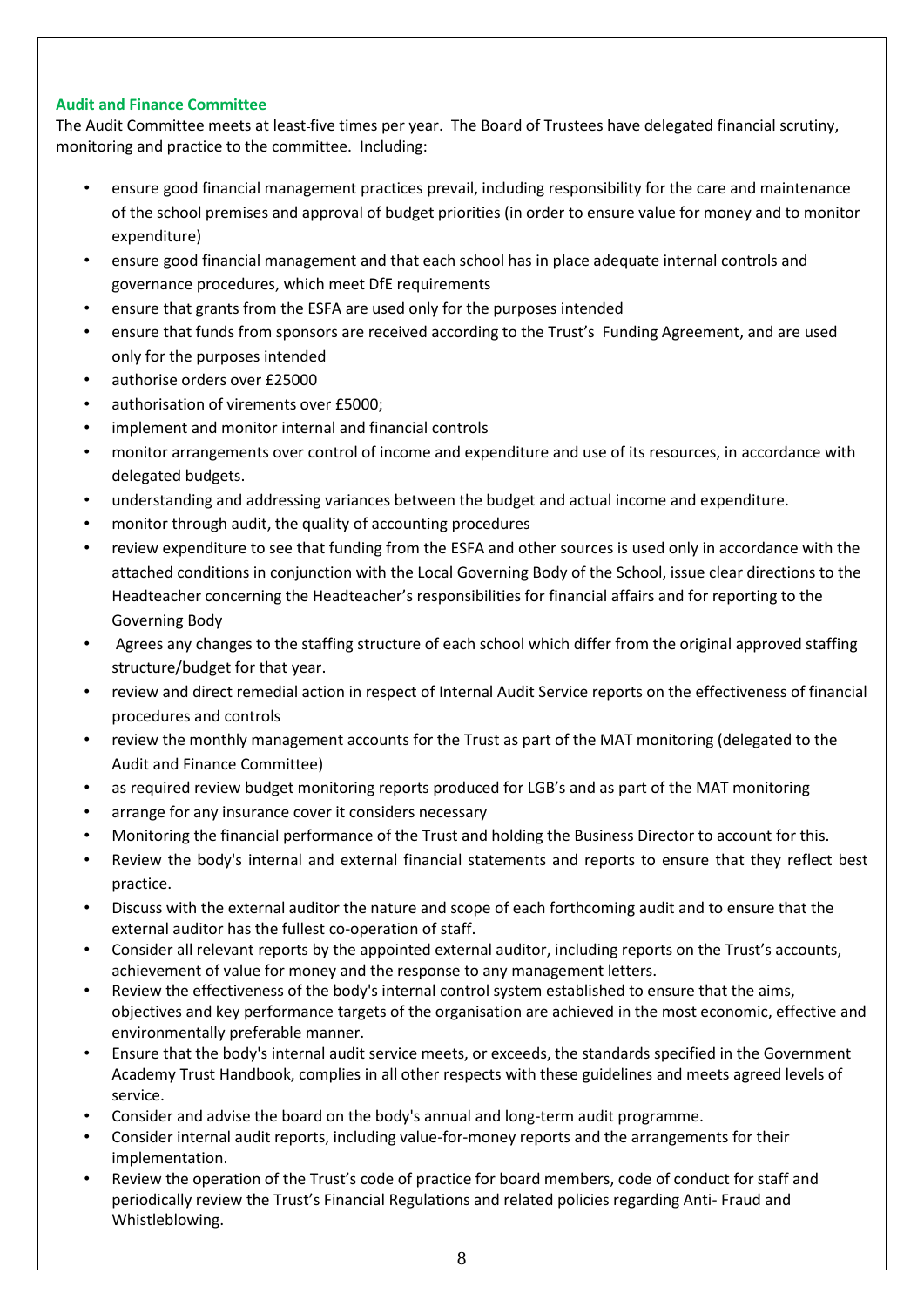- Monitoring the use of the pupil premium and other earmarked or dedicated funds.
- Monitoring all Human Resource aspects.
- Determination of staff pay and conditions.
- Procurement of any contract with a value in excess of £75000.
- Performance management of CEO.
- Disciplinary, capability and grievance aspects relating to CEO.
- Detailed consideration of those policies within its remit.
- Appointing non-employee members of the committee to operate as an audit committee.
- Consider any other matters where requested to do so by the board; and report at least once a year to the Board on the discharge of the above duties.
- Dealing with formal complaints against an academy in accordance with the Trust complaints policy.
- Monitoring all equality aspects including the Public Sector Equality Duty.

The Board of Trustees will receive and consider the independently audited accounts each Autumn term to cover the previous year ending 31st August. This item will be recorded in the minutes of the meeting.

### **Local Governing Body**

Under the Articles of Association (article 100) The Partnership Trust has appointed a Local Governing Body (LGB) as a sub-committee of the Trust Board for each Academy. Each Governing Body has delegated powers/matters according to whether the most recent OFSTED inspection judgement of the academy as outstanding/good or notice to improve/special measures. The responsibilities of the LGB are detailed in written Scheme of Delegation and Terms of Reference, which have been authorised by the Board of Trustees.

Each LGB meets at least 5 times per year and has the power to delegate responsibilities to other sub committees/working parties should it wish to do so.

The main responsibilities include:

- Guide and assist the Headteacher in all financial matters including budgeting and planning.
- The initial review and authorisation of the school's annual budget, identifying priorities from the School DevelopmentPlan, in preparation for approval by the Board of Trustees.
- The regular monitoring of actual expenditure and income against budget and challenging the Headteacher on any variances. These will be minuted within the LGB meeting minutes.
- Authorising orders £10,000 £15,000, dependent on delegation.
- Authorising changes to the academy's personnel establishment within the agreed original structure.
- Monitoring the arrangements for effective supervision of building maintenance and minor works.

### **CEO (Accounting Officer)**

- Has overall executive responsibility for the activity of each individual school.
- Puts into practice the policies agreed upon by the Trust Board.
- Ensures the MAT's property and assets are under the control of the trustees and measures are in place to prevent losses or misuse including maintenance of fixed asset registers.
- Ensuring financial systems and financial records are operated by more than one person.
- Authorising orders between £15,000 and £25,000
- Ensuring full and accurate accounting records are kept to support the Trust's annual accounts
- Receives monitoring reports relative to each Academy from the Trust Business Director.

The CEO as the Accounting Officer has overall responsibility to the Board of Trustees for the financial management of all Schools in the Trust. As Accounting Officer, the CEO is personally responsible to Parliament and the ESFA for the resources under their control and must be able to assure Parliament and the public of high standards of probity in the management of public funds.

The CEO ensures that: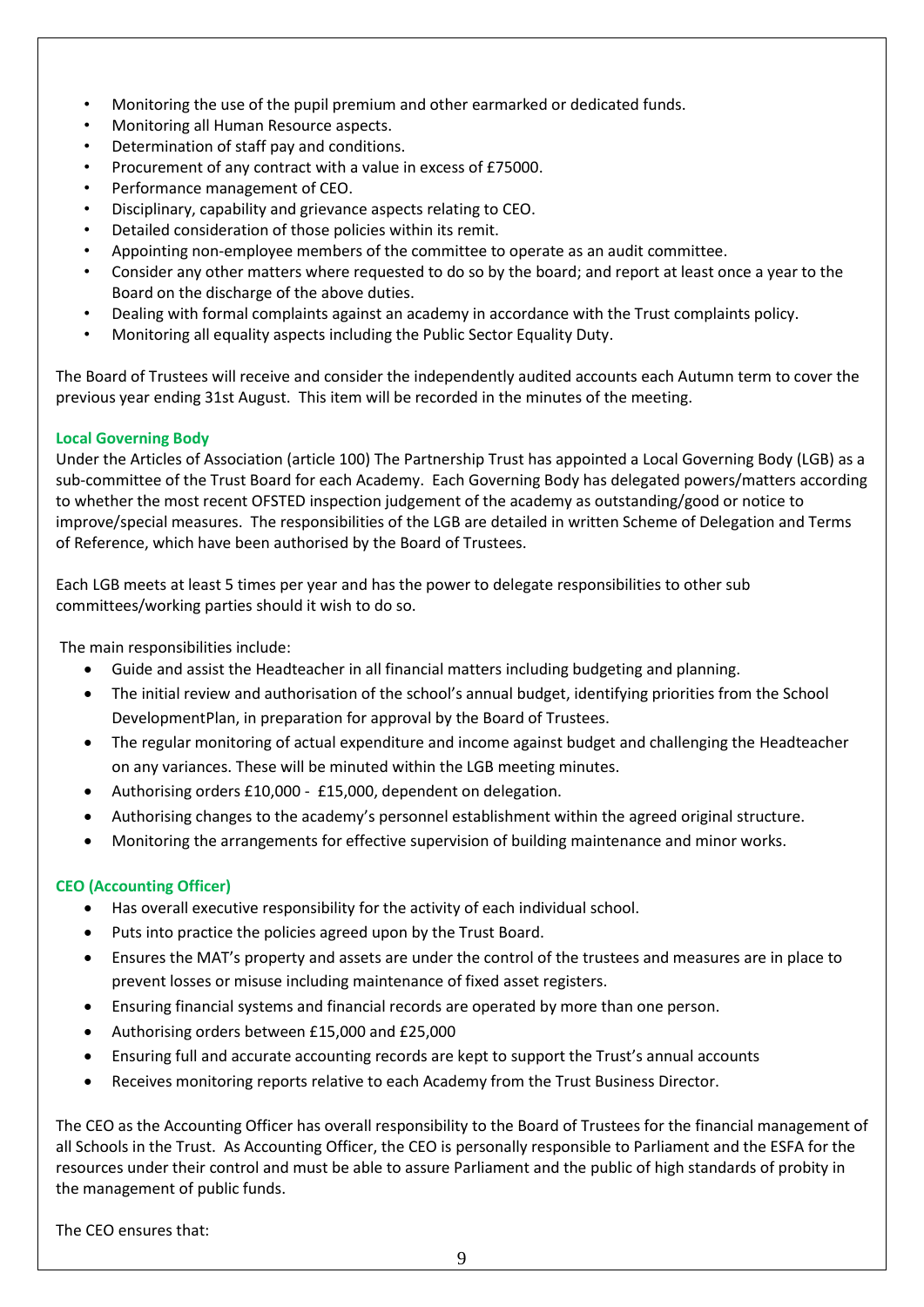- The Board of Trustees is provided with financial advice
- Proper and adequate financial systems and controls are in place
- Statements and returns are prepared and maintained as required by the Trust Board, the LGB and the ESFA
- Completed financial returns are signed for submission to the ESFA, TPS, LGPS, HMRC, Charities Commission and Companies House.

### **Headteacher**

The Headteacher of the Academy

- Has overall executive responsibility for the Academy's activities, of which financial activities are clearly a part.
- Is responsible for internal management and discipline.
- Puts into practice the policies agreed upon by the Trust Board and the LGB of the Academy.

The Headteacher has overall responsibility to the LGB for the financial management of the School, the Headteacher ensures that:

- The LGB is provided with financial advice.
- Proper and adequate financial systems and controls are adhered to.

On a management level the Headteacher of the School is responsible for the management of:

- The School's financial position at a strategic and operational level
- Authorising orders with a cumulative value up to £10,000
- Approving new staff appointments within the approved staffing structure, except for any senior staff posts which the local governing body should approve.
- Other financial issues.

The Headteacher has the right to attend all meetings of the LGB of the School except when the regulations (i.e. School Governance (Procedures) Regulations) about withdrawal apply. It is part of the Headteacher's conditions of employment to attend Governors' meetings when requested to do so by the Governing Body.

### **Trust Business Director/Chief Financial Officer**

The following responsibilities are delegated to the Trust Business Director as the Chief Financial Officer, unless otherwise stated. The Trust Business Director is responsible for:

- Report to the CEO on all financial matters within the Trust.
- The operation of financial processes across the Trust, ensuring that adequate operational controls are in place, and that the principles of internal control are maintained in accordance with the Academies Financial Handbook.
- Ensuring that full, accurate and up to date records and documents are maintained in order to provide financial and statistical information and that the figures have been reconciled with the relevant Academy's bank account.
- Ensuring that all records and documents are available for delivery of the annual accounts.
- Maintaining proper records of accounts in accordance with arrangements approved by the DfE/ESFA.
- Providing financial returns for the DfE/ESFA as and when requested. Viring sums between and within budget headings up to a value of £1000 although this must be formally reported to the LGB. The Trust Business Director will also process any other virements notified to him/her as authorised by the Local Governing Body, or the Headteacher. Proper records of virements should be kept.
- Virements should be reported to the Audit Committee.
- Ensuring that all contracts and agreements conform with the Academies Financial handbook.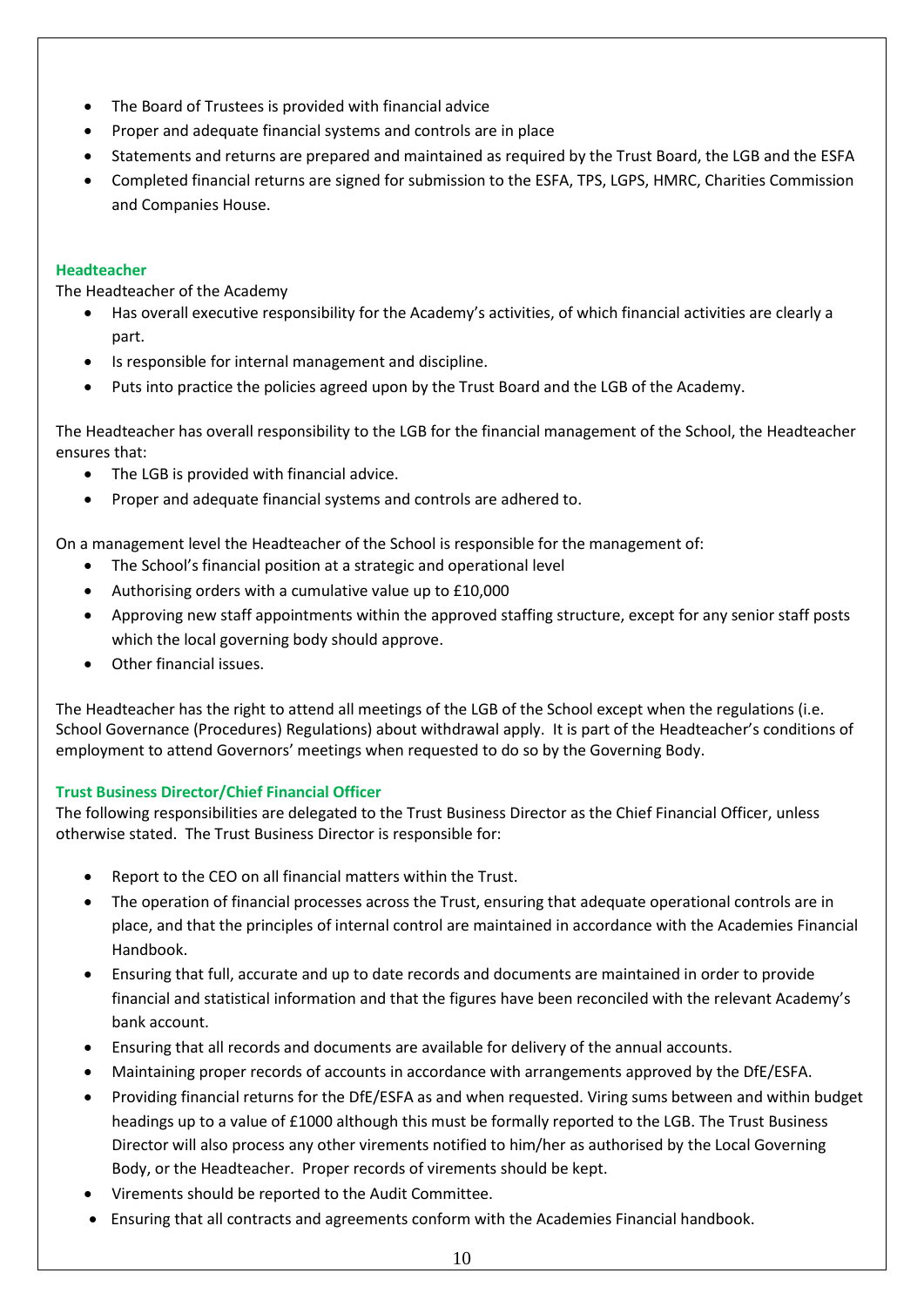- Ensuring that appropriate procedures are followed in respect of opening tenders.
- Maintaining a record of all income held in the academy and ensuring it is promptly collected and accurately accounted for and banked intact.
- Ensuring that cheques received are cashed promptly and in accordance with School's Financial Regulations.
- Ensuring the correct administration and authorisation of lettings.
- Ensuring proper use of official orders, and authorising orders up to a value of £5000.
- Ensuring staff are authorised to certify payments and that invoices, vouchers and other records are retained and stored in a secure way.
- Signing cheques/authorising BACs runs, in conjunction with the Headteacher or other authorised signatory.
- Notifying the Payroll Provider of any matters affecting payments to employees of the school.
- Ensuring the maintenance of a fixed asset register with depreciation, of all items over the value of £500 per item of furniture, equipment, vehicles and plant. The register shall be a permanent and continuous record.
- Ensuring that maximum limits of cash held do not exceed the Academy's insurance cover.
- Ensuring the maintenance of a petty cash balance that does not exceed the agreed limit for each academy.
- Ensuring that all staff job descriptions are kept by the schools and reviewed on a regular basis alongside the review of Schools and Trust organisational structures.
- Ensure personnel records are up to date from appointment to exit interviews. Including issuing of contracts, amending contracts, sickness monitoring, occupational health referrals.

### **School Business Manager / Finance Manager / Senior Finance Officer/ Finance Officer**

The finance manager/finance officer is responsible for:

- Delegated financial responsibility for the premises, central services and any other delegated budget under his/her control
- Production of reports on a timely basis
- Reconciliation of school bank and supplier accounts
- Authorisation of payments
- Ensuring that invoices, vouchers and other records are retained and stored in a secure way
- Notifying the Trust Business Director of any matters affecting payments to employees of the school.
- Ensuring that maximum limits of cash held do not exceed the School's insurance cover.
- Ensuring the receipt, care and safe custody and issue of stocks and stores.
- Ensuring the maintenance of an inventory, in accordance with the instructions in the Financial Procedures and Regulations Manual, of all items of furniture, equipment, vehicles and plant. The inventory record, whether manual or computerised, shall be a permanent and continuous record.
- Where appropriate, arranging for the security marking of such items.
- Prepares a VAT claim for the school on a monthly basis and submits to the Trust who claim as one employer.

### **Other Staff**

Other members of staff with budget holding responsibility will have specific financial responsibilities and these are detailed in the following sections of this manual. All staff are responsible for the security of the property within each academy, for avoiding loss or damage, for ensuring economy and efficiency in the use of resources and for conformity with the requirements of The Partnership Trust's financial procedures.

The designated IT Manager or provider shall be responsible for the control of systems and for the security and privacy of data.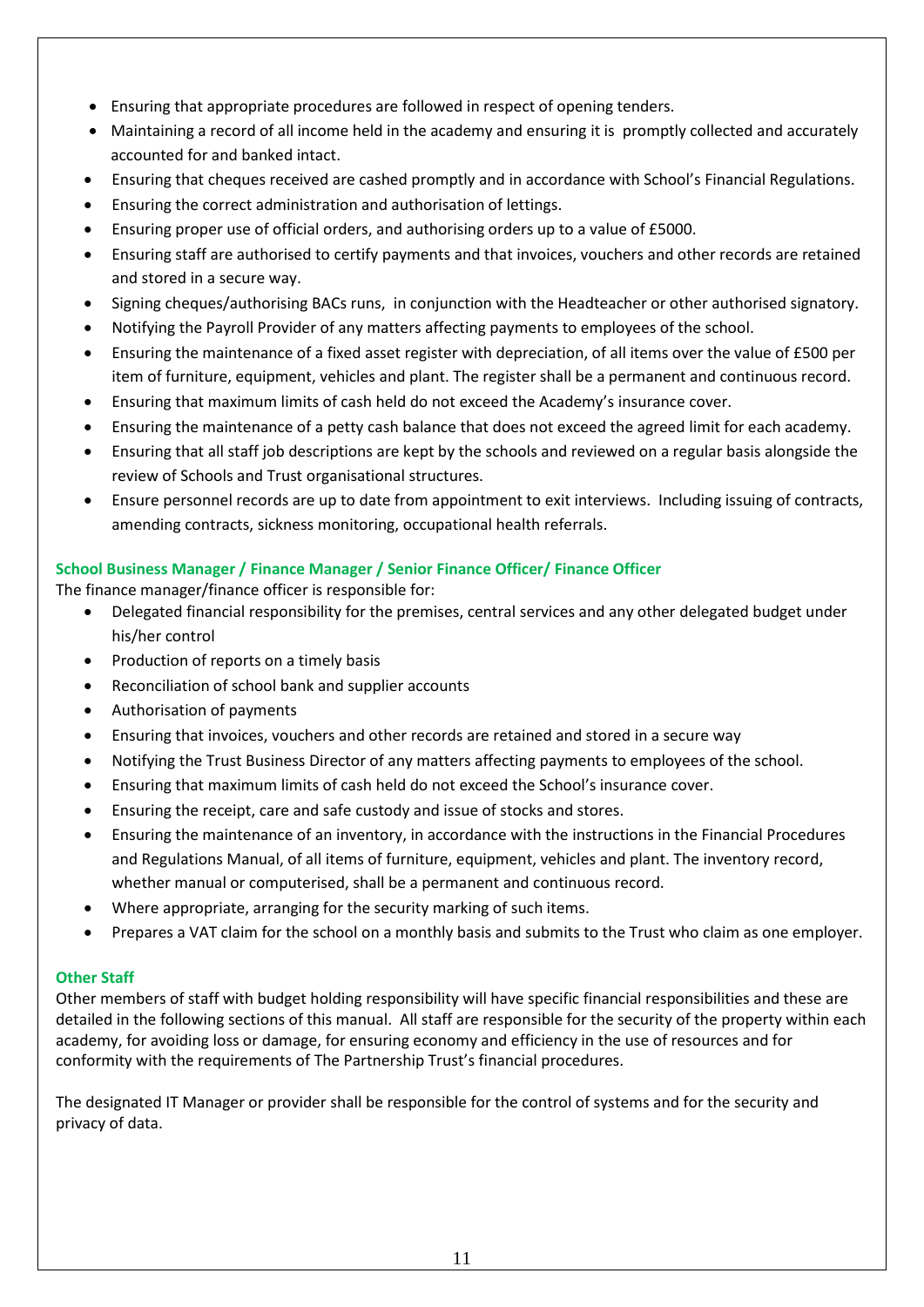### **Financial Planning, Monitoring and Reporting**

### **Trust / School Development Plan**

The SDP provides the framework for the school annual budget. The budget is a detailed statement of the expected resources available to the individual school and the planned use of those resources for the following year. The School Development Plan (SDP) indicates how the schools' educational and other objectives are going to be achieved within the expected level of resources over the next three years. The SDP is concerned with the future aims and objectives of the trust/school and how they are to be achieved; that includes matching the school's objectives and targets to the resources expected to be available. Plans are kept relatively simple and flexible. They are the "big picture" within which more detailed plans may be integrated.

### **Annual Budget**

The Trust Business Director is responsible for preparing the MAT budget ready for approval. The Trust Business Director will work with the Headteacher/ School Business Manager in preparing the school budget.

The LGB may not set a deficit budget. If an unplanned deficit occurs during the financial year which reserves cannot address after unspent funds from previous years are taken into account the Board of Trustees must notify the ESFA within 14 days.

The annual budget will reflect the best estimate of the resources available to the school for the forthcoming year and will detail how those resources are to be utilised. There is a clear link between the SDP objectives and the budgeted utilisation of resources.

The budgetary planning process will incorporate the following elements:

- Forecasts of the likely number of pupils to estimate the amount of DfE grant receivable
- Review of other income sources available to the school to assess likely level of receipts
- Review of past performance against budgets to promote an understanding of the school's cost base
- Identification of potential efficiency savings
- Review of the main expenditure headings in light of expected variations in cost e.g. pay increases, inflation and other anticipated changes.

A 3 year budget forecast will be prepared by the Trust Business Director or School Business Manager and Headteacher for approval by the LGB and ratification by the Board of Trustees. The budget will be communicated to all staff with responsibility for budget headings so that everyone is aware of the overall budgetary constraints. The budget should be seen as a working document which may need revising throughout the year as circumstances change.

The approved 3 year budget forecast return must be submitted to the DfE by July each year and the Trust Business Director is responsible for establishing a timetable which allows sufficient time for the approval process and ensures that the submission date is met.

#### **Budget Monitoring and Review**

The Trust Business Director will prepare management accounts every month setting out its financial performance and position, comprising budget variance reports and cash flow forecasts with sufficient information to manage cash, debtors and creditors. The format of management accounts are adjusted to be suitable for different users including summaries and supporting narrative as appropriate.

Management accounts are shared with the CEO and Chair of Trustees every month.

The reports are shared with the Audit and Finance committee, six times per year. The LGB and Audit and Finance Committee have delegated monitoring responsibility from the Board of Trustees and will ensure appropriate action is being taken to maintain financial viability including addressing variances between the budget and actual income and expenditure. The reports are also shared with the Headteacher and LGB.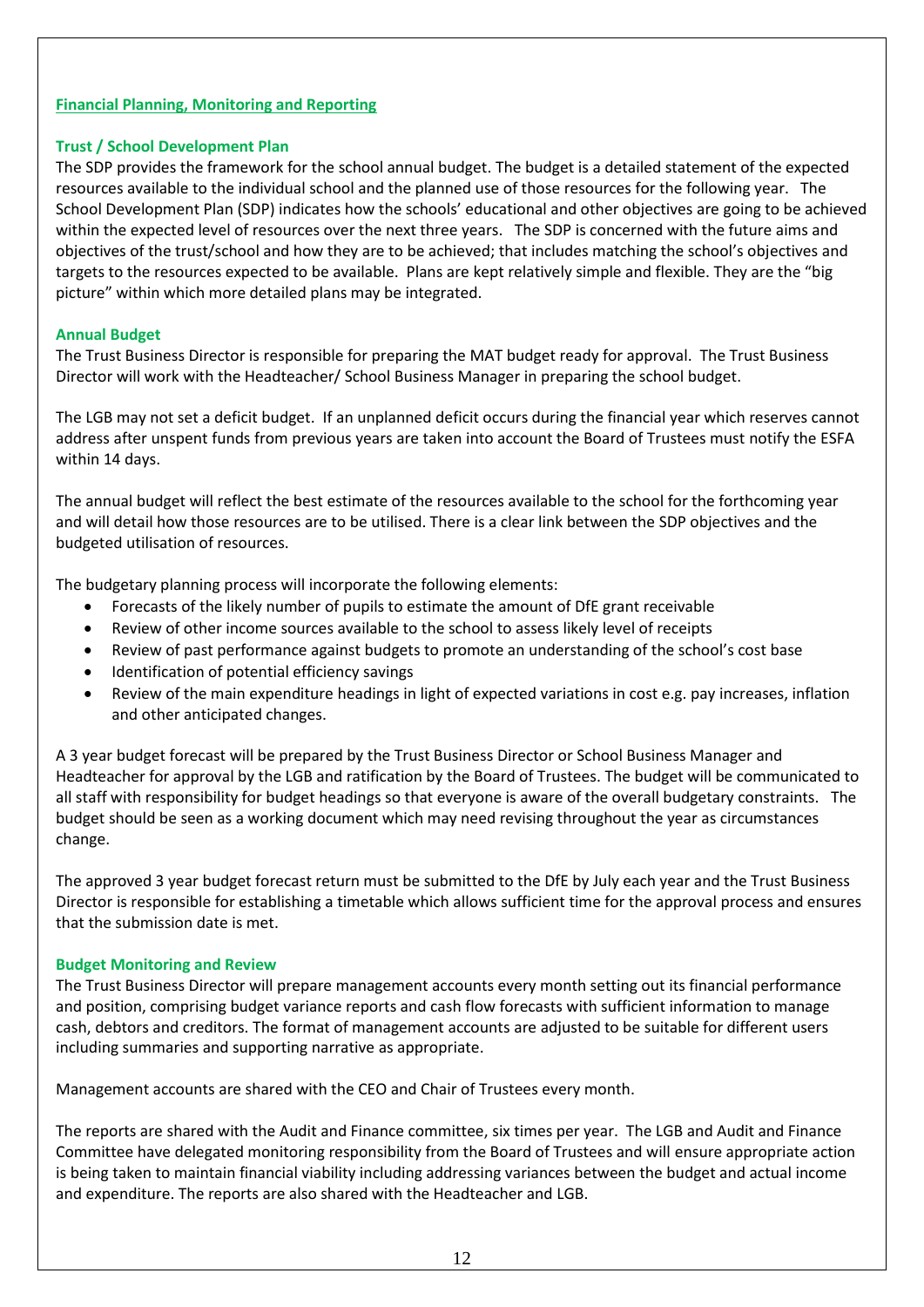The Trust selects key financial performance indicators and measure its performance against them regularly, including analysis in its annual trustees' report as explained in the Accounts Direction.

All budget virements over £1000 must be authorised by the LGB and over £5000 must be authorised by the Board of Trustees, delegated to the audit committee.

#### **Internal Control**

#### **Register of Interests**

It is important for anyone involved in spending public money to demonstrate that they do not benefit personally from the decisions they make. To avoid any misunderstanding that might arise all Trustees, local governing body governors and staff with significant financial or spending powers are required to declare any financial interests they have in companies or individuals from which any academy may purchase goods or services. The register is open to public inspection.

The register should include all business interests and associated parties interests, such as directorships, share holdings or other appointments of influence within a business or organisation including educational institutions and charities, which may have dealings with The Partnership Trust. The disclosures also include business interests of relatives such as a parent or spouse or business partner where influence could be exerted over a governor or a member of staff by that person.

The existence of a register of business interests does not detract from the duties of Trustees, governors and staff to declare interests whenever they are relevant to matters being discussed by the Board of Trustees or a committee. The Chair of each meeting will ask if a Trustee/governor has any interest to declare. Where an interest is declared, Trustees, governors and staff will not attend that part of any committee or other meeting.

The Board of Trustees and the Local Governing Body of each school has established a register which, for each member of the group, the Headteacher and members of staff with significant financial responsibility, lists any business interests or personal interests they or any member of their immediate family have.

A Trustee/governor who has no business interest or personal interest to declare should still make an entry under their name in the register recording the interests as "none/nil".

The Partnership Trust publishes on their websites relevant business and pecuniary interests of members, trustees, local governors and accounting officers.

#### **Conflict of Interests**

The Board of Trustees of The Partnership Trust has undertaken the responsibility to avoid any conflict between their business and/or personal interests and affairs and interests of the school. The Trust follows guidance form the Charity Commission in: Manage a conflict of interest in your charity and CC29: Conflicts of interest a guide for charity trustees.

#### **Goods and Services for Private Use**

The Trust will avoid practices such as obtaining goods and services that may include an element of private use for Trustees, governors or staff.

#### **Multi Academy Trust Central Services Contribution**

The Board of Trustees agree the % of income revenue to be contributed to the management and running costs of central services. The current contribution for the financial year 2021/22, is 4% for schools with an annual revenue budget of up to £2,000,000 and 5% for schools with an annual budget of over £2,000,000.

#### **Academy Reserves**

The LGB on behalf of the Board will determine and review the level of fund reserves and for what purposes funds will be maintained within the accounts. The LGB will make a recommendation to the Board of Trustees for approval.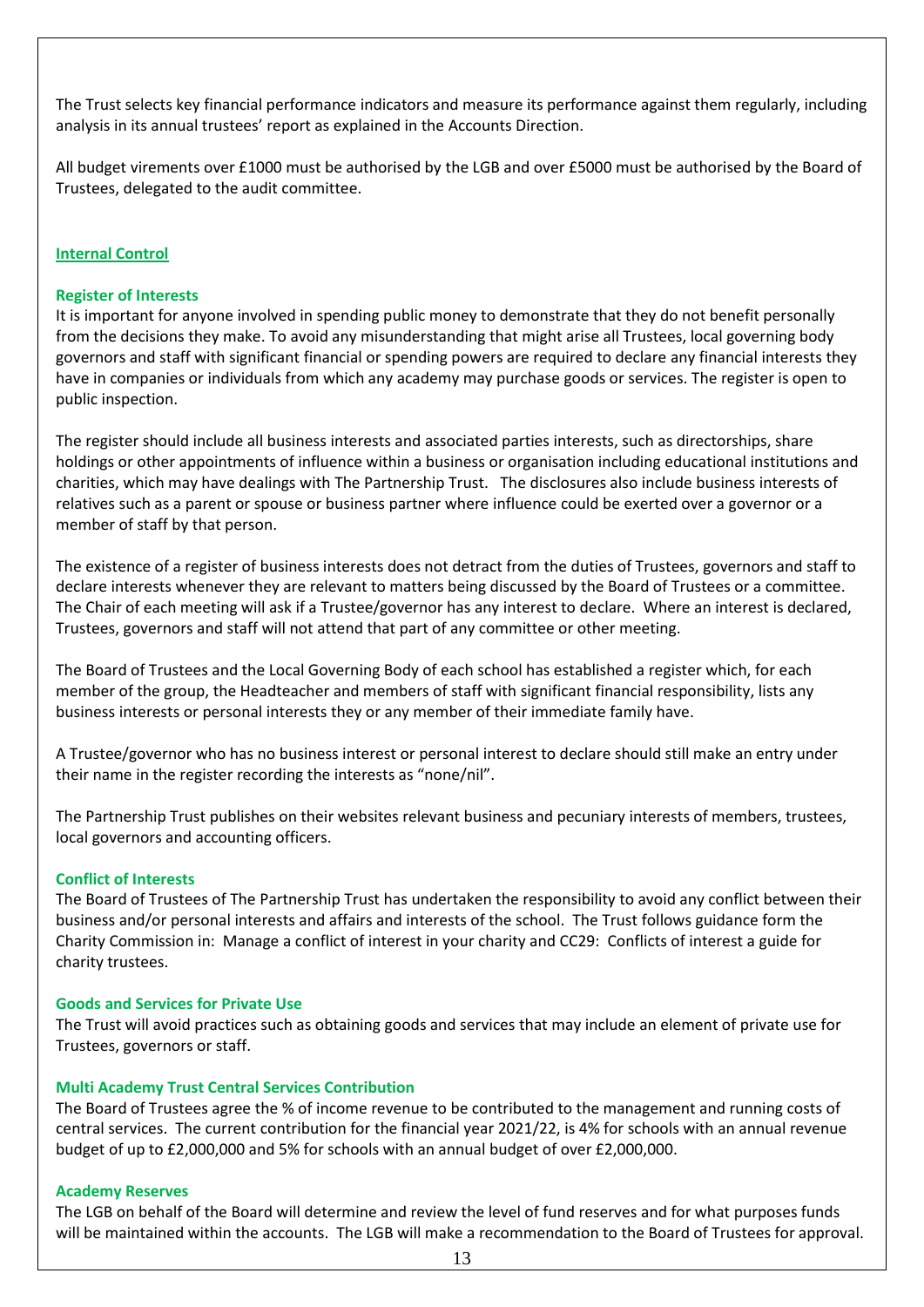The Trustees plan for, manage and maintain an adequate level of financial reserves to meet the needs and identified risks of the organisation.

Each academy are requested to work towards a 4% reserve to be held centrally. Those schools who hold adequate reserves during the period 2019-2020 will allocate the full 4% contribution. Schools who do not have adequate reserves will work towards the 4% centrally held reserve from 2021/22 for a period of four years. Further detail is found in the reserves policy.

The Board, delegated to the Audit and Finance Committee, can authorise the loan of surplus reserves from the centrally held reserves to an academy. A clear business plan is required from the academy requesting the loan including clear repayment arrangements before funds are transferred.

### **Executive Pay**

The Board ensures that decisions regarding levels of executive pay follow a robust evidence-based process and reflected in the individual's role and responsibilities. No individual can be involved in deciding his or her remuneration.

The Board must discharge its responsibilities effectively, ensuring its approach to pay is transparent, proportionate and justifiable, including:

- process that the procedure for determining executive pay is agreed by the board in advance and documented
- independence decisions about executive pay reflect independent and objective scrutiny by the board and that conflicts of interest are avoided
- decision-making factors in determining pay are clear, including whether performance considerations, and the degree of challenge in the role, have been taken into account

#### **Whistleblowing**

The Trust has appropriate procedures in place for whistleblowing (see Whistleblowing Policy).

#### **Risk Management and Business Continuity**

The Trust views risk management as an integral part of good corporate governance. It is essential in order to continue to meet high educational standards, demonstrate Best Value and protect the assets of the Trust Schools. Risk management is not about totally eliminating risk but about identifying and understanding risk and therefore managing it more effectively. The audit committee will be responsible for maintaining the Trust's Risk Register. Each academy will keep an academy version of the risk register.

A business continuity plan is held for the Trust and each Academy.

#### **RPA**

The Department for Education's (DfE's) Risk Protection Arrangement (RPA) is a voluntary arrangement for academies and free schools. The RPA is not an insurance scheme but is a mechanism through which the cost of risks that materialise from 1 September 2014 will be covered by government funds.

All Academies within The Partnership Trust are members of the RPA. Additional insurance is bought by Academies for areas which are not covered by the RPA.

#### **Internal Audit Service**

The Board of Trustees agrees an annual programme of internal scrutiny to provide independent assurance to the Board that its financial and other controls and risk management procedures operate effectively.

The Trust identifies on a risk-basis (with reference to the risk register) the areas it will review each year, modifying its checks accordingly, greater scrutiny will have given where procedures or systems have changed.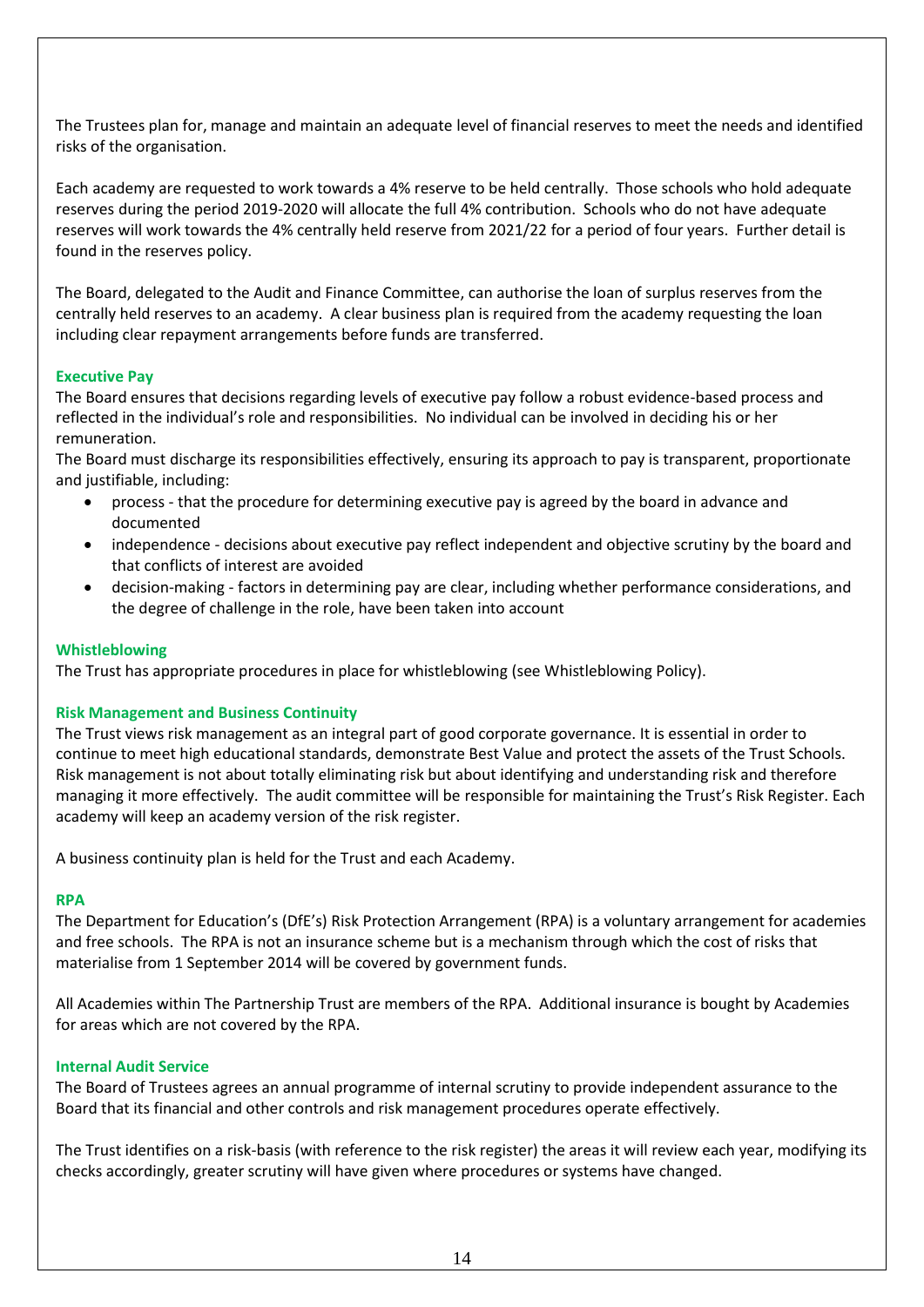The Partnership Trust have appointed an Internal Audit Service (IAS). The IAS provides an independent oversight of schools' financial affairs, to review the risks to internal financial control and to agree a programme of work to address and provide assurance on those risks.

The IAS is to provide the Board of Trustees with independent assurance that:

- the financial responsibilities of the local governing bodies are being properly discharged
- resources are being managed in an efficient, economical and effective manner
- effective systems of internal financial control are being maintained
- financial considerations are fully taken into account in reaching decisions.

The internal scrutiny must focus on:

- Evaluating the suitability and level of compliance with financial and other controls.
- Offering advice and insight to the Board on how to address weaknesses in financial and other controls.
- Ensuring all categories of risk are being adequately identified, reported and managed.

The Internal Audit Service will undertake the programme of reviews to ensure that financial transactions have been properly processed and that controls are operating as laid down by the Board of Trustees. A report of the findings from each visit will be presented to the audit committee. A short annual summary outlining the areas reviewed, key findings, recommendations and conclusions, to help the committee consider actions and assess year on year progress is issued to the audit committee for the period ending 31 August. The summary must be reported to the ESFA by 31 December each year when it submits is audited annual accounts.

### **Central Trust Administration**

### **Payroll**

The local governing body recommends to the Trust within the annual budget, the staffing establishment for the school. Changes can only be made to this with the express approval in the first instance of the Board of Trustees (delegated to the audit committee) who must ensure that adequate budgetary provision exists for any establishment changes.

The Headteacher has authority to appoint staff within the authorised establishment except for Deputy Headteacher/ Vice Principal positions when appointments must be discussed with and approved by the LGB.

Each school maintains personnel files for all members of staff which include contracts of employment. All personnel changes must be notified, in writing, to the Trust Business Director immediately. Any staffing change which differs from the original staffing structure approved will require approval of the LGB and Audit Committee.

The Trust Business Director issues all new staff with a statement of particulars and pension details. All payroll and HR services and issues will be managed by the MAT Central Service.

#### **Payroll Administration**

The Partnership Trust payroll is administered in conjunction with Wiltshire Payroll Service.

| <b>Month End</b> | School to collate all supply teacher claims, overtime, casual claims, expenses, sickness, unpaid<br>leave and other changes, including variations to contract. |
|------------------|----------------------------------------------------------------------------------------------------------------------------------------------------------------|
|                  | Headteacher/SLT delegated staff to sign off all claims and changes.                                                                                            |
|                  | Schools to complete the Edata form from previous months payroll reports.                                                                                       |
| 1st of the       | Schools to send completed Edate, back up evidence and separate changes form to                                                                                 |
| month            | payroll@thebathandmendippartnershiptrust.com a 7zip or password protected file.                                                                                |
| forms to be      | Trust will check all signed supply teacher claims, overtime, casual claims, expenses, sickness,                                                                |
| received from    | unpaid leave forms match the Edata form.                                                                                                                       |
| <b>schools</b>   | Trust will check Staff changes form: variations to contract /backpay/change of                                                                                 |
|                  | name/address/bank details                                                                                                                                      |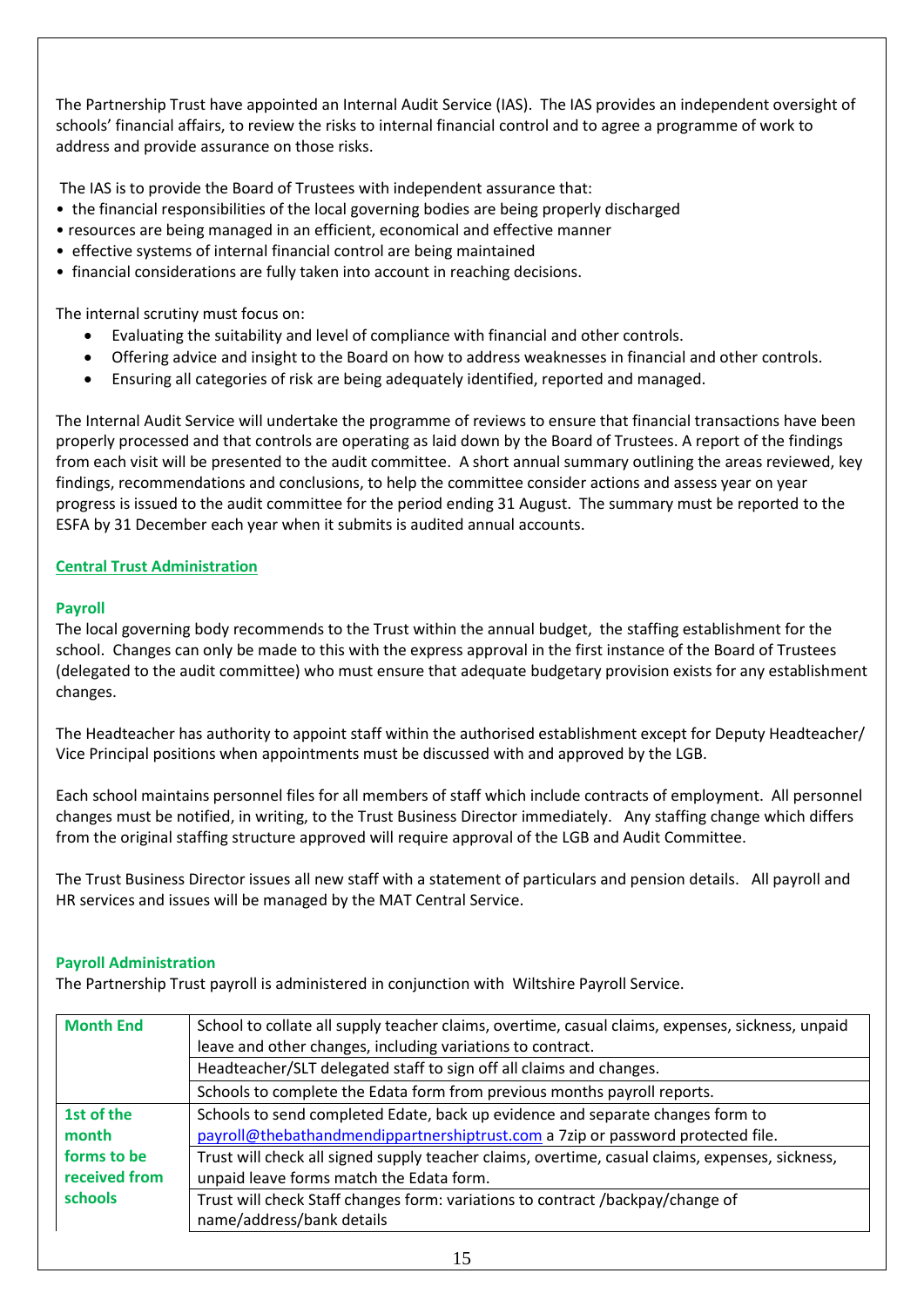|                        | P45's/tax information.                                                                                                          |
|------------------------|---------------------------------------------------------------------------------------------------------------------------------|
|                        | Starter/leaver forms produced by HR - checked by payroll.                                                                       |
|                        | Ensure monthly Childcare Voucher Reports received from relevant provider are put in the                                         |
|                        | relevant schools file.                                                                                                          |
|                        | Trust Business Director to review and approve paperwork for submission                                                          |
| 5th of the             | Trust to submit information to Payroll Service - hard copies of paperwork to be kept in the                                     |
| month                  | correct months payroll file in the filing cabinet.                                                                              |
|                        |                                                                                                                                 |
| 14th of the            | Draft SCR's received from Payroll - unzip and save to relevant months electronic payroll folder                                 |
| month                  | and print.                                                                                                                      |
|                        | Check all supply, overtime, travel & expenses, sleep-ins have been paid in accordance with the<br>spreadsheet from each school. |
|                        | Check basic salary against the previous months final SCR for variances.                                                         |
|                        | Check individuals appear in the correct cost centre inform payroll of any amendments required.                                  |
|                        |                                                                                                                                 |
|                        | Check new starters appear in the correct cost centre and salary is correct.                                                     |
|                        | Investigate any discrepancies and send to payroll for amendment/correction.                                                     |
|                        | Final costing reports received from Payroll - School Costing Reports (SCRs), External Schools                                   |
|                        | Deduction Schedule Report (ESDSR) and Combined Externals Schools Payment Summary (Comb                                          |
|                        | ESPR) - print copy for the payroll file                                                                                         |
|                        | Check all sickness and unpaid leave has been correctly actioned.                                                                |
|                        | Pension and EIR reports received from Payroll - unzip and save to relevant months electronic                                    |
|                        | folder - print copy for the payroll file.                                                                                       |
|                        | Check EIR reports for changes in hours, factors and grade.                                                                      |
|                        | BACS memo received from Payroll - unzip and save to relevant months electronic folder - print                                   |
|                        | copy for the payroll file.                                                                                                      |
|                        | Sign into BACs payment services - print off reports and check for accuracy against Wiltshire                                    |
|                        | BACs payments for pay, 3rd parties and HMRC, file with appropriate months BACs memo.                                            |
|                        | Check for errors with bank account details, investigate and action.                                                             |
|                        | Using the Combined External Payment Summary complete the money transfer spreadsheet.                                            |
|                        | Make transfers from each schools bank account to Fosse Way bank account on the same date                                        |
|                        | the payroll bacs payment is made.                                                                                               |
|                        | Complete monthly payroll reconciliation spreadsheet for each school and complete journals in                                    |
|                        | each schools FMS.                                                                                                               |
|                        | Completed control account monthly reconciliations and BACs memo and reports packs to be                                         |
|                        | signed off by Finance Manager and Trust Business Manager.                                                                       |
| 28 <sup>th</sup> Month | Members of staff have access to payslips online                                                                                 |
| <b>SAS</b>             | Each Academy updates the sickness insurance scheme account and make insurance claims                                            |
| <b>Recharges</b>       | Complete recharges spreadsheet                                                                                                  |
|                        | Complete staff recharges                                                                                                        |
| <b>Reconciliation</b>  | The Central Trust completes the monthly payroll reconciliation spreadsheet for each school                                      |
| <b>Files</b>           | and complete journals in PSF.                                                                                                   |
| Post rec file          | Check through salary projections against actuals for each school, investigate and clear                                         |
| monitoring             | commitments                                                                                                                     |
|                        | Trust to send EIR information and Edata form to each school.                                                                    |
|                        |                                                                                                                                 |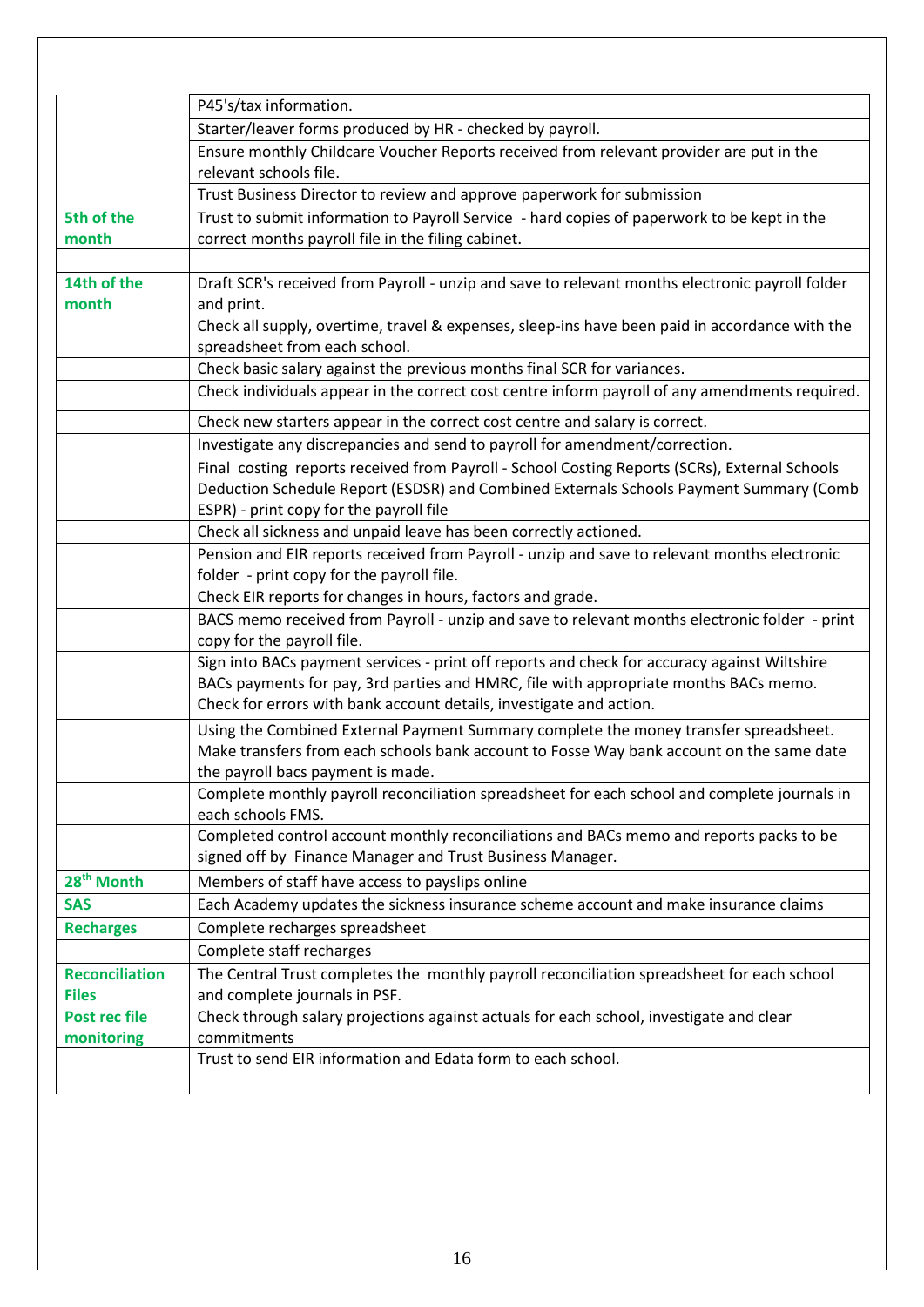#### **Avon Pension Fund**

BANES schools via ESS

- Starter
- Leaver for final pay
- Variation of contract/increase & decrease of hours.
- Change of addresses
- Opt Out
- Maternity Leave
- Check % contribution rate for changes/starters

Wiltshire Payroll completes the LGPS 50 and documentation for BANES and Somerset by last day of month.

### **Somerset Pension Fund (Peninsula)**

Somerset – hard copy

- Starter
- Leaver for final pay
- Variation of contract/increase & decrease of hours.
- Change of addresses
- Opt Out
- Maternity Leave
- Check % contribution rate for changes/starters

Wiltshire Payroll completes the LGPS 50 and documentation for BANES and Somerset by last day of month.

### **Personnel / HR**

- Vacancies Prepare advert and application pack. Display on relevant websites.
- New Staff All Pre-employment checks, Issue statement of particulars with pension details
- Existing Staff new post, issue statement of particulars
- Increase in hours but same post notification by letter
- Update SIMS.net: update new contracts with personnel numbers
- Update SEN/probation period record.

#### **Payroll Reports for End of Year**

- FTE Breakdown Temp & Perm split
- Total Number of staff Temp & Perm split
- Payroll Costs split Gross/ER NI/ER Pension Temp & Perm Split
- Pension Contribution summary LGPS & TPS, Total Gross NI & Pension

#### **Avon Pension Fund / Somerset Pension Fund**

Wiltshire Payroll completes the LGPS 50 and documentation for BANES and Somerset by last day of month.

#### **TPS**

Wiltshire payroll service deal with all TPS administration. TR6/8 completed and changes of address notified. Via TP secure.

#### **AVCs**

Wiltshire payroll service deal with all AVC administration.

#### **End of Year Annual Pension Returns**

Wiltshire payroll service will prepare the TPS and LGPS annual returns.

#### **Gender Pay Gap Report**

Wiltshire payroll service will prepare the relevant information for publication.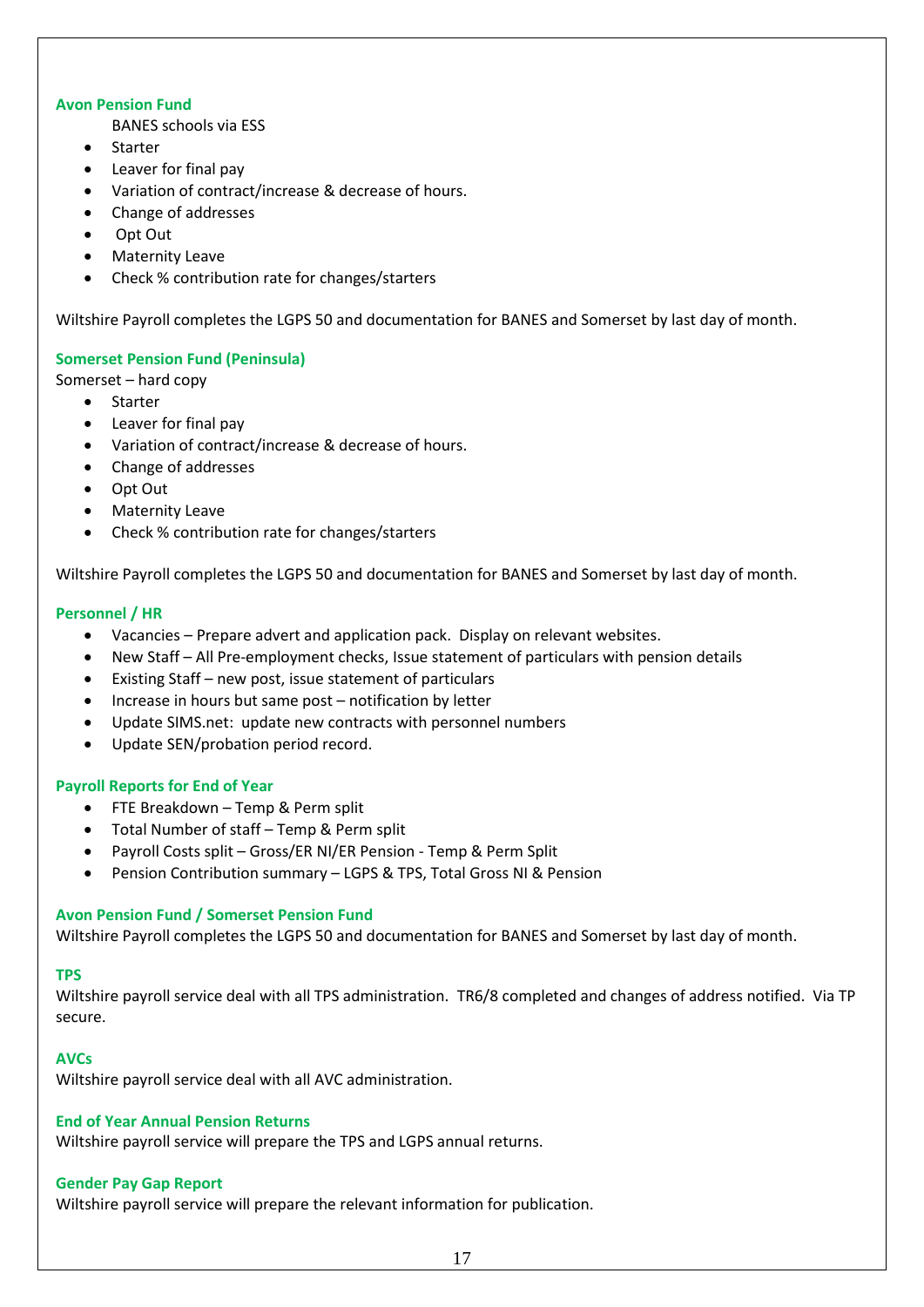#### **Service Level Agreements**

All service level agreements and contracts should be approved by the Trust Business Director prior to the commencement of the contract.

#### **Payment Analysis Reporting**

The Trust reports via the Government website every six months on qualifying contracts including:

• the average number of days taken to make payments in the reporting period, measured from the date of receipt of invoice or other notice to the date the cash is received by the supplier

• the percentage of payments made within the reporting period which were paid in 30 days or fewer, between 31 and 60 days, and in 61 days or longer

• the percentage of payments due within the reporting period which were not paid within the agreed payment period

#### **IR35**

Governors are aware of the implications of the IR35 rules. Wherever there is a potential risk, the Employment Status Service will be used to identify if the potential contractor falls inside or outside of the IR35 rules. A record of this will be held by the school.

Where the Employment Status Service identifies the individual to be an employee, they will be treated as an employee through PAYE payroll if engaged directly by the school. If the individual is engaged through an agency, the school will confirm with the agency that the individual is being treated and paid as an employee through the agency. Where the Employment Status Service identifies the individual to be a contractor, an order will be raised and invoices will be received.

#### Determining IR35

Whether a contractor is an employee in all but name may vary from client to client and from project to project. When determining this HMRC will look at the whole picture, but key factors are:

- Does the contractor have to carry out the work personally, rather than being able to send a substitute?
- Does the client have to provide the contractor with work, and/or does the contractor have to carry out any work that the client requests?
- Does the client have control over how, when and where the contractor carries out the work?

Answers of yes to these questions will indicate a quasi-employment relationship.

### **Land and Buildings Collection Tool Return**

The land and buildings collection tool (LBCT) is an annual return due in November, for academy trusts to tell the DfE about the land and buildings and upload any supporting documents. The Department for Education (DfE) will use this information when preparing the academies sector annual report and accounts [\(SARA\).](https://www.gov.uk/guidance/academies-financial-returns) This will improve the quality and transparency of reporting to parliament, the National Audit Office and to the public.

This return is currently separate to the land and buildings valuation return for new academy schools, which still needs to be completed within 6 weeks of opening.

#### **School Resource Management self-assessment tool**

The tool helps assure governing bodies and trust boards that they are meeting the right standards to achieve a good level of financial health and resource management. It can be used to identify areas for change to make sure resources are used to support high-quality teaching and the best education outcomes for pupils.

The tool consists of a checklist and a dashboard. The checklist asks questions of governing bodies and trust boards in 6 areas of resource management. The dashboard shows how a school's data compares to thresholds on a range of statistics that have been identified by the Department for Education (DfE) as indicators of good resource management and outcomes. The dashboard must be completed in order to answer the final question of the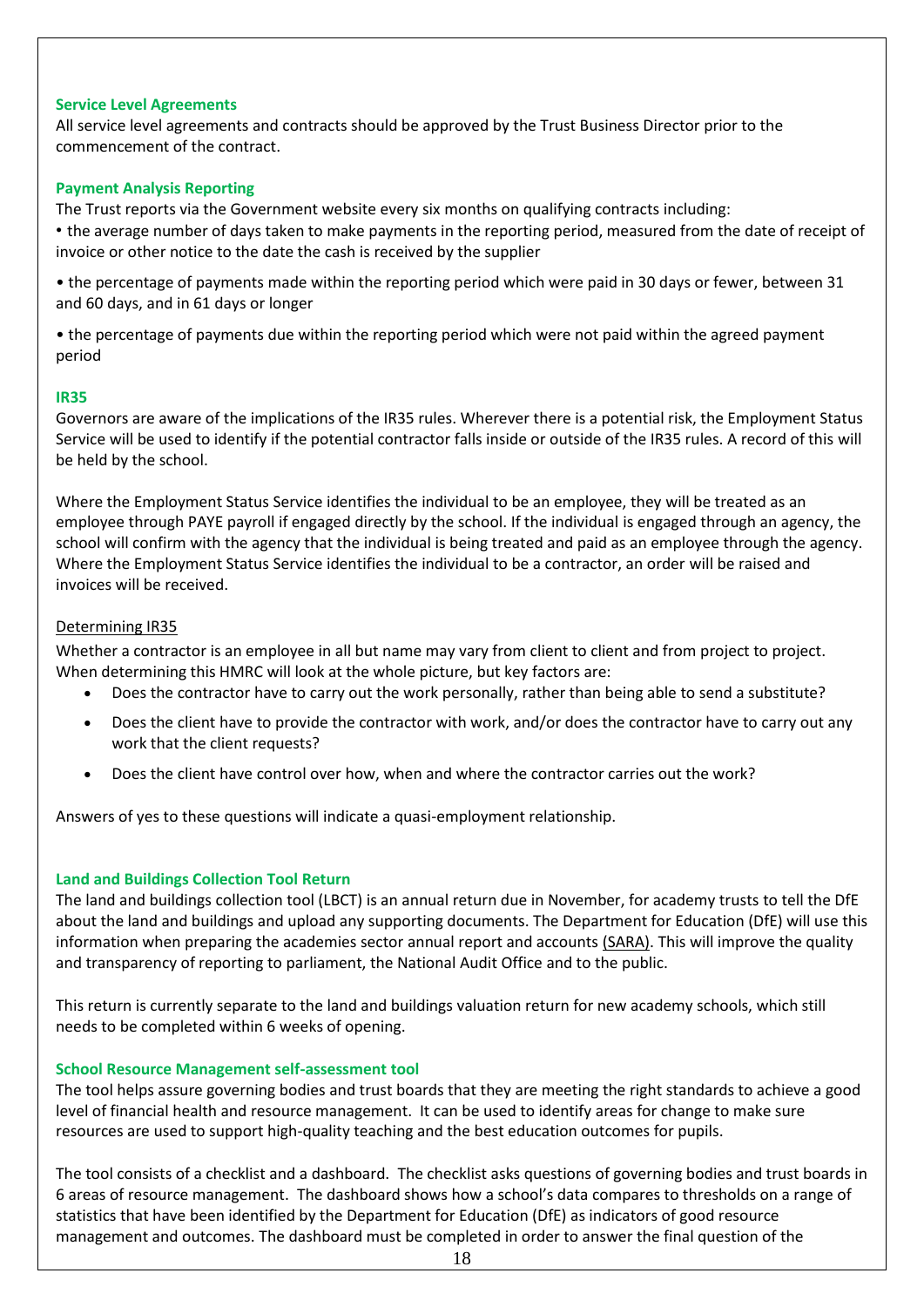checklist, but does not need to be submitted. The Trust completes the self-assessment tool and submits the checklist to the ESFA by the deadline of November.

### **Gifts and Hospitality**

Each Academy has established a register in which offers of gifts and hospitalities or other favours will be recorded. This register will be reviewed by the Headteacher and the Chair of Governors regularly.

Gifts and hospitalities will be declared when they are financial in nature and exceed a minimum threshold of £25 or the giver is seeking a commercial decision from the School.

Each Academy will have a delegated person responsible for maintaining the Gifts and hospitalities register.

#### **Governors' Allowances (expenses)**

The Board has agreed on the following Governors' allowances (expenses):

• Travel Expenses

### **Ex-Gratia Payments**

The LGB will propose and authorise ex-gratia payments up to £500 and shall notify the Board of Trustees any amount over £500 who will authorise, approve and maintain a record of all payments.

#### **Write-off of debts**

Write off of bad debts sometimes require the approval of the Secretary of State. See Academies financial handbook for guidance.

#### **Management of Accounts**

#### **Accounting system**

All financial transactions of schools in The Partnership Trust must be recorded on the PS Financials accounting system and if used, the unofficial school fund, Fund Manager.

- The PS Financials system consists of: Journals Nominal Ledger Bank
- **Transactions**
- Purchases Ledger
- Sales Ledger
- Payroll System
- Automatic update
- Manual update
- System Access

Entry to the PS Financials system is password restricted and the organisation which hosts the software is responsible for implementing a system which ensures that passwords are changed on a regular basis. Should a password be forgotten the Trust Business Director has the authority to reset the password. Access to the component parts of the PS Financials system can also be restricted and the Trust Business Director is responsible for deciding access levels for all members of staff using the system.

#### **Back-up Procedures**

The SIMS system is currently hosted by SCOMIS and backups containing financial data is taken on a regular basis and held remotely. PSF is cloud based and backups containing financial data is taken on a regular basis.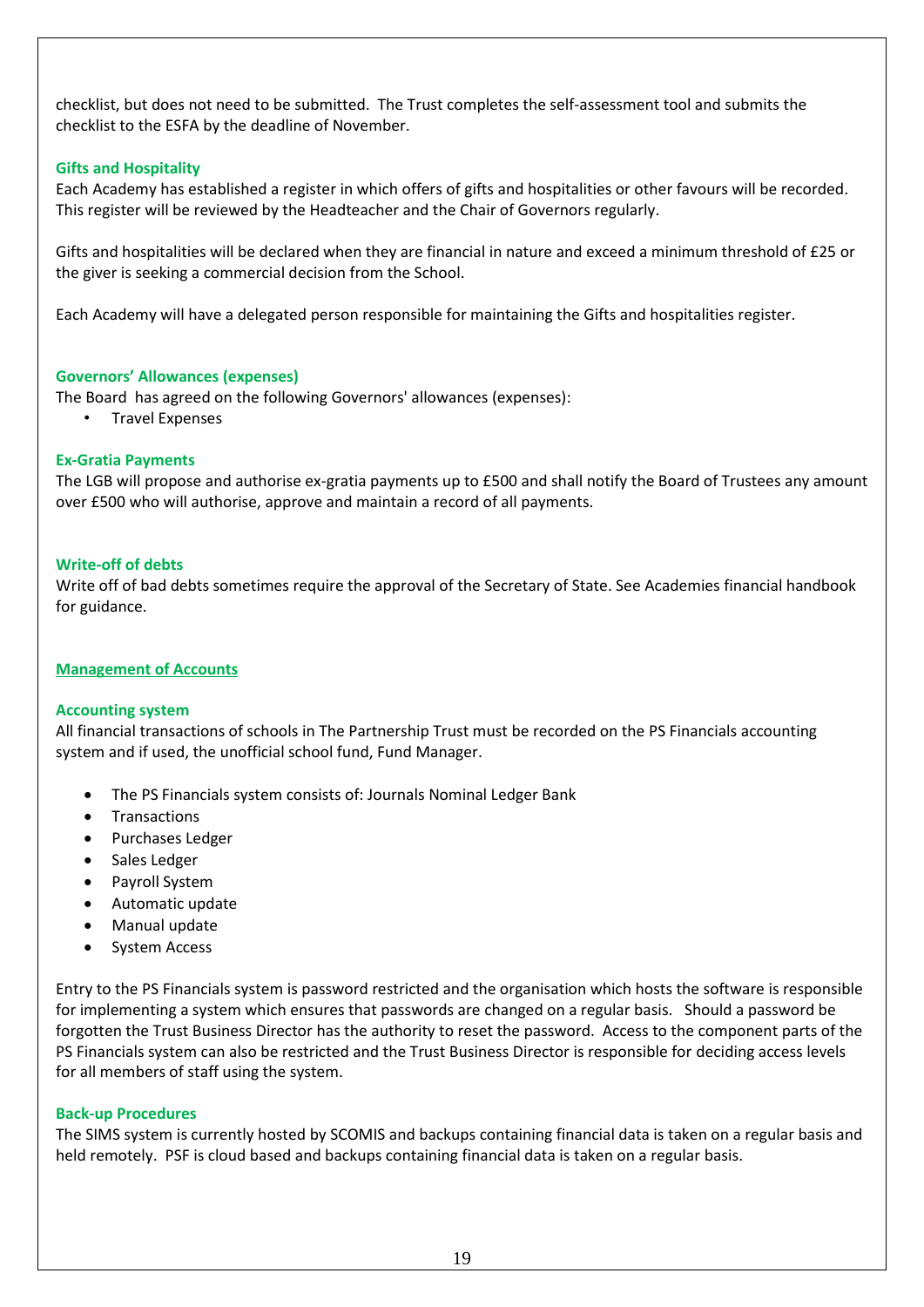#### **Income and Expenditure**

The main sources of income for each school are the grants from the DfE, sponsors and external sources. The receipt of these sums is monitored directly by the Trust Business Director who is responsible for ensuring that all grants due to the school are collected.

#### **Transaction Processing**

All transactions input to the accounting system are authorised in accordance with the procedures specified in this manual. The detailed procedures for the operation of the payroll, the purchase ledger and the sales ledger are included in the following sections of the manual.

Bank transactions should be input by the SBM/Finance Manager/Officer and the input should be checked, and signed to evidence this check, on both the FMS report and bank slip by the Business Director/Headteacher.

Detailed information on the operation of the MIS PS Financials can be found within the finance software package website.

#### **Transaction Reports**

The Trust Business Director will obtain and review system reports to ensure that only regular transactions are posted to the accounting system. The report obtained and reviewed will include:

- audit trail reports
- master file amendment reports for the payroll, purchase ledger and sales ledger
- management accounts summarising expenditure and income against budget at budget holder level.

A report detailing actual expenditure against the budget will be supplied to each budget holder three weeks after the end of each month.

#### **Reconciliations**

The Business Director is responsible for ensuring the following reconciliations are performed each month, and that any reconciling or balancing amounts are cleared:

- sales ledger control account
- purchase ledger control account
- payroll control account
- all suspense accounts and
- bank balance per the nominal ledger to the bank statement.

Any unusual or long outstanding reconciling items will be discussed with the Headteacher/SBM. The Trust Business Director/Headteacher will review and sign all reconciliations as evidence of this review.

#### **Purchasing**

The Partnership Trust aims to achieve the best value for money from all purchases. This means the need for the correct quality, quantity and time at the best price possible. A large proportion of purchases will be paid for with public funds and there is a need to maintain the integrity of funds by following the general principles of:

- Probity, the school must demonstrable that there is no corruption or private gain involved in the contractual relationships of the school
- Accountability, the school is publicly accountable for its expenditure and the conduct of its affairs
- Fairness, that all those dealt with by the school are dealt with on a fair and equitable basis.

Segregation of duties are used whenever possible, eg: the member of staff raising the order on PS Financials should not also pay invoices. It is not, however, possible to have complete segregation of duties in all schools, due to the limitation of staffing arrangements. All orders should be signed by an authorised member of staff.

Invoices are processed by the SBM/Finance Manager/Officer and cheques/BACS require two signatories with the proviso that the person requesting the payment is not one of the signatories. It is not, however, possible to have complete segregation of duties in all schools, due to the limitation of staffing arrangements.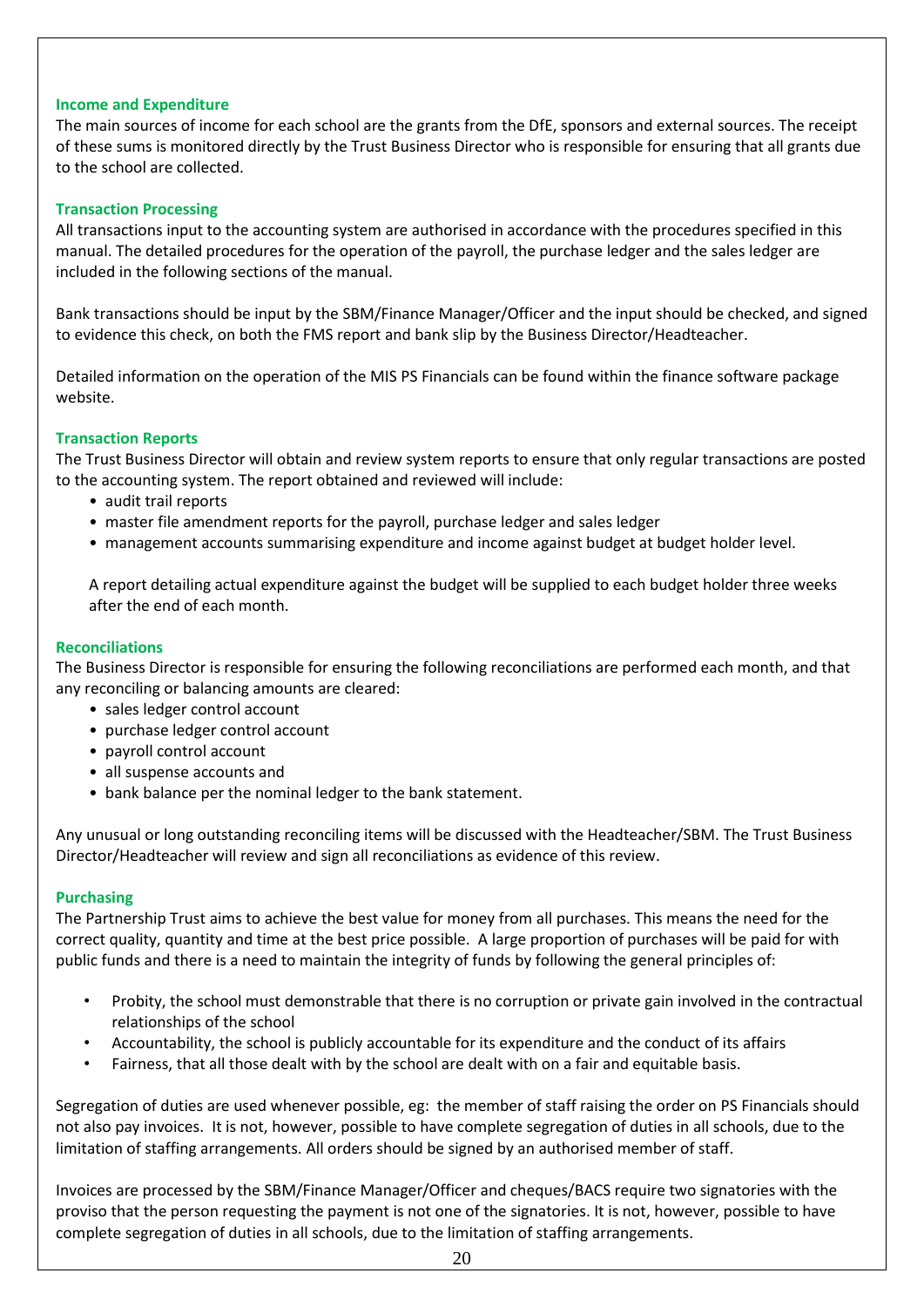Trust schools are careful to apply the principles of best value for money by using known suppliers with proven capacity to provide quality, quantity and timely delivery at a competitive price.

Non-order invoices are discouraged as much as possible. Online purchasing or telephone orders should always be authorised beforehand and supported by the issue of an official order. All SLA's, licences and leases must have a PO raised as soon as possible at the beginning of the financial year or when the arrangement has been taken out.

Heads of departments are responsible for the management of their budget account within the limit of their budget and in relation to the SDP.

All purchases estimated to be above £75,000 should be put to tender. The Headteacher and Trust Business Director ensure that at least three contractors are invited to submit tenders.

The Clerk to the Governors must update a register of business interest for each member of the Local Governing Body and the Head Teacher/Principal as a standing item on the agenda for each full Governing Body meeting. An opportunity to declare business interests will be on the agenda of all meetings of the sub-committees. Information will also be published on the relevant websites.

#### **Routine Purchasing**

Routine purchases up to £1,000 can be ordered by budget holders. A quote or price must, if possible be obtained before any order is placed. If the budget holder considers that better value for money can be obtained by ordering from a supplier which has not been previously used this must be discussed and agreed with the Trust Business Director to decide whether further checks should be carried out on the new supplier. The central Trust will input the supplier details onto PS Financials, following relevant checks by the school.

All orders must be made, or confirmed, in writing using an official order form or requisition. Orders must bear the signature of the budget holder and must be forwarded to an authorised signatory who will check to ensure adequate budgetary provision exists before countersigning the order. Countersigned orders are recorded in PS Financials, where an order is allocated an order number and dispatched to the supplier. Evidence of the approved requisition and supporting documentation is scanned and attached to the order in PS Financials.

The budget holder must make appropriate arrangements for the delivery of goods to the school. On receipt the budget holder must undertake a detailed check of the goods received against the goods received note (GRN) and make a record of any discrepancies between the goods delivered and the GRN. Discrepancies should be discussed with the supplier of the goods without delay. The GRN should be given to the SBM/Finance Manager/Officer, who will attach it to the invoice. If any goods are rejected or returned to the supplier because they are not as ordered or are of a sub-standard quality, the SBM/Finance Manager/Officer should be notified. The SBM/Finance Manager/Officer will keep a central record of all goods returned to suppliers. All invoices should be sent to the office. The invoice will be recorded by the SBM/Finance Manager/Officer in the purchase ledger within PS Financials. The SBM/Finance Manager/Officer will stamp invoices with a grid against which the following can be evidenced:

- Order number
- Supplier
- All/part Invoice
- Invoice Authorised
- Prices and Additions Correct
- Not previously passed for payment
- Cost centre code
- **Net Amount**
- VAT Amount
- Total Amount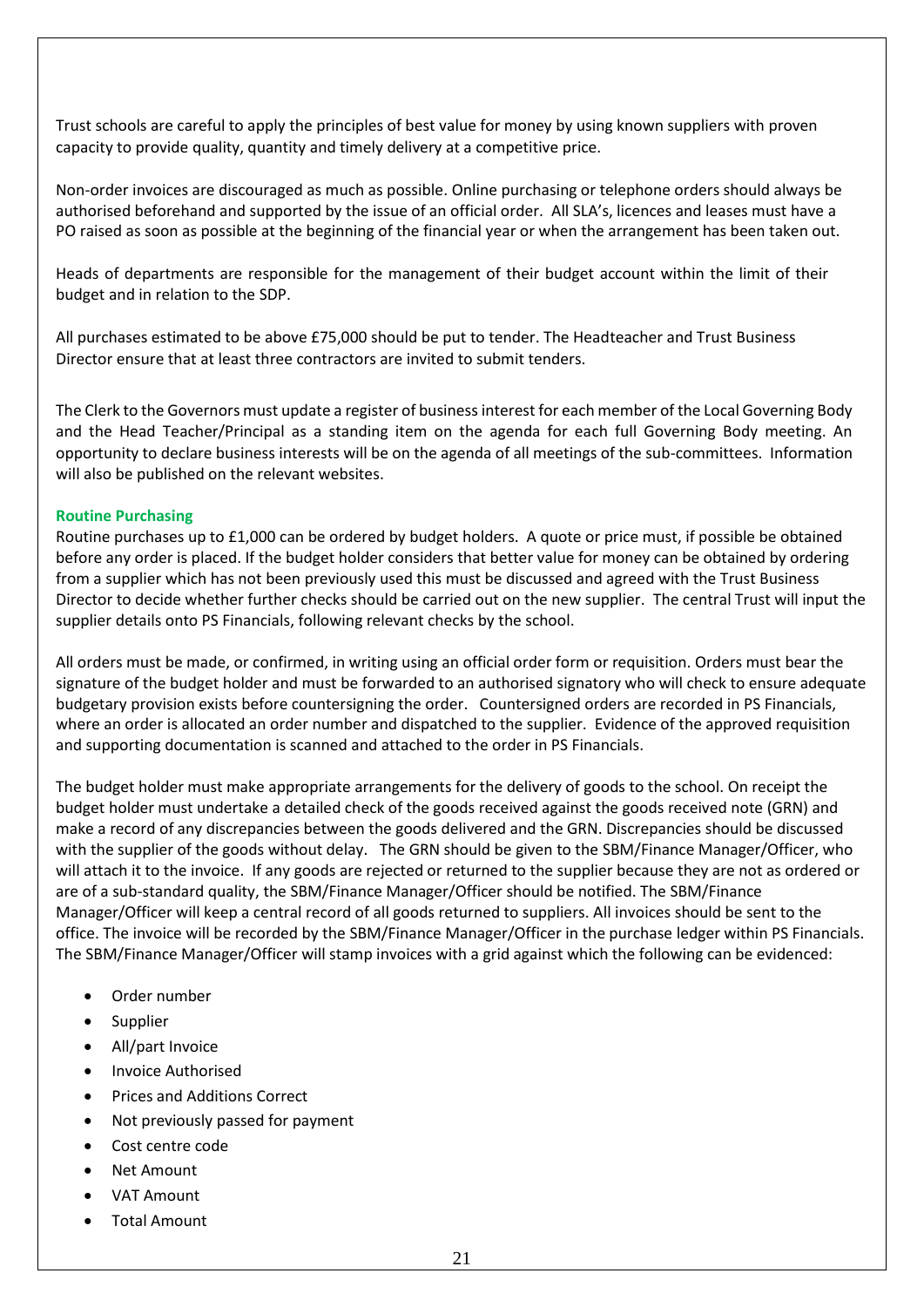Ledger Code

Invoices will be posted in each location by the SBM/Finance Officer and copies along with relevant delivery notes/paperwork scanned and uploaded. A Trust payment list will be created on Friday morning. SBM/Finance Officers will print the paylist for their location and this will be signed by the Head or Deputy. This signed report will be scanned back to The Trust team who will create and upload the whole bacs run to the bank. This will be posted in PS and remittances emailed out from Central team.

### **Ordering and Tendering for Contracts/Equipment**

| Value of a contract or purchase is below £5,000                  | Quotations or catalogue prices should be obtained<br>where possible, to demonstrate value for money.                                                                                                             |
|------------------------------------------------------------------|------------------------------------------------------------------------------------------------------------------------------------------------------------------------------------------------------------------|
| Value of a contract or purchase is between<br>£5,000 and £75,000 | At least three competitive written quotations<br>should be invited from suitable suppliers.<br>Written details of quotations obtained should be<br>prepared and retained by budget holders for audit<br>purposes |
| value of a contract or purchase is expected to<br>exceed £75,000 | At least three tenders should be invited from<br>suitable suppliers. Please refer to the tendering<br>policy for further guidance.                                                                               |

### **Authorisation**

Decisions on expenditure of a cumulative value can be authorised without the need for further consultation to the levels below. However, if the purchases will result in an overspend in the respective budget area, this should be discussed and agreed with the Chair of the LGB Committee.

| <b>Authorisation Limit</b> |                                |
|----------------------------|--------------------------------|
| Up to £5,000               | Deputy Head                    |
| Up to £10,000              | Headteacher                    |
|                            | <b>Trust Business Director</b> |
| £10,001 - £15,000          | <b>LGB</b>                     |
| £15,001 - £25,000          | CEO                            |
| £25,001 and above          | <b>Trust Board</b>             |

#### **Cash Management and Bank Accounts**

The opening of all accounts must be authorised by the CEO and Chair of Trustees, including the arrangements covering the operation of accounts, including any transfers between accounts and cheque signing arrangements. The operation of systems such as Bankers Automatic Clearing System (BACS) and other means of electronic transfer of funds must also be subject to the same level of control.

#### **Cash Flow Forecasts**

The Trust Business Director/SBM is responsible for preparing cash flow forecasts to ensure that the school has sufficient funds available to pay for day to day operations. If significant balances can be foreseen, steps should be taken to invest the extra funds. Similarly, plans should be made to transfer funds from another bank account or to re-profile to cover potential cash shortages.

#### **Investments**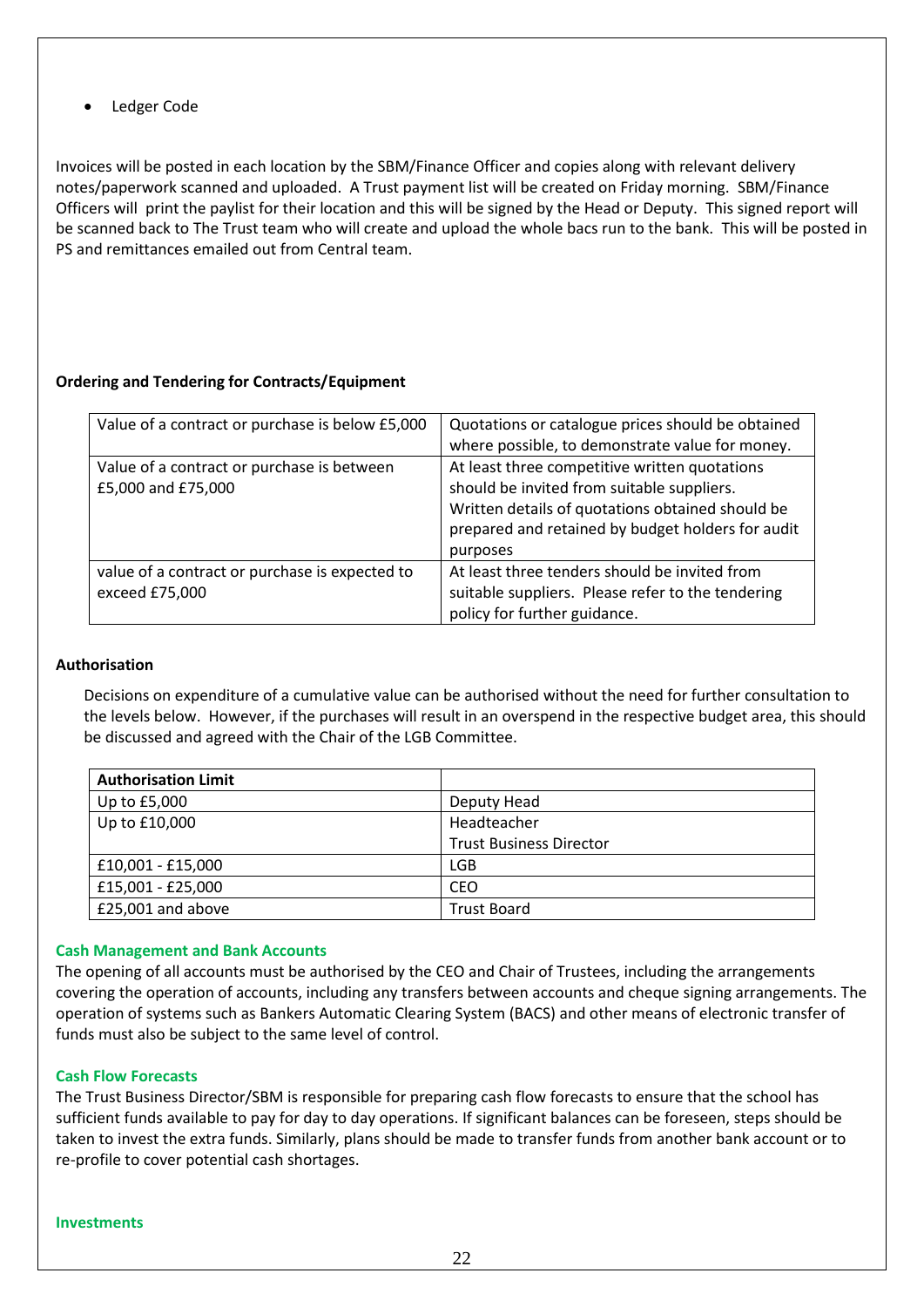Investments must be made only in accordance with written procedures approved by the Board of Trustees. All investments must be recorded in sufficient detail to identify the investment and to enable the current market value to be calculated. The information required will normally be the date of purchase, the cost and a description of the investment. Additional procedures may be required to ensure any income receivable from the investment is received.

### **Deposits**

Particulars of any deposit must be entered onto PS Financials and banked in the usual way with details on a paying-in slip or counterfoil. The details should include:

- the amount of the deposit and
- a reference, such as the number of the receipt or the name of the debtor.

### **Payment of Invoices**

On receipt of invoices the SBM/Finance Manager/Officer will match with the PO and enter onto PS Financials.

The person receiving goods or services (Budget Holder) should sign the GRN and send to the SBM/Finance Manager/Officer who will on behalf of the budget holder act as the Certifying Officer and will sign next to the area "Goods received and payment authorised". Should a GRN be lost or not received, the person who has received the goods or services should sign the invoice to certify the goods have been received and payment is authorised.

### **This certification means that:**

- The goods supplied, work done, or services rendered have been satisfactorily carried out and order complied with;
- The charges are correct and in accordance with quotations or contracts;
- All appropriate discounts have been claimed (every effort should be made to ensure that discounts are not lost) i.e. discounts for early payment;
- The account has not been previously certified for payment (photocopies, faxes or statements should NOT BE certified).

The SBM/Finance Manager/Officer is responsible for ensuring that:

- o Any VAT recoverable on the payment has been identified and expenditure coded accordingly.
- o Appropriate entries are made to the Fixed Asset register
- The invoice has been correctly certified and coded:
- The expenditure is covered by an approved budget provision

Invoices will be posted in each location by the SBM/Finance Officer and copies along with relevant delivery notes/paperwork scanned and uploaded. A Trust payment list will be created on Friday morning. SBM/Finance Officers will print the pay list for their location and this will be signed by the Head or Deputy. This signed report will be scanned back to The Trust team. The Trust Business Director or delegated person will check all the location pay lists against the whole Trust pay list and approve. The Trust will upload the BACS to NATWEST Bankline and the Trust Business Director or delegated member of staff will authorise the BACS run. This will be posted in PS and remittances emailed out from Central team.

On occasion where necessary the school may be required to process a payment by cheque or immediate transfer (bankline). The SFO/SBM will pass the details of the payment plus the invoices to the Central Trust who will administer the payment on their behalf.

This provision applies to all accounts, public or private, operated by or on behalf of the Board of Trustees of The Partnership Trust. Where possible, authorised signatories should not sign a cheque relating to goods or services for which they have also authorised the expenditure.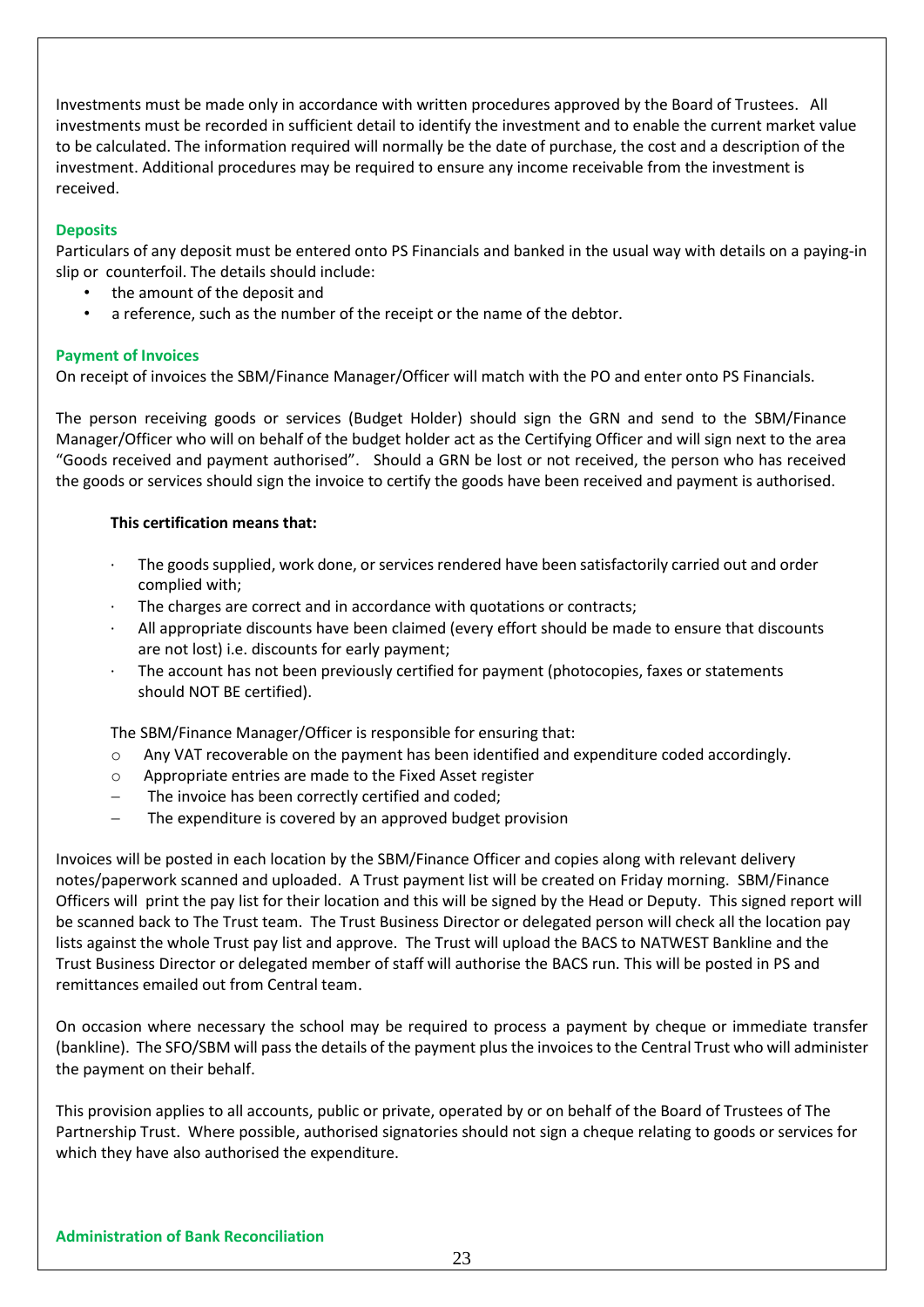Bank statements are received regularly and these are reconciled and countersigned by either the CEO the Trust Business Director on a regular basis.

Reconciliation procedures must ensure that:

- Bank transactions should be input via Nominal Receipt by the SBM/Finance Manager/Finance Officer in each location. The income will be signed and checked when bank reconciliation takes place.
- all bank accounts are reconciled to the schools cash book
- reconciliations are prepared by the Central Trust
- reconciliations are subject to an independent review carried out by the Trust Business Director or CEO. This includes signing the backup documentation to match the entries on the bank statement.
- adjustments arising are dealt with promptly.
- Any bank reconciliation discrepancies are investigated, either by the Central Trust or school where the entry is relevant.
- Where possible, staff responsible for undertaking bank reconciliations are not responsible for the processing of receipts for cash income.
- Bank accounts are not permitted to go overdrawn or negotiate for overdraft facilities.
- All cheques must bear the signatures of two approved signatories.
- BACS payments must be approved by two authorised approvers.
- The Trust Business Director maintains a list of all bank accounts held and the signatories for each.
- The opening or closing of bank accounts will only be done with the prior approval of the Board of Trustees.
- Electronic banking: Staff with access to electronic banking are issued with access cards and card readers. Cards and card readers are stored securely and in separate locations. Staff are advised not to disclose pin codes. Leavers are required to return cards and card readers upon termination and the relevant account is suspended.

### **VAT**

VAT is processed through a 126 claim and submitted to HMRC. The Trust must submit a claim as a group of schools. All schools are required to send their 126 claim to the Trust at the end of each month. Once the rebate has been received the Trust will reimburse each school. **Please see VAT guidelines for further guidance.**

### **Tendering Procedures**

The tender process will be managed by the Central Trust and will involve at least two people. Those involved should disclose all interests, business and otherwise, that might impact upon their objectivity. If there is a potential conflict of interest then that person must withdraw from the tendering process. Those involved in making a decision must take care not to accept gifts or hospitality from potential suppliers that could compromise or be seen to compromise their independence. Full records should be kept of all criteria used for evaluation and for contracts over £25,000 a report should be prepared for the Trust highlighting the relevant issues and recommending a decision. For contracts under £25,000 the decision and criteria should be reported to the LGB.

### **Educational Visits**

A lead teacher must be appointed for each visit and informs the SBM/Finance Manager/Officer of the cost of the trip and students/pupils attending. The SBM/Finance Manager/Officer will collect the money and keep a record against a list for the visit informing the lead teacher of any students/pupils who have not paid. A record of the transactions will be held within PS Financials, School Fund or ParentPay/School Money.

### **School Dinner Money**

Students pay on a weekly or termly basis. The SBM/Finance Manager/Officer maintains a record and chases late payments as and when necessary. The income is entered onto PS Financials on a regular basis.

### **Lettings**

The Board of Trustees adopted a Trust wide policy, the LGB will review all fees and charges in relation to lettings, and propose to the Board of Trustees any changes it considers appropriate.

Within The Partnership Trust, income generated by lettings represents a small percentage of the total budget and contributes to the financial health of the establishment. Anyone who is interested in letting the facilities should complete a lettings form and return to the SBM/Finance Manager/Officer who will complete the relevant checks (eg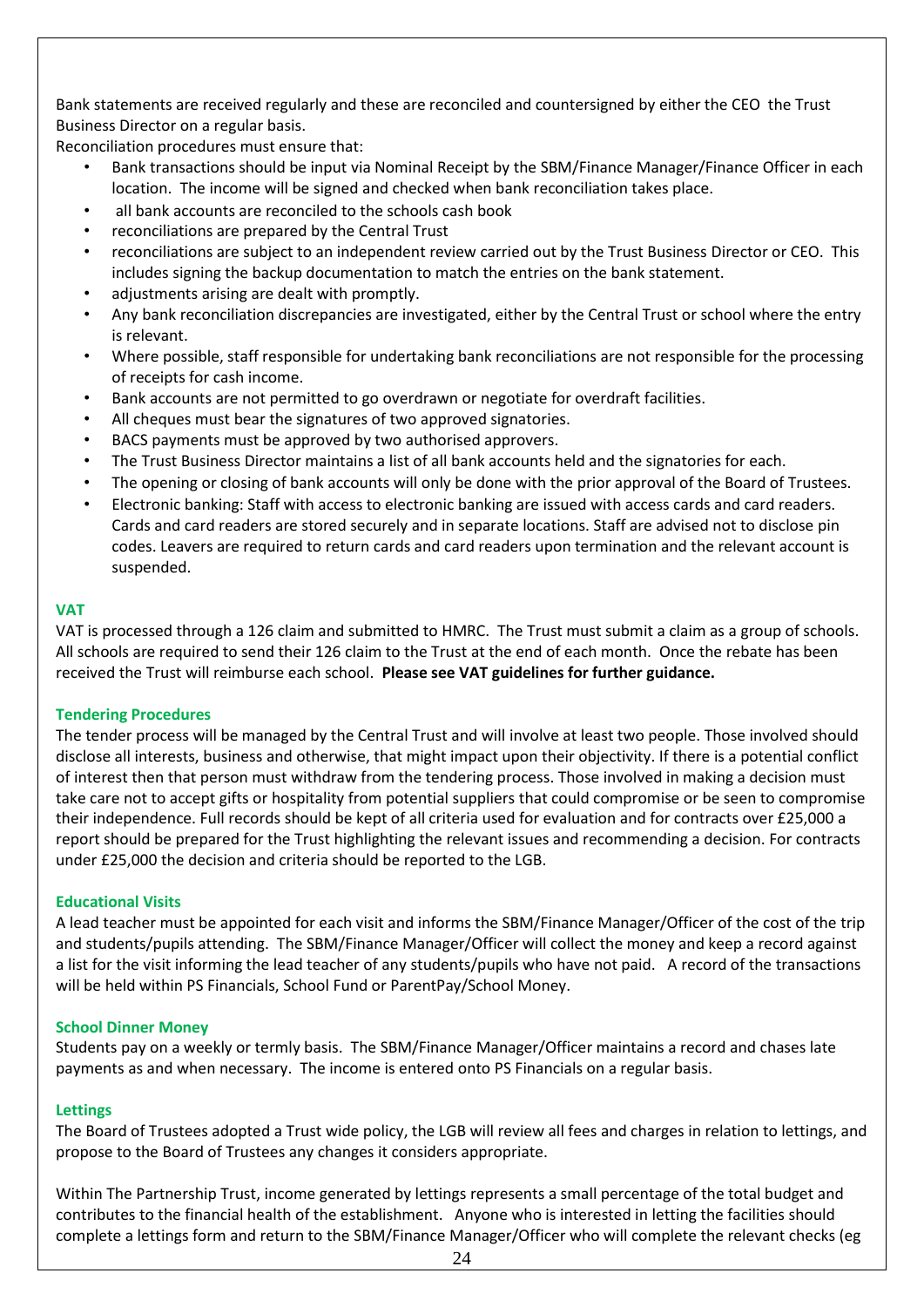public liability insurance). The SBM/Finance Manager/Officer will invoice on a termly basis. Governors are updated annually on lettings. It is difficult to exercise segregation of duties regarding the management of lettings. The Trust Business Director/Finance Manager/Officer is responsible for keeping records of lettings, creating invoices and ensuring that the invoices are paid in timely fashion.

### **Consultancy**

Any member of staff who visits other establishments on a Consultancy basis should inform the Trust Business Director. The Trust Business Director will invoice the establishment for the member of staff's time (at cost) plus any other expenses agreed.

### **Training**

Individuals / Establishments attending a training course arranged by any Trust academy or the Teaching School will be invoiced after the event. If anyone cancels their place within 3 weeks of the course the cost of the place will still be charged. If cancelled before the 3 week period there is no charge.

### **Catering**

Income from the cafe will collected and prepared for banking by the cafe manager. The Finance Manager will bank the cash on a weekly basis. The banking information is sent to the Trust Business Director who will maintain a record of all income and expenditure.

The meals provided to the external primary schools will be invoiced at the end of each term. The primary school informs the providing School of the number of meals required on a daily basis. The number of meals taken will be agreed with the primary school and kitchen manager on a weekly basis.

#### **Income**

For all income the SBM/Finance Manager/Finance Officer will produce a sales invoice or enter as non-invoiced income on the FMS accounting system. The SBM/Finance Manager/Finance Officer is responsible for chasing outstanding debts and ensuring no use is made of the facilities unless payment has been made.

No debts should be written off without the express approval of the Headteacher and informing the Trust Business Director.

Official, pre-numbered receipts should be issued for all cash and cheques received where no other formal documentation exists. All cash and cheques must be kept in the safe prior to banking. Banking should take place every week or more frequently if the sums collected exceed the insurance limit on the safe.

Monies collected must be banked in their entirety in the appropriate bank account. The SBM/Finance Manager/Officer is responsible for preparing reconciliations between the sums collected, the sums deposited at the bank and the sums posted to the accounting system. The reconciliations must be prepared promptly after each banking and must be reviewed and certified by the Headteacher/Trust Business Director.

#### **Cash Advance**

The ESFA will pay the General Annual Grant (GAG) as a monthly allocation. The remittance is sent to the Trust on a monthly basis and this will be passed on to the school. The income should be treated as a cash book journal.

#### **Petty Cash Accounts**

Fosse Way School and The Mendip School maintain a maximum cash balance of £400. All other schools within the MAT maintain a balance of £200. The cash is administered by the SBM/Finance Manager/Officer and is kept in the safe.

Petty cash reimbursements and cheque payment reimbursement claims: All claim forms must be completed correctly and authorised by the relevant line manager before presentation for reimbursement. Valid / legible VAT receipts should be obtained for purchases made on behalf of the school. Amounts completed on compliments slips / pieces of rough / scrap paper do not constitute a valid VAT receipt. Items paid for on a debit / credit card should be presented with an itemised receipt – not the summary sales voucher receipt. Claims above the value of £50, must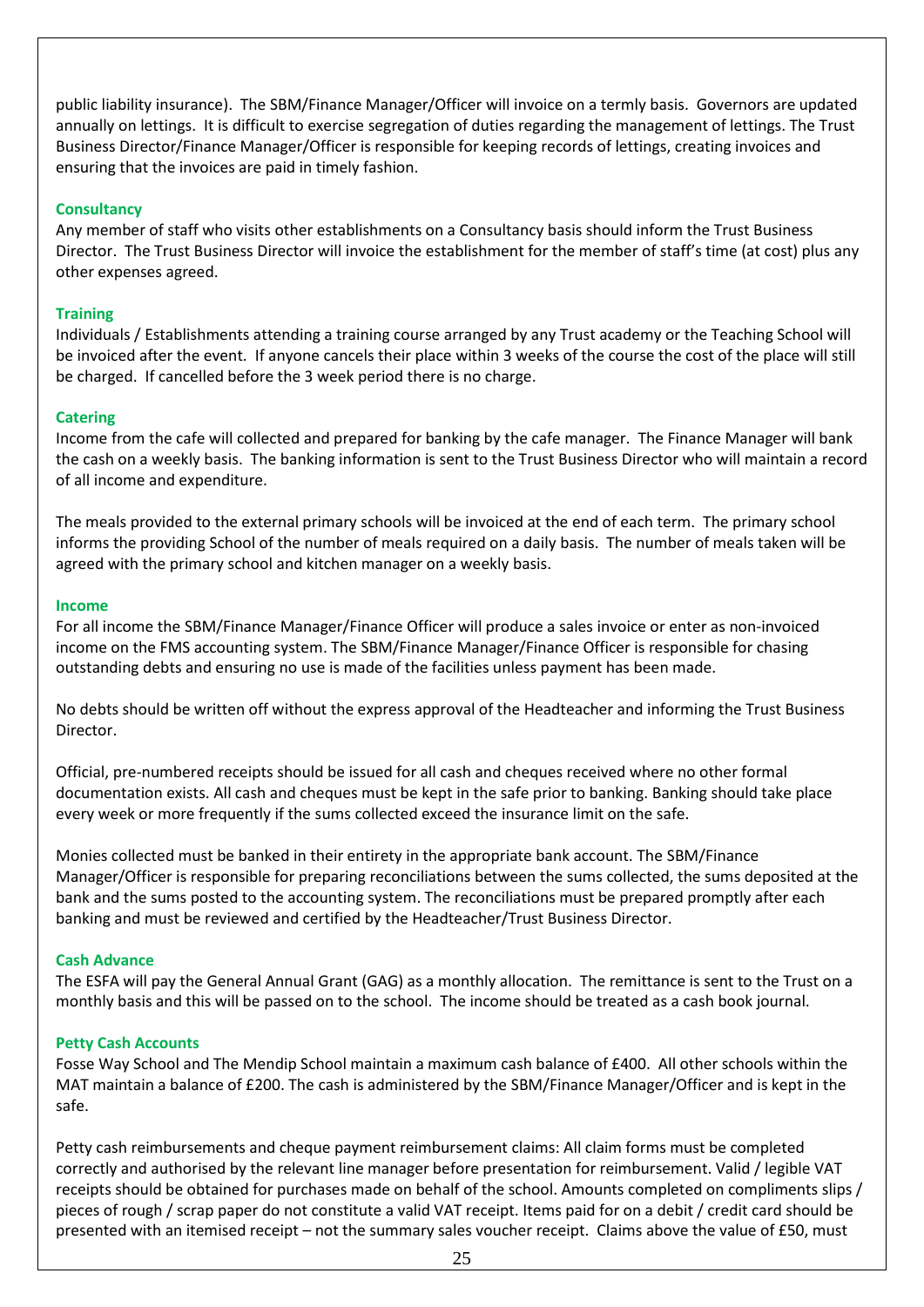be authorised by the budget holder, **prior to purchase**. Reimbursement claim forms should be presented as soon as it is practical after the purchase of items**.** Goods purchased on behalf of the school should reflect school practise and be appropriate.

The only deposits to petty cash should be from cheques cashed specifically for the purpose. The receipt should be recorded in the petty cash system with the date, amount and a reference, normally the cheque number, relating to the payment. All other cash receipts for whatever reason should be paid directly into the bank.

In the interests of security, petty cash payments will be limited to £50. Higher value payments should be made by cheque directly from the main bank account as a cash book payment.

The SBM/Finance Manager/Officer or named administrator is responsible for entering all transactions into the petty cash records on a regular basis. Unannounced cash counts should also be undertaken by the Finance Manager/Officer to ensure that the cash balance reconciles to supporting documentation.

Cash received should be counted promptly, by the FM/O and put away in the fire-proof safe. Audit recommendations on safe limits and transit of money must be adhered to.

*For Fosse Way School alongside the current Petty Cash limit of £400 we are also a Petty Cash float for Post 16 managed by the Post 16 Assistant Head. The money will be locked away and petty cash handed to staff who will have completed a blank Petty Cash form and obtained signatures. The P16 Assistant Head will log all money given out on a spreadsheet. At the end of each term the P16 Assistant Head will hand back the leftover cash to the Finance Officer along with the completed spreadsheet. A Cash book journal will be entered at this stage taking into account and VAT incurred. A new float of £400 will then be given to the Assistant Head. This system has become necessary because of the volume of Petty Cash being given out to Post 16 staff who need to take students out of school for independent living skills*

### **Fixed Assets**

### **Asset register**

The LGB is responsible for the safe custody and physical control of stores and equipment and is required to monitor the inventory of moveable, non-capital assets.

The Head Teacher/Principal is responsible for ensuring that assets under their control are correctly recorded in the Asset Register.

The Asset Register is checked (at least annually).

All items purchased with a value over The Partnership Trust's capitalisation limit must be entered in an asset register. An asset register/inventory should be held at each school (although this can be managed within the same document). The asset register should include the following information:

- asset description
- asset number
- serial number
- date of acquisition
- asset cost
- source of funding (% of original cost funded from DfE grant and % funded from other sources)
- expected useful economic life
- depreciation
- current book value
- location
- name of member of staff responsible for the asset.

The Asset Register helps:

- ensure that staff take responsibility for the safe custody of assets
- enable independent checks on the safe custody of assets, as a deterrent against theft or misuse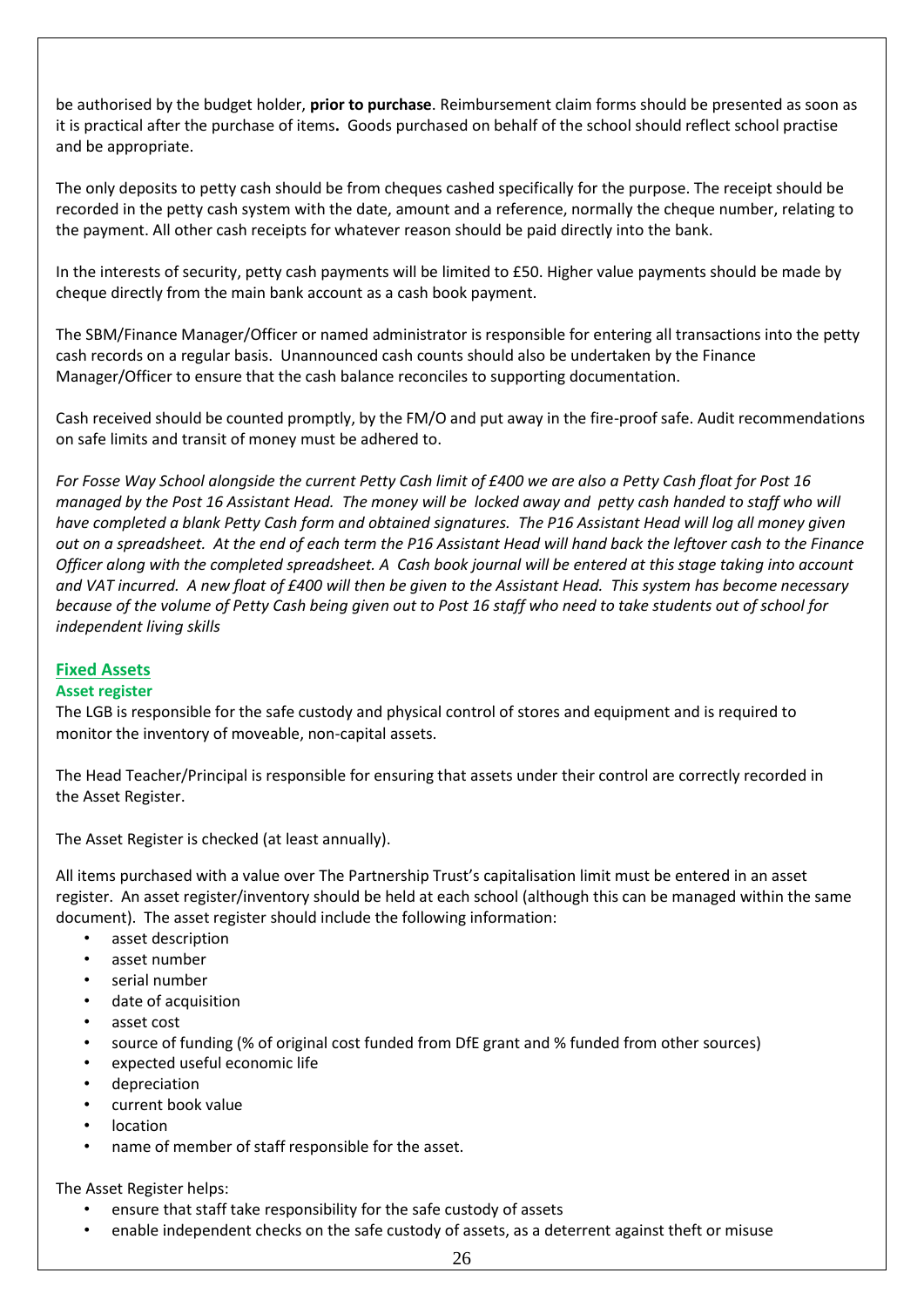- to manage the effective utilisation of assets and to plan for their replacement
- help the external auditors to draw conclusions on the annual accounts and The Partnership Trust's financial system
- support insurance claims in the event of fire, theft, vandalism or other disasters.

Write-offs and disposals of assets are only authorised by the Head Teacher/Principal and reported to the Board of Trustees on an annual basis.

### **Security of assets**

Stores and equipment must be secured by means of physical and other security devices. Only authorised staff may access the stores. All the items in the register should be permanently and visibly marked as The Partnership Trust's property and there should be a regular (at least annual) count by someone other than the person maintaining the register. Discrepancies between the physical count and the amount recorded in the register should be investigated promptly and, where significant, reported to the governing body. Inventories of The Partnership Trusts property should be kept up to date and reviewed regularly. Where items are used by The Partnership Trust but do not belong to it, this should be noted.

### **Disposals**

Items which are to be disposed of by sale or destruction must be authorised for disposal by the Headteacher and, where significant, should be sold following competitive tender. The Partnership Trust must seek the approval of the DfE in writing if it proposes to dispose of an asset for which capital grant in excess of £20,000 was paid.

Disposal of equipment to staff is not encouraged as it may be more difficult to evidence how the school obtained value for money in any sale or scrapping of equipment. In addition, there are complications with the disposal of computer equipment, as the school would need to ensure licences for software programmes have been legally transferred to a new owner. The Partnership Trust is expected to reinvest the proceeds from all asset sales for which capital grant was paid in other assets. If the sale proceeds are not reinvested then The Partnership Trust must repay to the DfE a proportion of the sale proceeds.

All disposals of land must be agreed in advance with the Secretary of State.

### **Loan of Assets**

Items of The Partnership Trust property must not be removed from school premises without the authority of the Head of Department. A record of the loan must be recorded in a loan book and booked back in to the school when it is returned.

If assets are on loan for extended periods or to a single member of staff on a regular basis the situation may give rise to a 'benefit-in-kind' for taxation purposes. Loans should therefore be kept under review and any potential benefits discussed with The Partnership Trust's auditors.

### **Procurement - Best Practice Checklist**

**1.** Policies and procedures for procurement should be documented and adhered to, to ensure that the process is being carried out on a fair, open and best value basis. The documentation should describe:

• roles and responsibilities of those involved in procurement (eg governing body,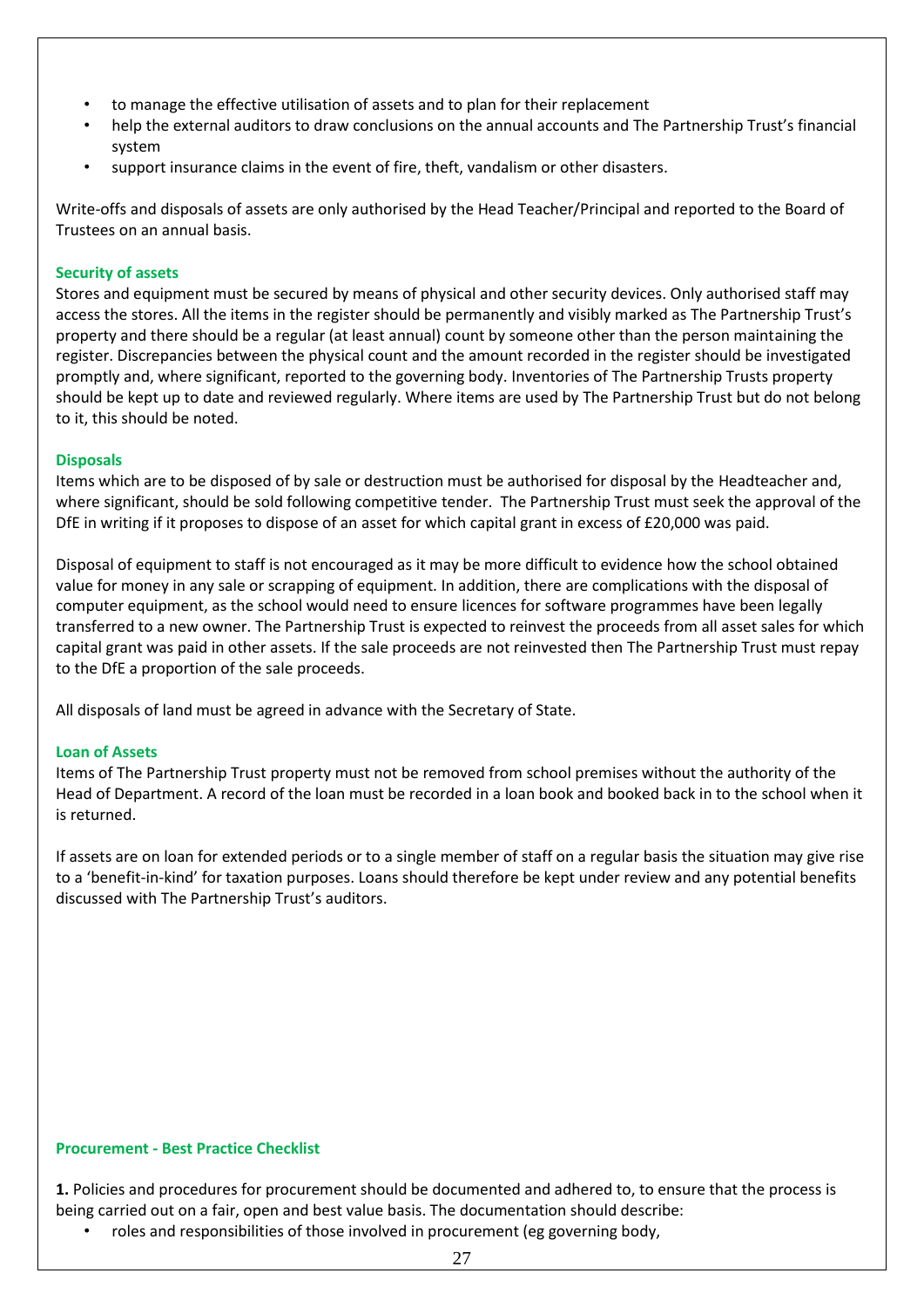- Headteacher, Trust Business Director, other senior managers and the central finance office)
- delegated authority levels, in particular setting out the procedures to be followed for
- purchases above specified values, to ensure sufficient levels of oversight by the governing body
- arrangements to ensure segregation of duties
- how purchases are recorded (papers records and computer records (eg accounting
- system arrangements).

In all cases it is important to ensure that the procedures that are set out are followed, both for routine day to day procurement, and for periodic high value items.

**2.** Where appropriate, individuals with relevant experience including the end-users (eg ICT managers, teachers) should be involved when putting together invitations to tender, or making key decisions. This will not only aid selection of the best solutions for the school, but may also help achieve buy-in by the end-users.

**3.** Procurement decisions should be clearly recorded to ensure that the decision has been reached fairly and to provide a clear audit trail:

- minutes should be taken of all relevant meetings
- the options available should be recorded
- the basis for scoring/ranking should be set out
- the individuals responsible for scoring/ranking should be identified
- the outcome of the scoring and the final decision should be recorded
- the reasons on which the decision was reached should be clearly documented.

All key documents should be retained together by The Partnership Trust. This includes:

- invitations to tender
- tenders received from bidders
- quotes obtained for smaller purchases
- papers/minutes documenting the procurement decision
- signed copies of the contracts awarded
- invoices.

Where procurement is carried out with the assistance of an external project management company (for example the initial procurement of ICT, furniture and equipment prior to moving into a new building) key documents should be transferred to, and retained by, The Partnership Trust prior to cessation of the contract with the project management company.

An asset register of all capital items should be established in an appropriate format and should be updated on a continual basis as assets are purchased. The register should include:

- asset description
- asset number
- serial number
- date of acquisition
- asset cost
- source of funding (% of original cost funded from DfE grant and % funded from other sources)
- expected useful economic life
- depreciation
- current book value
- location
- name of member of staff responsible for the asset.

Updating of the register as assets are procured should ensure that it is always current and should ease the task of end of year asset verification. It should also simplify the setting of insurance levels and the handling of any claims.

A similar register should also be maintained of "attractive items" (ie items with a cost below The Partnership Trust's capitalisation threshold) such as minor office equipment.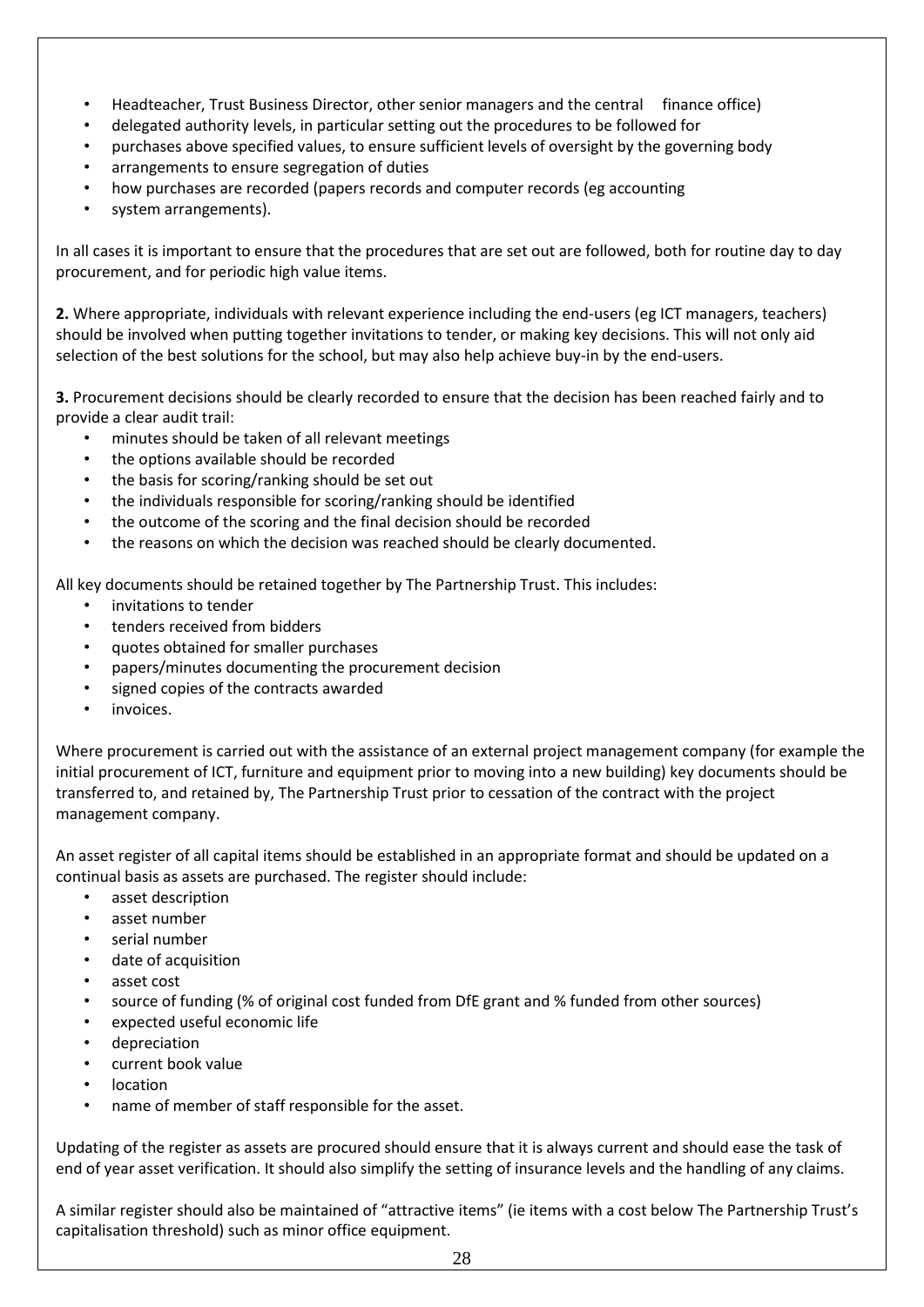Fitness for purpose should be a key consideration in any procurement decision (eg ICT should be of the correct specification; fixtures and fittings should be of adequate durability).

Opportunities should be taken for bulk purchase discounts, for example by combining similar orders and purchasing across the multi academy trust.

When ordering goods an assessment of likely delivery timeframes should be made, to ensure that appropriate staff are available on site to receive then (particularly during school holidays), and that adequate space is available to locate or store the delivery.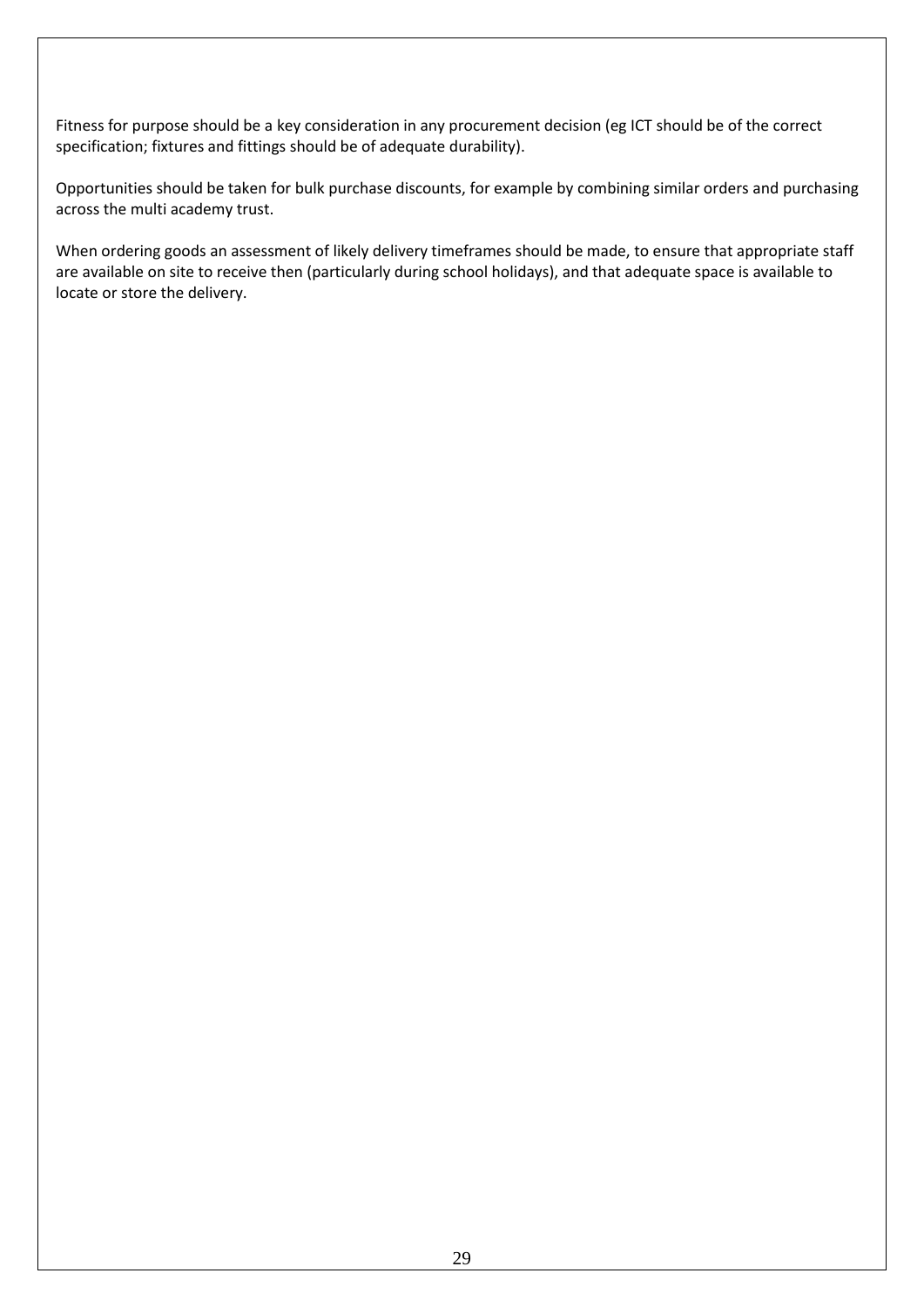### **EU Procurement Thresholds**

The European Union (EU) has introduced rules to open up public purchasing by making member states remove restrictive practices. Government departments and other public bodies are subject to these rules. They are relatively complex but in general terms include a requirement to follow a prescribed tendering procedure, to operate to a minimum timescale and a requirement to advertise contracts in the Official Journal of the European Union (OJEU) if they exceed certain financial thresholds.

The thresholds applying are:

- Goods and services: £181,302 (excluding VAT);
- Public works contracts, for the procurement of construction or civil engineering works: £4,551,413 (excluding VAT);
- Most services: £181,302

(January 2018 figures)

However some services for education, health and care are covered by the 'light touch regime' and have a threshold of £615,278. Check the list of all th[e services covered by the light touch regime](http://www.legislation.gov.uk/uksi/2015/102/schedule/3/made) in the legislation.

Where governing bodies are likely to enter into such contracts they will need to seek more detailed guidance and legal advice from the Department or solicitors.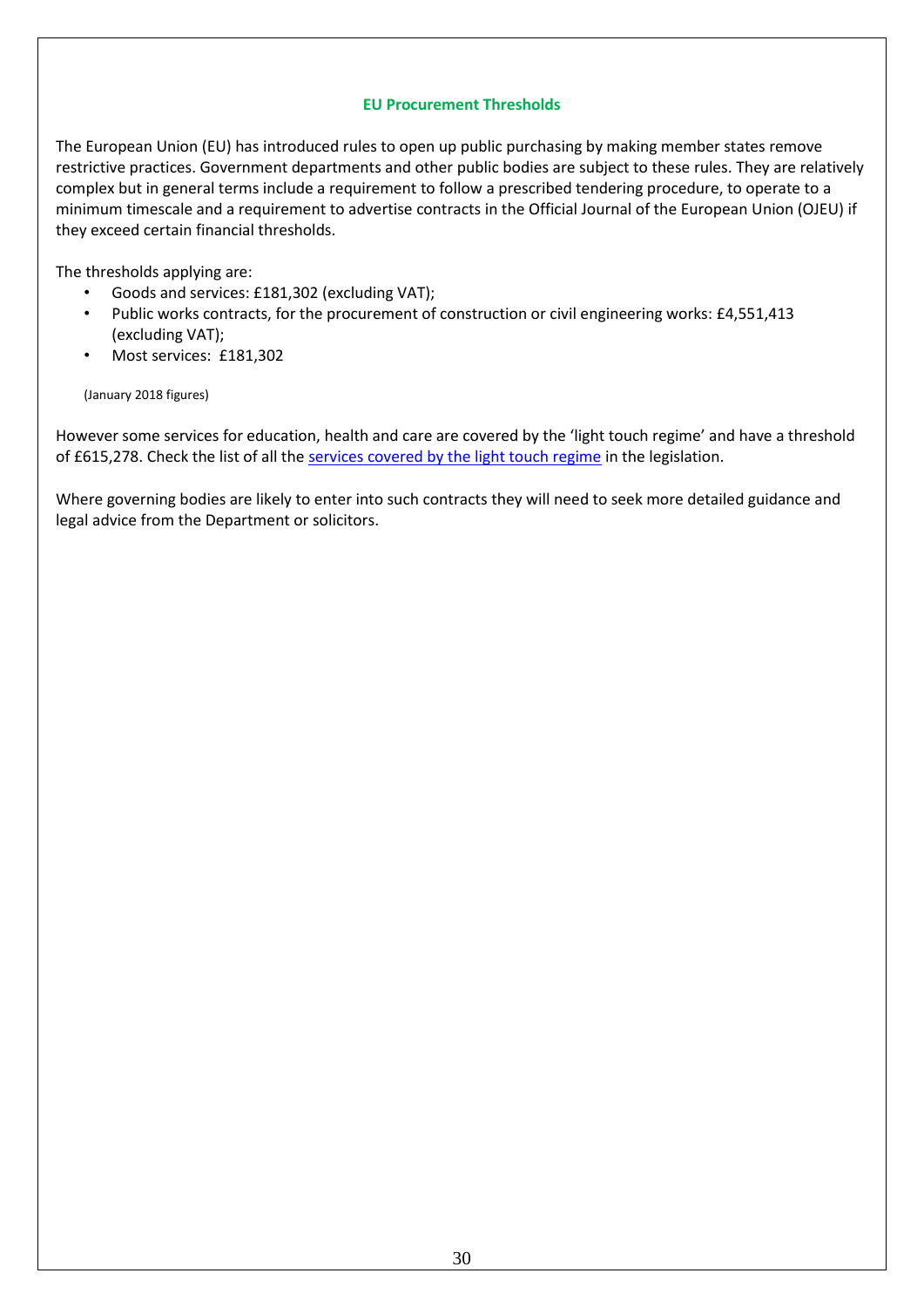### **The Partnership Trust Risk Policy**

### **Aims**

The Partnership Trust views risk management as an integral part of good corporate governance. It is essential in order to continue to meet high educational standards, demonstrate Best Value and protect the assets of the Trust Schools. Risk management is not about totally eliminating risk but about identifying and understanding risk and therefore managing it more effectively.

### **Policy**

The Trust's risk management objectives are to:

- Embed risk management into the culture of the Trust and its schools
- Comply with statutory obligations
- Preserve and enhance the delivery of education within its schools
- Safeguard pupils, employees and all other persons to whom the Trust and its schools have a duty of care
- Protect its property including buildings, equipment, vehicles and all other assets and resources
- Maintain effective control of public funds
- Protect the reputation of the Trust and its schools
- Support the quality of the environment.

### **Implementation**

The Board of Trustees, Governors and the Schools' Senior Leadership Teams are accountable for implementing this policy and will do so by:

- Establishing clear roles, responsibilities and reporting lines within the Trust and its schools for risk management;
- Providing a framework for recording and reviewing potential risks and associated actions;
- Reinforcing the importance of effective risk management by offering training, good practice, and other support.

### **Roles & Responsibilities**

The Board of Trustees, Local Governing Body and the Headteacher have joint responsibility for the Schools' risk management direction.

The Board of Trustees will be responsible for maintaining the school's Risk Register. It will be updated and made available to Governors to inform their decision making.

The Board of Trustees will review the School's Risk Management arrangements.

It is the responsibility of all Trustees, governors and staff to consider risks and opportunities as part of their decision making and day to day activities for the School. This will include highlighting risks & opportunities as well as implementing agreed actions.

#### **Monitoring and Evaluation**

The Board of Trustees will review the School Risk Register on an annual basis (delegated to the Finance and Audit committee) with the LGB to ensure it reflects the current position for the School or as amendments are made.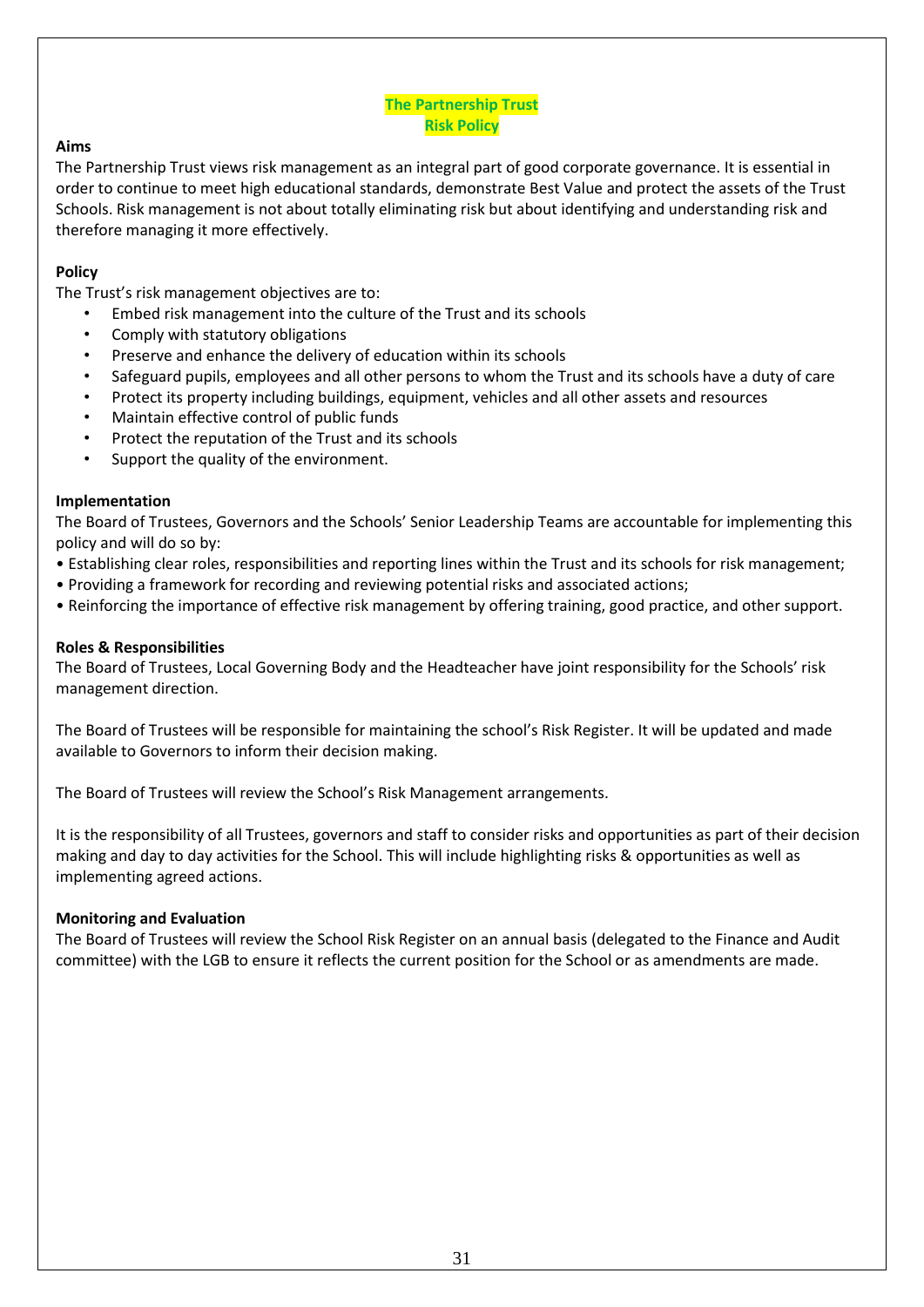### **The Partnership Trust Tender Policy**

### **Tender Process**

The formal tendering process should be followed for all orders which exceed £75,000. The tender process will be led and approved by The Partnership Trust.

Purchases over £181,302 may fall under EU procurement rules which require advertising in the Official Journal of the European Union. Guidance on the OJEU thresholds is given in Annex \*\*.

### **Forms of Tenders**

The tender process if valued over £75,000 will be managed and agreed with the Board of Trustees.

There are three forms of tender procedure: open, restricted and negotiated and the circumstances in which each procedure should be used are described below.

### Open Tender

This is where all potential suppliers are invited to tender. The budget holder

Must discuss and agree with the Trust Business Director how best to advertise for supplier's e.g. general press, trade journals or to identify all potential suppliers and contact directly if practical. This is the preferred method of tendering as it is most conducive to competition and the propriety of public funds.

### Restricted Tender

This is where suppliers are specifically invited to tender. Restricted tenders are appropriate where:

- there is a need to maintain a balance between the contract value and administrative costs
- a large number of suppliers would come forward or because the nature of the goods are such that only specific suppliers can be expected to supply the schools requirements
- the costs of publicity and advertising are likely to outweigh the potential benefits of open tendering.

### Negotiated Tender

The terms of the contract may be negotiated with one or more chosen suppliers. This is appropriate in specific circumstances:

- the above methods have resulted in either no or unacceptable tenders
- only one or very few suppliers are available
- extreme urgency exists
- additional deliveries by the existing supplier are justified.

### **Preparation for Tender**

The tender will be prepared and led by The Partnership Trust. Full consideration should be given to:

- objective of project
- overall requirements
- technical skills required
- after sales service requirements
- form of contract.

It may be useful after all requirements have been established to rank requirements (e.g. mandatory, desirable and additional) and award marks to suppliers on fulfilment of these requirements to help reach an overall decision.

#### **Invitation to Tender**

If a restricted tender is to be used then an invitation to tender must be issued. If an open tender is used an invitation to tender may be issued in response to an initial enquiry.

An invitation to tender should include the following: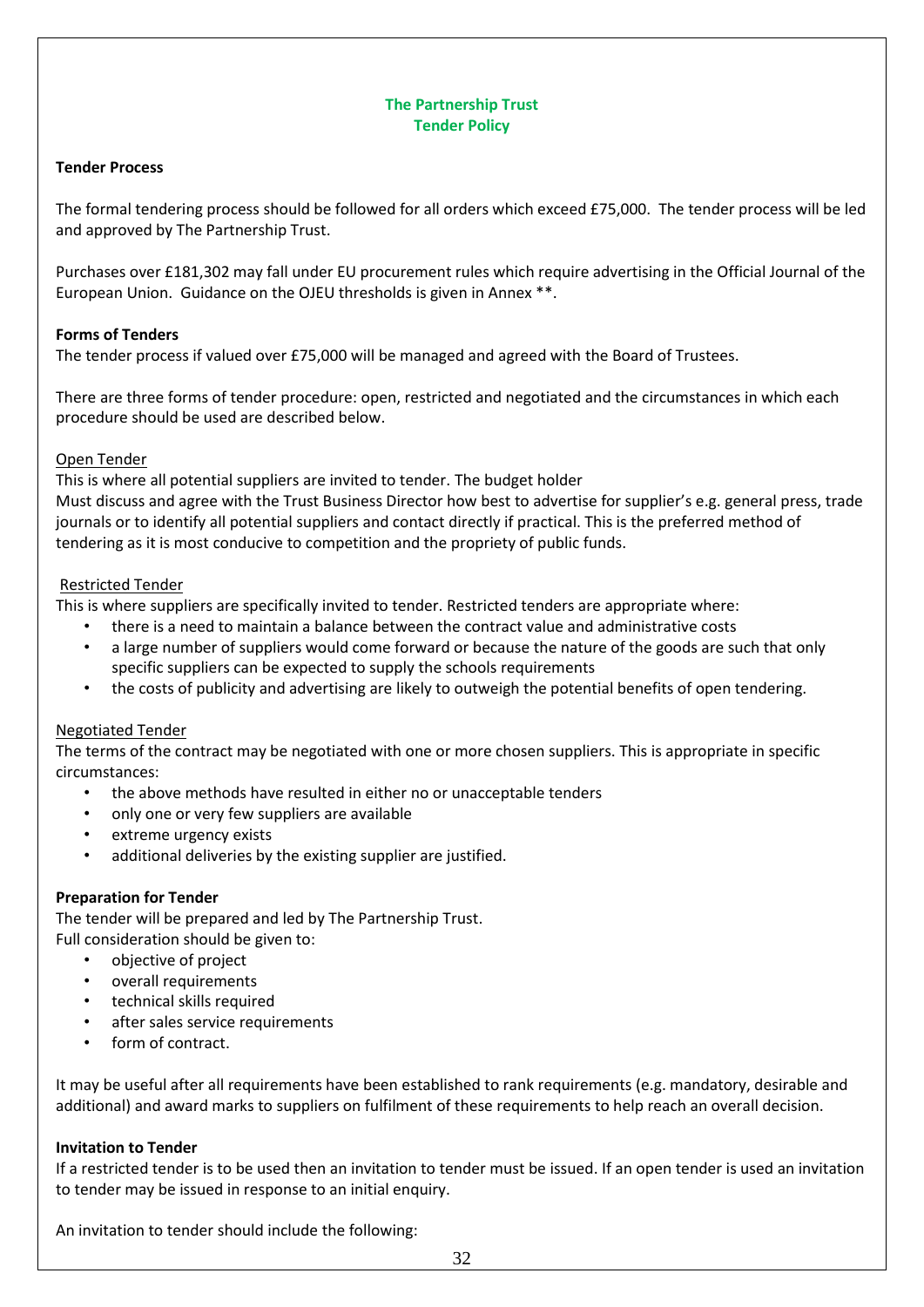- introduction/background to the project
- scope and objectives of the project
- technical requirements
- implementation of the project
- terms and conditions of tender and
- form of response.

### **Aspects to Consider**

### **Financial**

- Like should be compared with like and if a lower price means a reduced service or lower quality this must be borne in mind when reaching a decision
- Care should be taken to ensure that the tender price is the total price and that there are no hidden or extra costs
- Is there scope for negotiation?

### **Technical/Suitability**

- Qualifications of the contractor
- Relevant experience of the contractor
- Descriptions of technical and service facilities
- Certificates of quality/conformity with standards
- Quality control procedures
- Details of previous sales and references from past customers.

### **Other Considerations**

- Pre sales demonstrations
- After sales service
- Financial status of supplier. Suppliers in financial difficulty may have problems completing contracts and in the provision of after sales service. It may be appropriate to have an accountant or similarly qualified person examine audited accounts etc.

### **Tender Acceptance Procedures**

The invitation to tender should state the date and time by which the completed tender document should be received by The Partnership Trust. Tenders should be submitted in plain envelopes clearly marked to indicate they contain tender documents. The envelopes should be time and date stamped on receipt and stored in a secure place prior to tender opening. Tenders received after the submission deadline should not normally be accepted.

### **Tender Opening Procedures**

All tenders submitted should be opened at the same time and the tender details should be recorded. Two persons should be present for the opening of tenders as follows:

- For contracts up to £25,000 the Trust Business Director and the Headteacher
- For contracts £25,000 £75,000 either the Trust Business Director / Headteacher and CEO
- For contracts over £75,000 two members of the Board of Trustees.

A separate record should be established to record the names of the firms submitting tenders and the amount tendered. This record must be signed by both people present at the tender opening.

#### **Tendering Procedures**

The evaluation process should involve at least two people. Those involved should disclose all interests, business and otherwise, that might impact upon their objectivity. If there is a potential conflict of interest then that person must withdraw from the tendering process. Those involved in making a decision must take care not to accept gifts or hospitality from potential suppliers that could compromise or be seen to compromise their independence. Full records should be kept of all criteria used for evaluation and for contracts over £25,000 a report should be prepared for the LGB highlighting the relevant issues and recommending a decision. For contracts under £25,000 the decision and criteria should be reported to the LGB.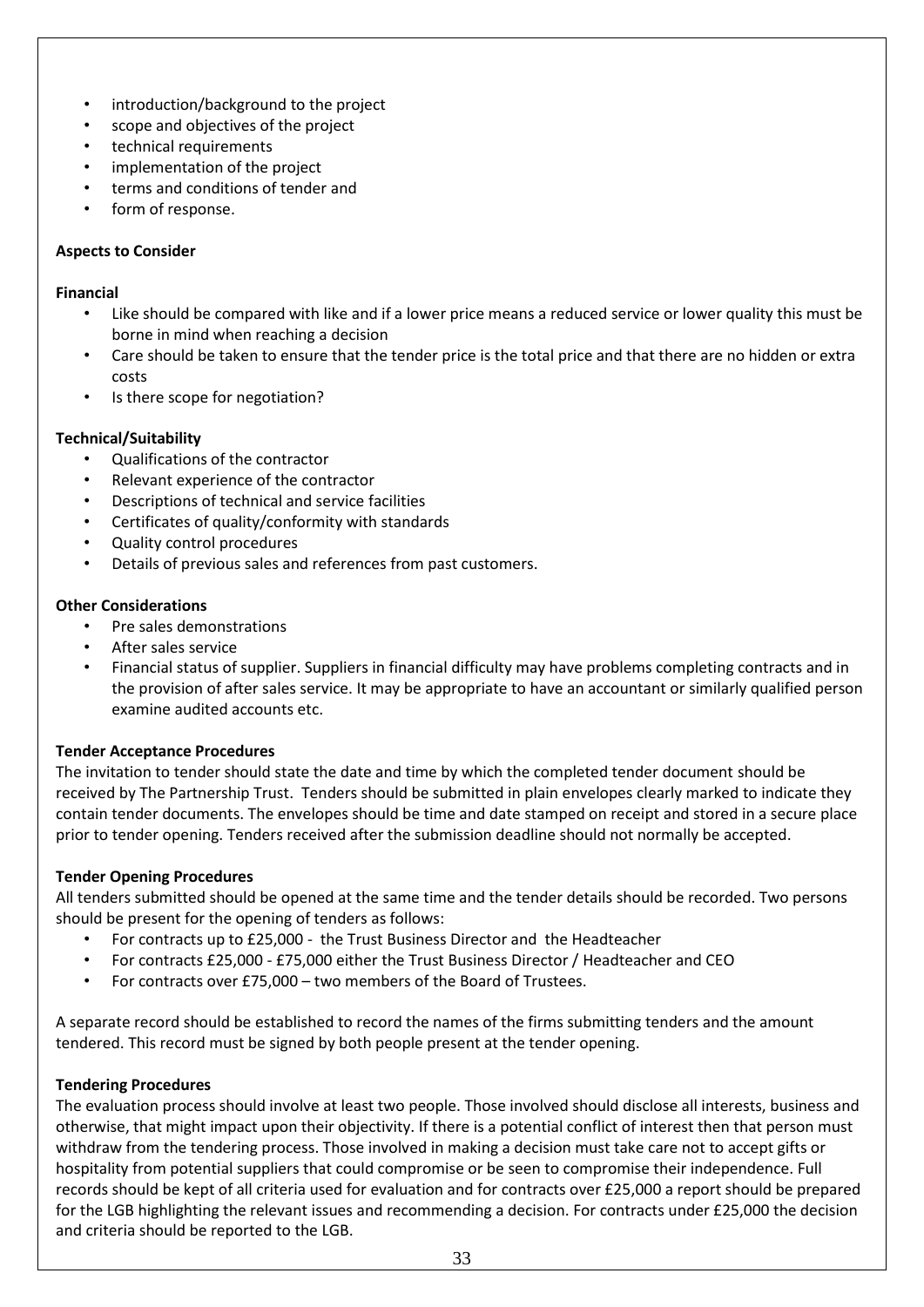Where required by the conditions attached to a specific grant from the DfE, the department's approval must be obtained before the acceptance of a tender.

The accepted tender should be the one that is economically most advantageous to The Partnership Trust. All parties should then be informed of the decision.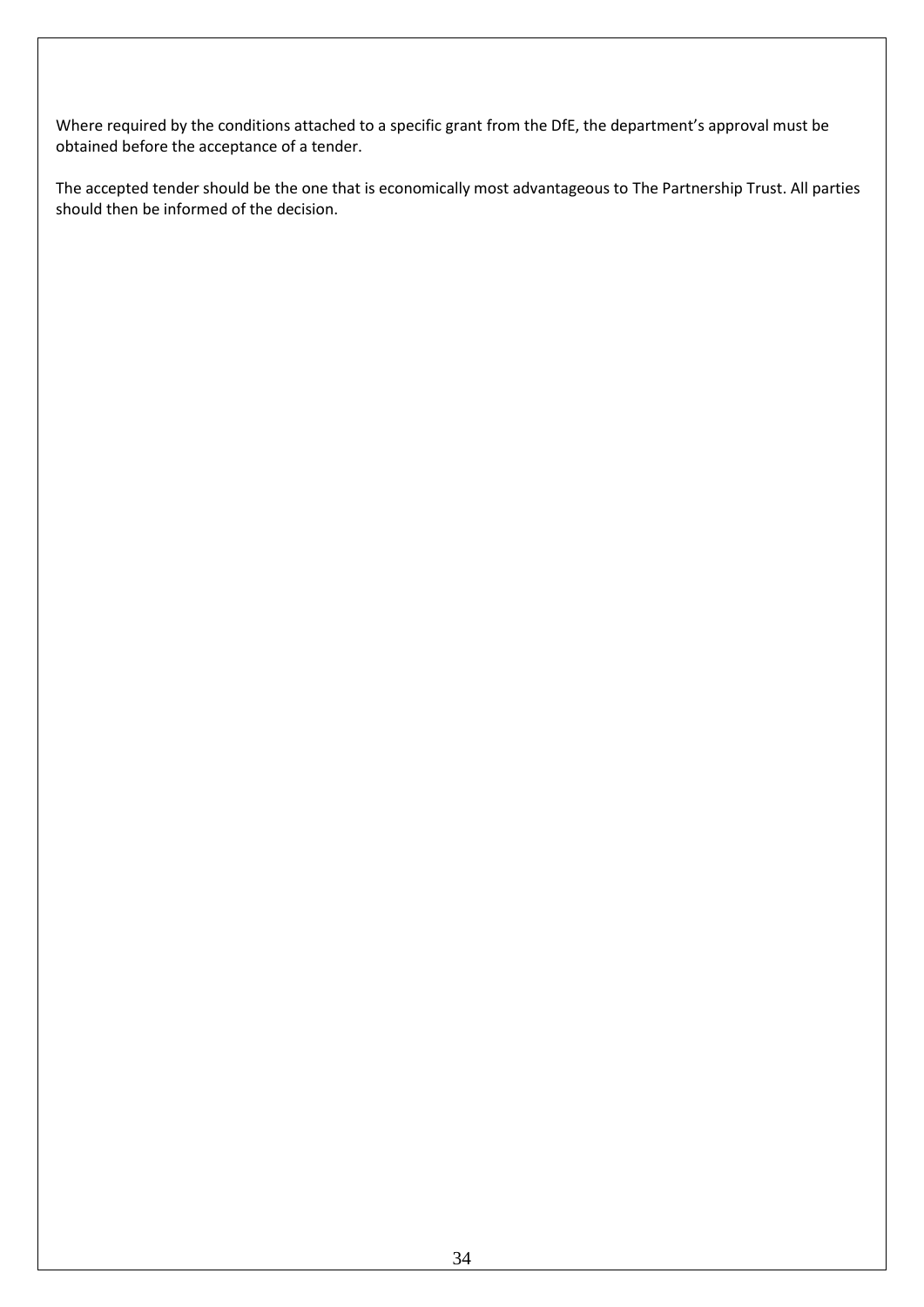### **The Partnership Trust ANTI-FRAUD AND CORRUPTION POLICY**

### **Summary**

This policy and procedure defines the expected conduct of all staff engaged at the Trust, whether in paid or voluntary employment, in relation to deterring and/or detecting fraud and corruption, and who to report it to.

It includes clear guidelines on what is acceptable in terms of gifts and hospitality and how these matters are declared.

Also, reference is made to other Trust policies where appropriate.

### **1. Introduction:**

- 1.1 The Trust is committed to ensuring that it acts with integrity and has high standards of personal conduct. Everyone involved with the Trust has a responsibility in respect of preventing and detecting fraud. All staff and trustees have a role to play. The Trust also recognises the role of others in alerting them to areas where there is suspicion of fraud.
- 1.2 Recognising a potential fraud and being able to report it is just as important as the measures to prevent and detect.
- 1.3 It is the duty of all employees and Trustees to take reasonable steps to limit the possibility of corrupt practices, and it is the responsibility of the Responsible Officer and Auditors to review the adequacy of the measures taken by the Trust to test compliance and to draw attention to any weaknesses or omissions.
- 1.4 Any investigation carried out in relation to alleged irregularities is linked to the Trust's Disciplinary procedure.

### **2. Definitions:**

### 2.1 Fraud

Fraud is a general term covering theft, deliberate misuse or misappropriation of assets or anything that leads to a financial advantage to the perpetrator or others upon whose behalf he or she acts, even if these "others" are in ignorance of the fraud. Fraud is in fact intentional deceit and for this reason it cannot include negligence.

Fraud incorporates theft, larceny, embezzlement, fraudulent conversion, false pretences, forgery, corrupt practices and falsification of accounts.

### 2.2 Corruption

The term 'corrupt practices' is defined for the purpose of this code as the offering, giving, soliciting or acceptance of an inducement or reward which may influence the actions taken by The Bath and Mendip Partnership Trust, its staff or Trustees.

### 2.3 Gifts and Hospitality

Any gifts, rewards and benefits that are disproportionately generous or that could be seen as an inducement to affect a business decision should be declared.

The acceptance of gifts and hospitality is a sensitive area where actions can easily be misconstrued. Therefore, employees' actions should be such that they would not be embarrassed to explain them to anyone.

2.4 Irregularities fall within the following broad categories, the first three of which are criminal offences –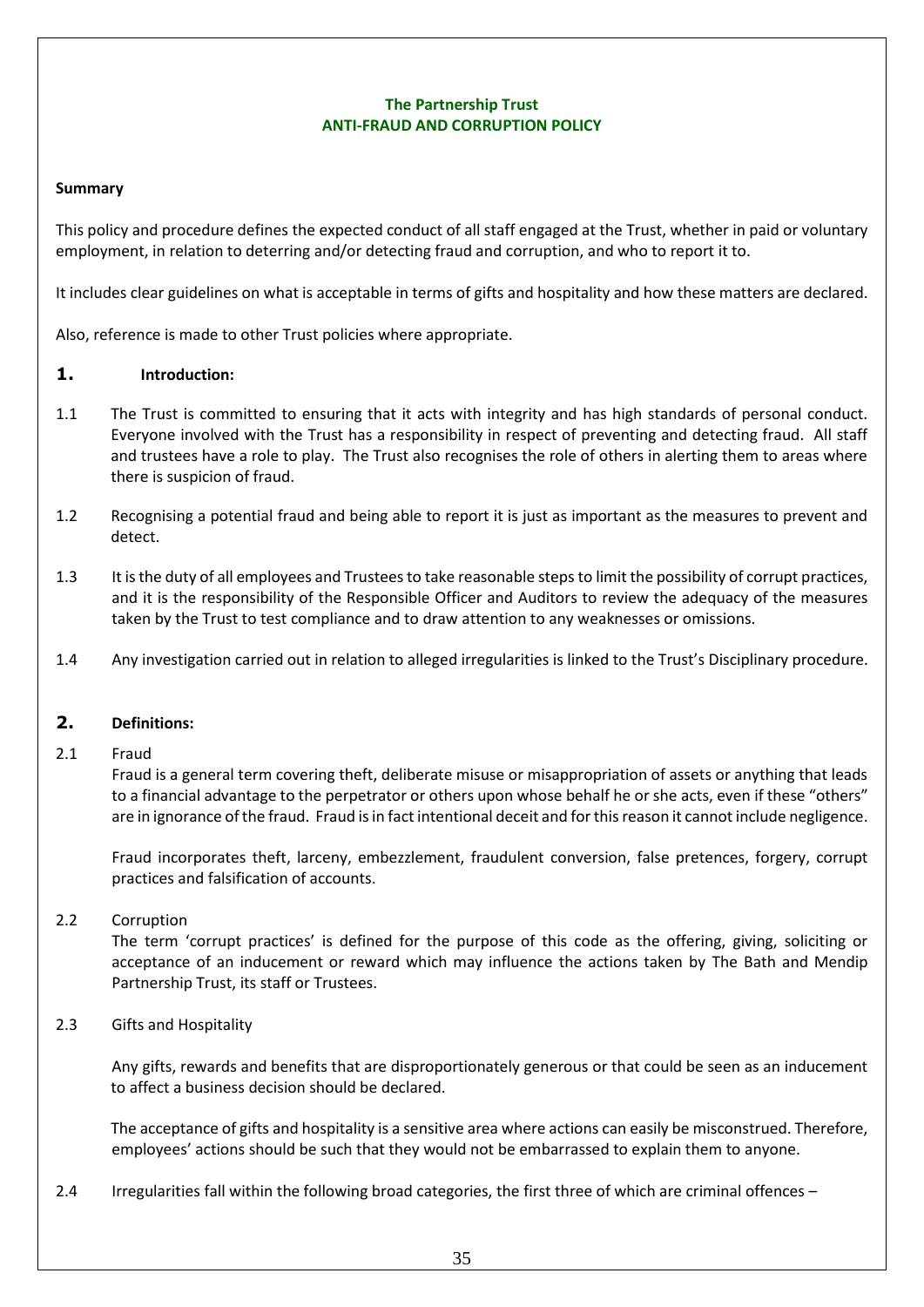• **Theft** - the dishonest taking of property belonging to another person with the intention of depriving the owner permanently of its possession;

• **Fraud** - the intentional distortion of financial statements or other records by persons internal and external to the Trust, which is carried out to conceal the misappropriation of assets or otherwise for gain;

• **Bribery and corruption (Gifts & Hospitality – see Point 5.)**- involves the offering or the acceptance of a reward, for performing an act, or for failing to perform an act, which leads to gain for the person offering the inducement;

• **Failure to observe**, or breaches of, Scheme of Delegation and Financial Regulations; Trust's Procedures which in some circumstances can constitute an irregularity, with potentially significant financial consequences.

- 2.5 Examples of what could constitute fraud and corruption are
	- theft of cash;
	- non-receipt of income;
	- substitution of personal cheques for cash;
	- travelling and subsistence claims for non-existent journeys/events;
	- travelling and subsistence claims inflated;
	- manipulating documentation to increase salaries/wages received, e.g. false overtime claims;
	- payment of invoices for goods received by an individual rather than the Trust;
	- failure to observe, or breaches of, regulations and/or other associated legislation laid down by the Trust;
	- unauthorised borrowing of equipment;
	- breaches of confidentiality regarding information;
	- failure to declare a direct pecuniary or otherwise conflicting interest;
	- concealing a generous gift or reward;
	- unfairly influencing the award of a contract;
	- creation of false documents;
	- deception;
	- using position for personal reward.

The above list is not exhaustive and fraud and corruption can take many different paths. If in any doubt about whether a matter is an irregularity or not, clarification must be sought from the Finance Director/Business Manager.

2.6 Similarly, if there is concern or doubt about any aspect of a matter which involves an irregularity, or an ongoing investigation into a suspected irregularity, the best approach is to seek advice from the Headteacher.

### **3. Policy Statement:**

- 3.1 This policy and procedure defines Anti-Fraud & Corruption and Gifts & Hospitality and offers guidance for all staff in the Trust.
- 3.2 The Trust aims to be an honest and ethical institution. As such, it is opposed to fraud and seeks to eliminate fraud by the way it conducts Trust business. This document sets out the Trust's policy and procedures for dealing with the risk of significant fraud or corruption. In order to minimise the risk and impact of fraud, the Trust's objectives are, firstly, to create a culture which deters fraudulent activity, encourages its prevention and promotes its detection and reporting and, secondly, to identify and document its response to cases of fraud and corrupt practices.
- 3.3 This policy, in line with the Trust's corporate values of integrity, consistency, impartiality, fairness and best practice, provides both staff and management with mutually understood guidelines for the administration of this procedure.
- 3.4 The scope of this procedure extends to all Trust employees, permanent, voluntary and fixed term.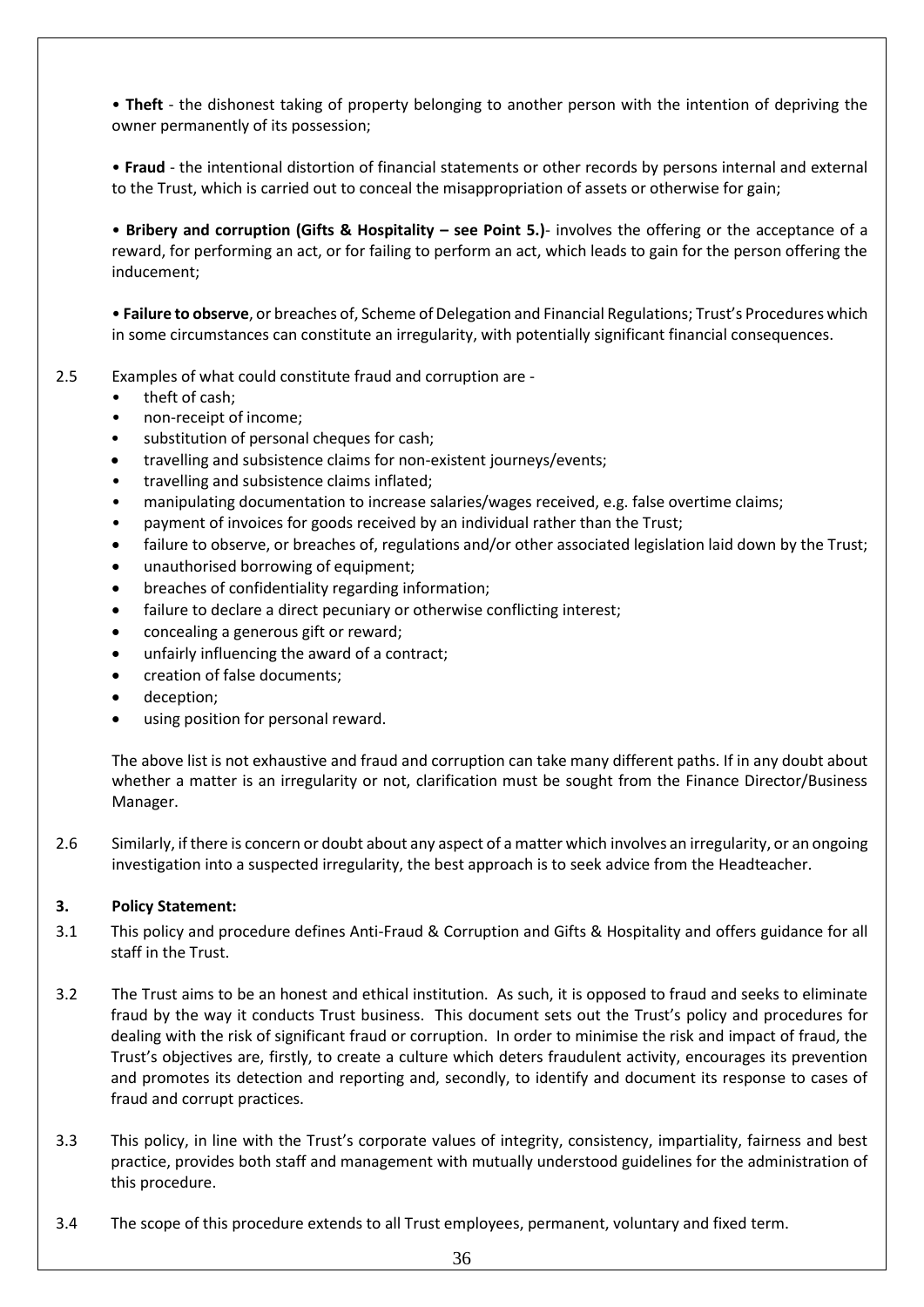- 3.5 Time limits specified in this document may be extended by mutual agreement.
- 3.6 If requested, employees may be accompanied by a recognised trade union representative or work colleague, not involved in any part of the process, at any interviews.

### **4. Gifts & Hospitality:**

- 4.1 These guidelines will help you to judge what sort of gift, and what level of hospitality is acceptable.
- 4.2 The following general rules apply and must guide decisions on receipt of gifts and hospitality as an employee of the Trust:
	- To accept gifts should be the exception. You may accept small 'thank you' gifts of token value, such as a diary, a coffee mug or bunch of flowers, not over £25 in value. Each Academy will have a delegated person responsible for maintaining the Gifts and hospitalities register, any gift or hospitality over this value for entry in the Register of Business Interests.
	- Always say "no" if you think the giver has an ulterior motive. Be sensitive to the possibility that the giver may think that even small gifts or simple hospitality will elicit a more prompt service or preferential treatment.
	- Never accept a gift or hospitality from anyone who is, or may be in the foreseeable future, tendering for any contract with the Academy, seeking employment with the Trust or is in dispute with the Trust, even if you are not directly involved in that service area.
	- Where items purchased for the Trust include a 'free gift', such a gift should either be used for Trust business or handed to the School Business Manger to be used for charity raffles.
	- If you are in doubt about the acceptability of any gift or offer of hospitality it is your responsibility to consult the Finance Director or Headteacher.
- 4.3 A gauge of what is acceptable in terms of hospitality is whether this Trust would offer a similar level of hospitality in similar circumstances.
	- Occasional working lunches with customers, providers or partners are generally acceptable as a way of doing business provided they are not to an unreasonable level or cost.
	- Invitations to corporate hospitality events must each be judged on their merit. Provided the general rules have been taken into account, it may be acceptable to join other company/organisation guests at:
		- a. sponsored cultural and sporting events, or other public
			- performances, as a representative of the Trust;
		- b. special events or celebrations.

But, consider the number of these events, and always take into consideration what public perception is likely to be if they knew you were attending.

- Acceptability depends on the appropriateness of the invitations, in terms of the level of hospitality, the frequency and the status of the invited employee. In all such cases the Headteacher must be consulted.
- Paid holidays or concessionary travel rates are not acceptable. Neither are offers of hotel accommodation nor the use of company villas/apartments.
- If you are visiting a company to view equipment that the Trust is considering buying, you should ensure that expenses of the trip are paid by the Trust. Acceptance of refreshments and/or a working lunch may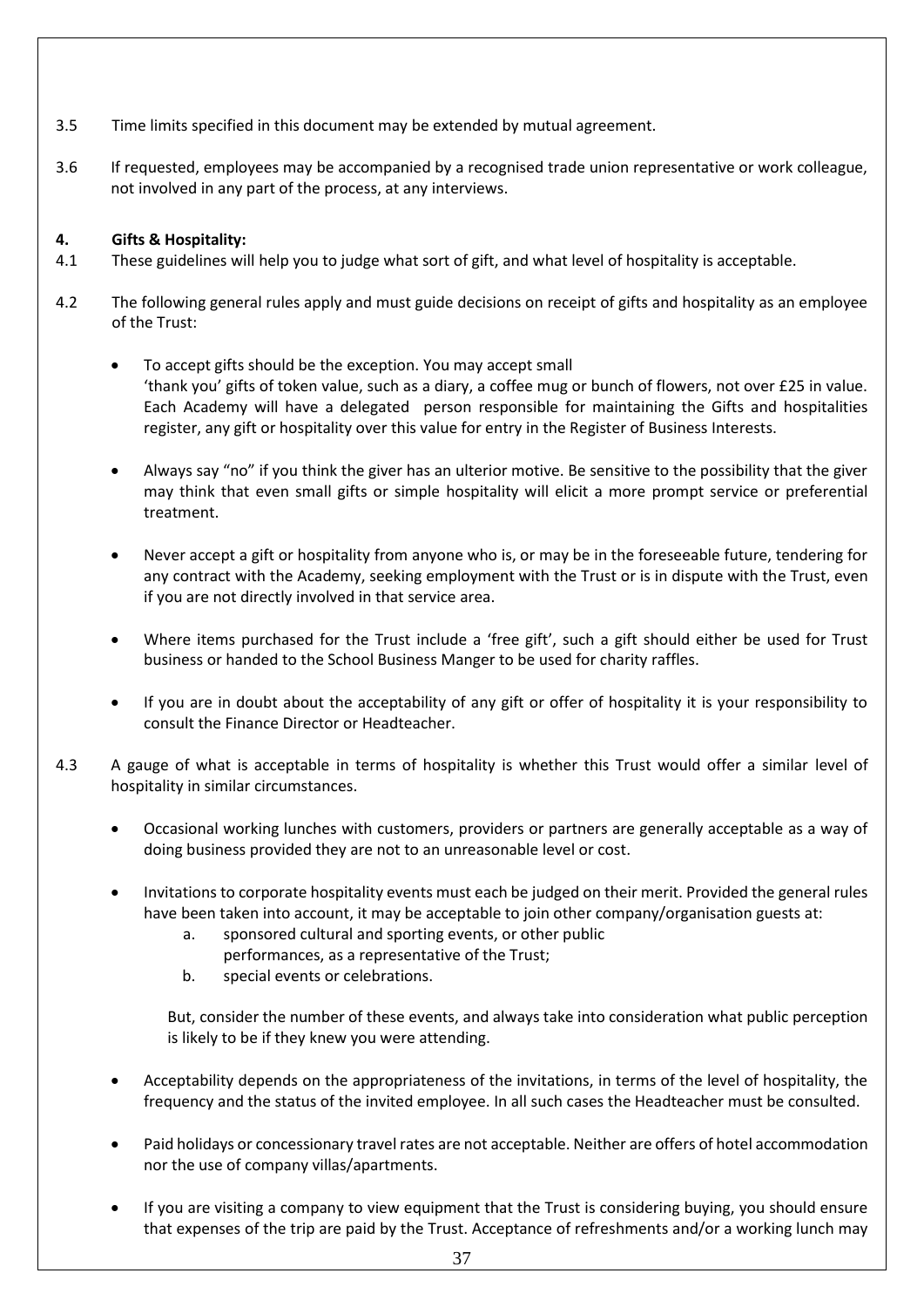be acceptable, but care must be taken to ensure that the Trust's purchasing and/or tender procedures are not compromised.

- Acceptance of sponsored hospitality that is built into the official programme of conferences and seminars related to your work are acceptable.
- Offers to speak at corporate dinners and social gatherings, or events organised by, for example, a professional body, where there is a genuine need to impart information or represent the Trust must be agreed in advance with a Headteacher. Where your spouse or partner is included in the invitation, and approval has been given for you to attend, it will be acceptable for your spouse or partner to attend as well, but if expenses are incurred, these will be met personally.
- Any invitation you accept should be made to you in your professional/working capacity as a representative of the Trust.
- •

### **5. Roles and Responsibilities:**

### 5.1 Staff and Trustees

The Trust has adopted the following measures to demonstrate its commitment to anti-fraud and corruption:

- Standards and Effectiveness, Resources & Audit Committees meets regularly;
- A requirement for all staff and trustees to declare prejudicial interests and not contribute to business related to that interest;
- A requirement for staff and trustees to disclose personal interests;
- All staff and trustees are made aware of the understanding on the acceptance of gifts and hospitality;
- Clear recruitment policies and procedures.

Staff and trustees also have a duty to report another member of staff or trustee whose conduct is reasonably believed to represent a failure to comply with the above.

#### 5.2 Responsible Officer

The Responsible Officer has specific responsibility for overseeing the financial arrangements on behalf of the trustees.

The main duties of the Responsible Officer are to provide the trustees with on-going independent assurance that:

- The financial responsibilities of the trustees are being properly discharged;
- The resources are being managed in an efficient, economical and effective manner;
- Sound systems of financial control are being maintained; and
- Financial considerations are fully taken into account in reaching decisions.

### 5.3 Finance Director

The Finance Director has a responsibility for ensuring that effective systems of internal controls are maintained and will safeguard the resources of The Trust.

In respect of fraud it is therefore the responsibility of the Finance Director to ensure internal controls prevent and detect any frauds promptly. This includes:

- Proper procedures and financial systems;
- Effective management of financial records;
- Management of the Trust's financial position.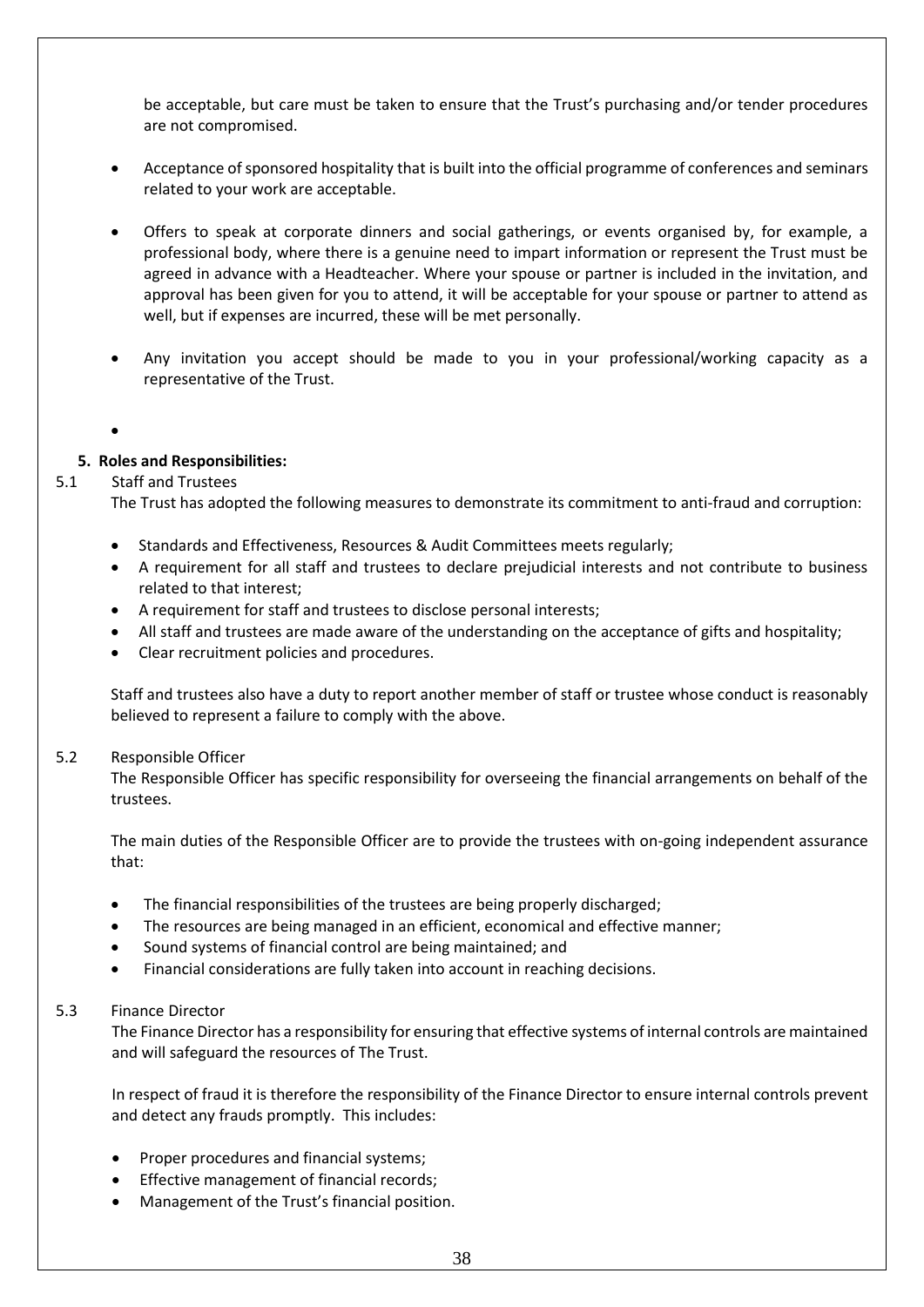### 5.4 External Audit

The Trust's Annual Report and Financial Statements include an Independent Auditors' Report. This report includes a view as to whether the financial statements give a true and fair view and whether proper accounting records have been kept by the Trust throughout the financial year. In addition, it reports on compliance with the accounting requirements of the relevant Companies Act and confirms compliance with the financial reporting and annual accounting requirements issued by the Dept of Education.

### **6. Reporting a Suspected Fraud:**

6.1 All allegations of suspected fraud and irregularities are to be brought to the attention of the Finance Director and also referred to the Headteacher, unless this individual is involved in the irregularity in which case the Chair of Trustees should be informed.

Please refer to the Trust Whistleblowing Policy for further guidance.

### **7. Response to Allegations**

- 7.1 The Headteacher will have initial responsibility for co-ordinating the initial response. In doing this he/she will consult with the Human Resource advisors regarding potential employment issues. The Headteacher will also see legal advice from the Trust's solicitors on both employment and litigation issues before taking any further action.
- 7.2 The Finance Director and Headteacher will ascertain whether or not the suspicions aroused have substance. In every case, and as soon as possible after the initial investigation, they will pass the matter on to the Chair of Resources & Audit Committee. Even if there is no evidence to support the allegation, the matter must be reported.
- 7.3 The Audit Committee will undertake the management of the investigation.
	- They will, if appropriate, conduct a preliminary investigation to gather factual information and reach an initial view as to whether further action is required.
	- They will determine whether the findings, conclusions and any recommendations arising from the preliminary investigation should be reported to the Chair of Trustees.
	- If further investigations are required, they will determine which outside agencies should be involved (police, auditors).
- 7.4 The Headteacher is required to notify the Trustees of any serious financial irregularities. This action will be taken at the first opportunity following the completion of the initial investigations and will involve keeping the Chairman of the Trustees fully informed between committee meetings of any developments relating to serious control weaknesses, fraud or major accounting breakdowns.
- 7.5 If evidence of fraud is forthcoming then the Trustees will inform the Department for Education as required by the Funding Agreement and will consider whether or not to refer the matter to the police.

### **8. Confidentiality and Safeguards**

- 8.1 The Trust recognises that the decision to report a concern can be a difficult one to make, not least because of the fear of reprisal from those responsible for the alleged malpractice. The Trust will not tolerate harassment or victimisation and will do what it lawfully can to protect an individual when a concern is raised in good faith.
- 8.2 This does not mean that if the person raising the concern is already the subject of a disciplinary, redundancy or other procedure, that those procedures will be halted as a result of the concern being reported.
- 8.3 There is a need to ensure that the process is not misused. For further guidance refer to the Trust Disciplinary, Grievance and Capability policy.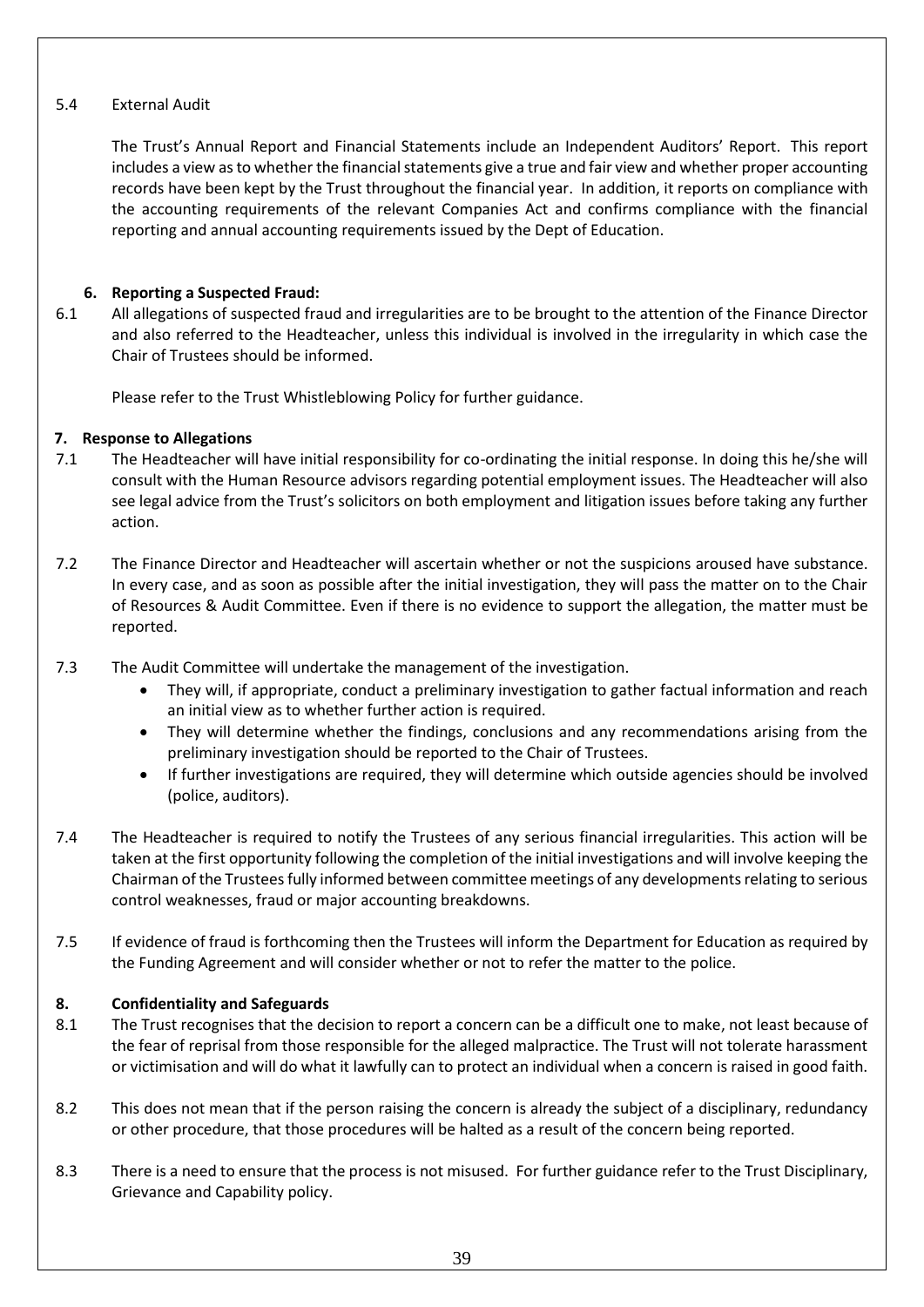### **9. Links with other Policies:**

- 9.1 The Trustees are committed to preventing fraud and corruption. To help achieve this objective there is a clear network of systems and procedures in place for the prevention, detection and investigation of fraud and corruption. This Anti-Fraud and Anti-Corruption policy attempts to consolidate those in one document and should be read in conjunction with the following Trust policies:
	- Whistle-Blowing Policy
	- Financial Procedures and Regulations
	- Disciplinary Policy
	- Equal Opportunities Policy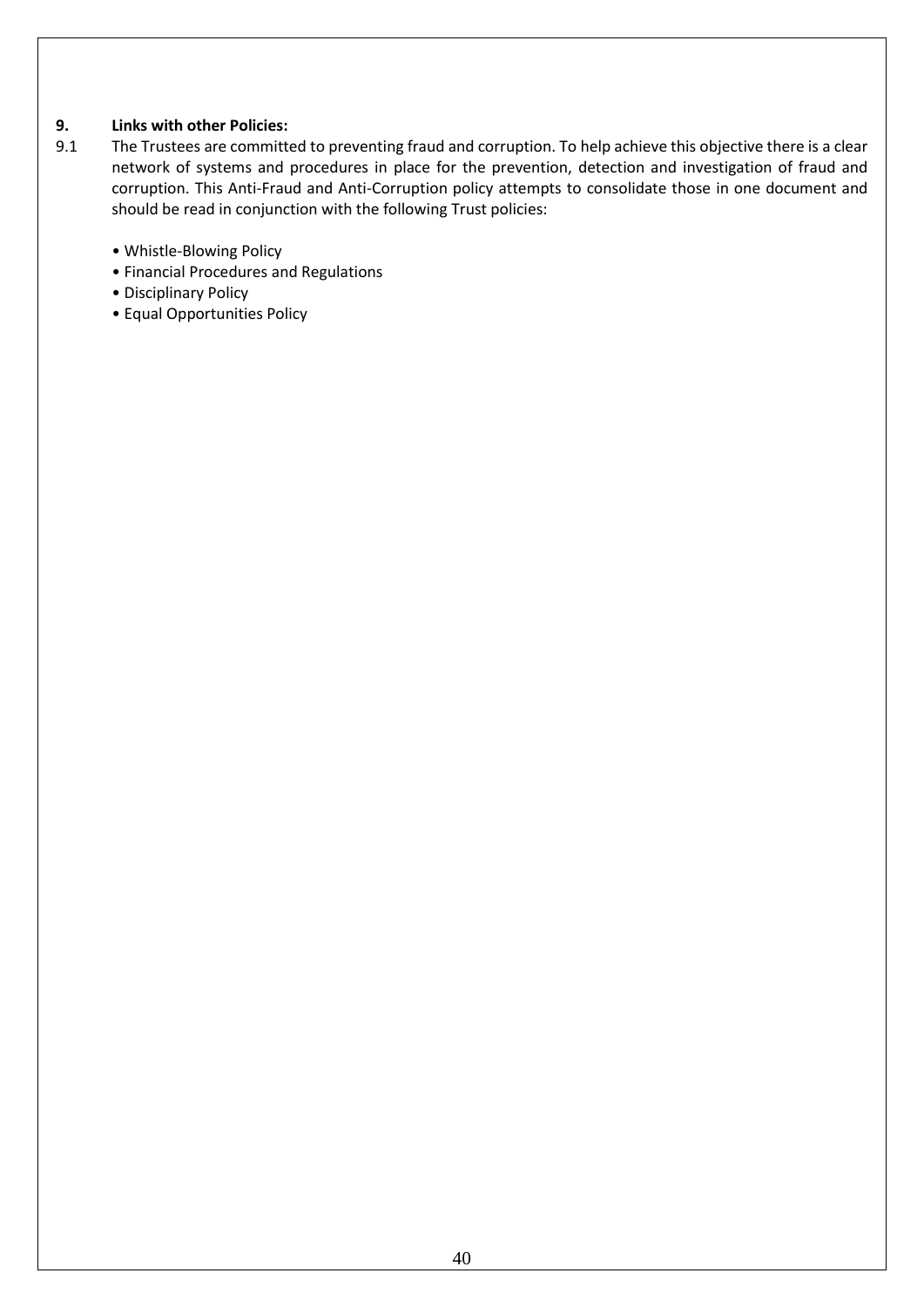### **The Partnership Trust VAT Policy**

The schools' supplies are below the registration level of £85,000. The school will use the new Section 33b (Parish Councils) regulations to reclaim input tax. This allows for the reclaiming of input VAT via a special form, as opposed to an on-line VAT return. There are implications for partial exemption due to certain 'business' supplies, for instance lettings, adult meals and sale of clothing, requiring an apportionment of input expenses -purchases, light, heat, repairs etc. If the school were VAT registered we would have to charge output tax. Certain food stuffs and cleaning materials would require an apportionment of input tax.

There are two methods for calculating partial exemptions and these rules apply under Section 33b. There is a 'special method' where we would need to consult with HMRC and arrive at a 'deal'. After consultation with HMRC (Charities) the school will use the 'standard method' where a 'fair and reasonable' figure is applied. HMRC do not define 'fair & reasonable' so the school will need to show due diligence.

The total income from letting and other services are currently non-subject to VAT. The school will take advice from the school accountants when new income arises.

Within the accounting system the school has the ability to account for the various VAT rates applicable to income and expenditure.

The sales ledger is be able to code income into the following VAT categories; standard rated, zero rated, reduced rate, exempt, outside the scope of VAT and outside the scope of VAT with the right of recovery. The "outside the scope of VAT" category which may also be referred to as non-business, primarily deals with income received from the DfE and sponsors. The accounting system is capable of generating reports to identify, at cost centre level, the amount of income generated from each VAT type for each funding source together with the relevant VAT amount to establish a sufficient audit trial to identify individual invoices to support the VAT treatment.

The purchase ledger is able to identify each VAT category i.e. standard rated, zero

rated, reduced rate, exempt and outside the scope and the VAT amount applicable to each invoice at the point of input. The system is capable of producing VAT reports to identify, for each cost centre, the net amount purchased and input VAT amount incurred by expenditure type on, for example, non-business activities and taxable and exempt business activities.

VAT will be reclaimed from HMRC on a monthly basis.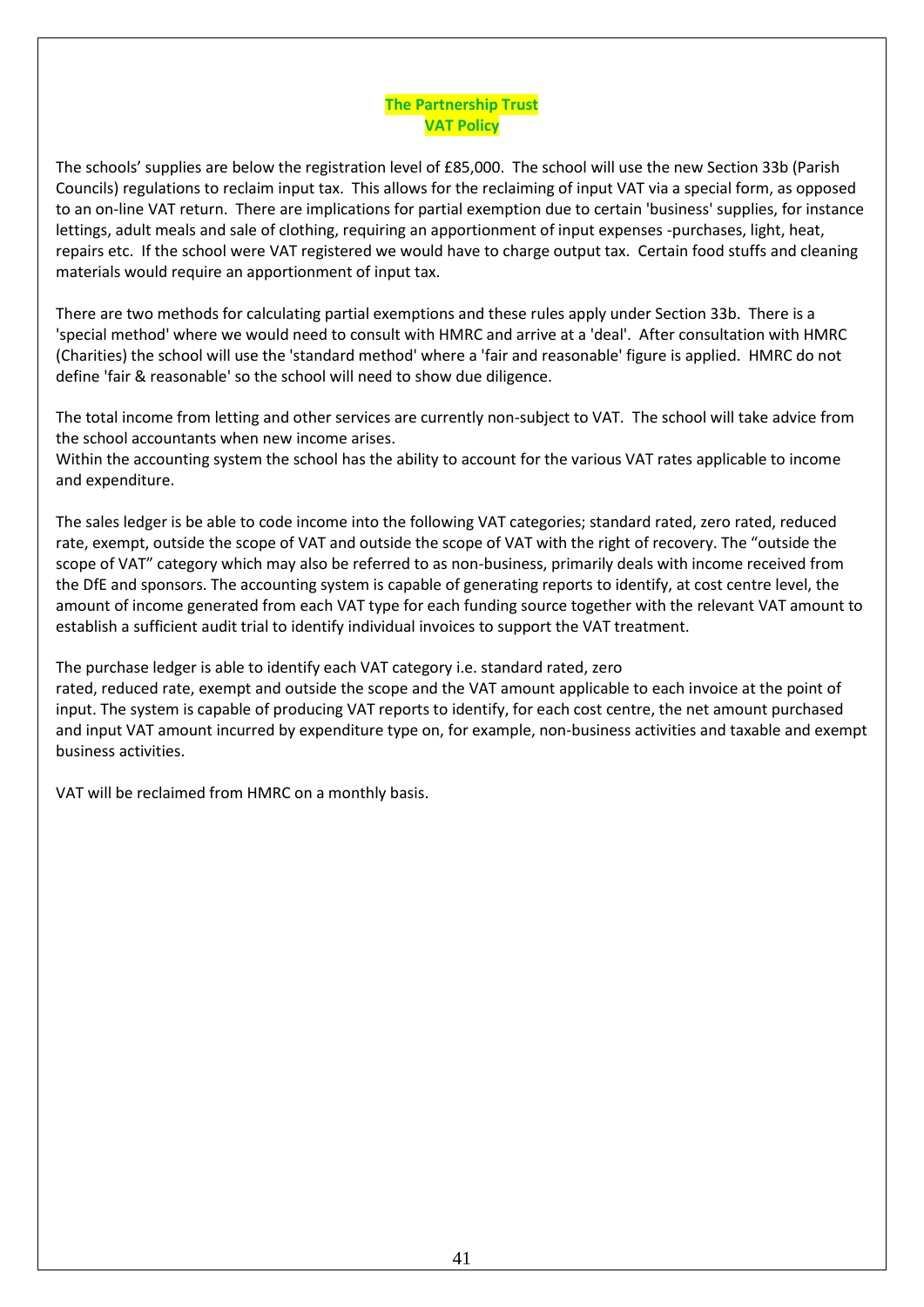# **FIXED ASSETS & DEPRECIATION POLICY**

| <b>Review Due:</b>    | <b>September 2022</b>           |
|-----------------------|---------------------------------|
| <b>Last Review</b>    | January 2022                    |
| <b>Applicable to:</b> | <b>All Trust Schools</b>        |
| <b>Reviewed By:</b>   | <b>SD</b>                       |
| <b>Approved By:</b>   | <b>Trust Board January 2022</b> |

The Board of Trustees of The Partnership Trust (The Trust) have approved this policy which is applicable to all schools within The Trust.

### **Asset Register**

Tangible fixed assets acquired since the Academy was established with a value over the academy's capitalisation limit must be entered in an asset register.

The capitalisation limit has been set at £5,000 per item.

The asset register includes the following information:

- asset description
- asset number
- serial number
- date of acquisition
- asset cost
- source of funding (% of original cost funded from DfE grant and % funded from other sources)
- expected useful economic life
- depreciation
- current book value
- location
- name of member of staff responsible for the asset

The Asset Register will:

- ensure that staff take responsibility for the safe custody of assets;
- enable independent checks on the safe custody of assets, as a deterrent against theft or
- misuse;
- manage the effective utilisation of assets and to plan for their replacement;
- help the external auditors to draw conclusions on the annual accounts and the academy's financial system and
- support insurance claims in the event of fire, theft, vandalism or other disasters.

### **Security of Assets**

Stores and equipment must be secured by means of physical and other security devices. Only authorised staff may access the stores.

All the items in the register should be permanently and visibly marked as the academy's property and there should be a regular (at least annual) count by someone other than the person maintaining the register. Discrepancies between the physical count and the amount recorded in the register should be investigated promptly and, where significant, reported to the governing body. Inventories of academy property should be kept up to date and reviewed regularly. Where items are used by the academy but do not belong to it this should be noted.

#### **Disposals**

Items which are to be disposed of by sale or destruction must be authorised for disposal by the Headteacher and, where the residual value of the asset is greater than £1000, should be sold following competitive tender. Assets inherited on establishment of the academy are assumed to be fully depreciated and are not included in the accounts. The academy must seek the approval of the DfE in writing if it proposes to dispose of an asset for which capital grant in excess of £20,000 was paid.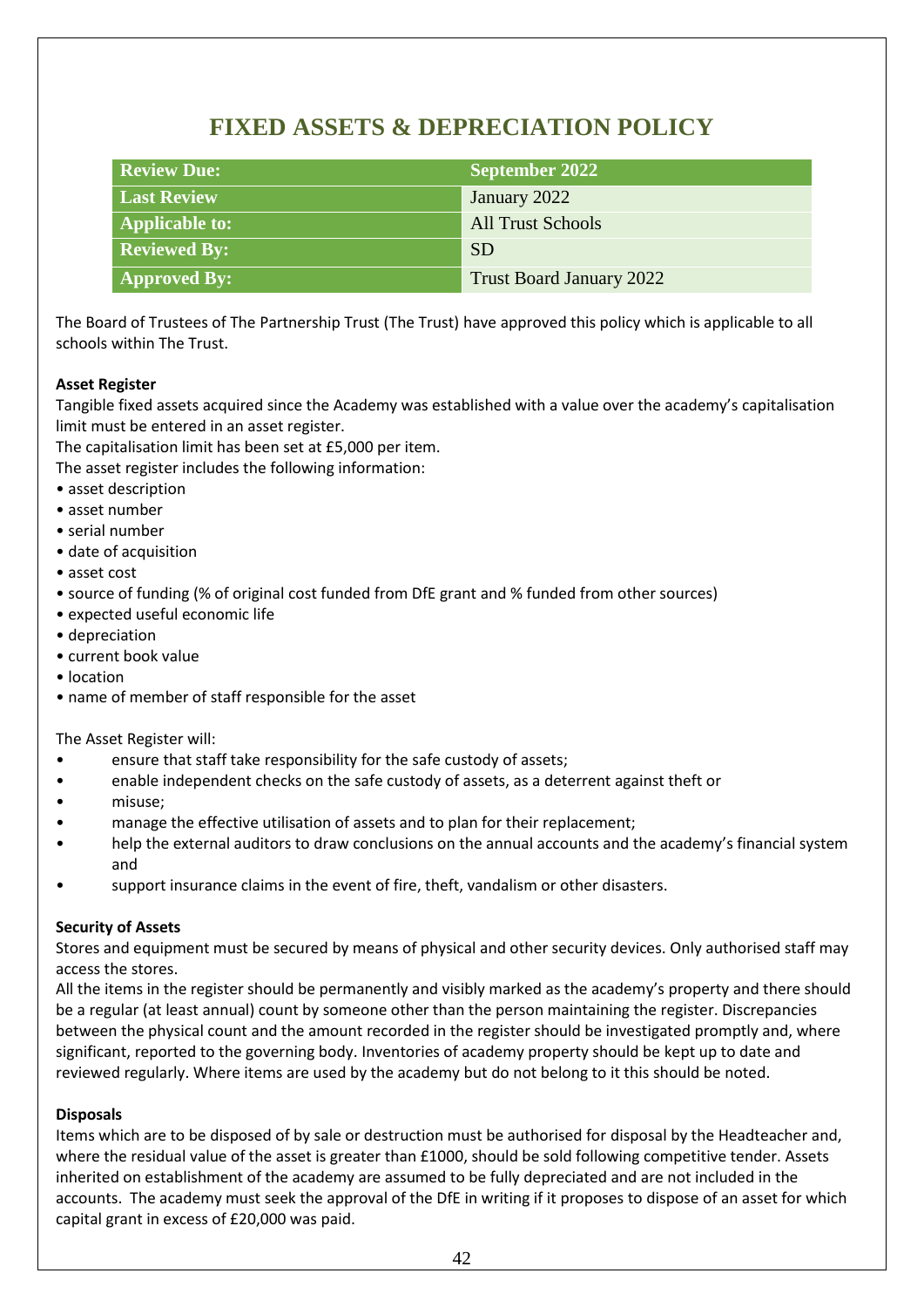Disposal of equipment to staff is not encouraged, as it may be more difficult to evidence the academy obtained value for money in any sale or scrapping of equipment. In addition, there are complications with the disposal of computer equipment, as the academy would need to ensure licences for software programmes have been legally transferred to a new owner. The academy is expected to reinvest the proceeds from all asset sales for which capital grant was paid in other academy assets. If the sale proceeds are not reinvested then the academy must repay to the DfE a proportion of the sale proceeds.

All disposals of land must be agreed in advance with the Secretary of State.

### **Loan of Assets**

Items of academy property must not be removed from academy premises without the authority of the Head of Department. A record of the loan must be recorded and booked back in to the academy when it is returned. If assets are on loan for extended periods or to a single member of staff on a regular basis the situation may give rise to a 'benefit-in-kind' for taxation purposes. Loans should therefore be kept under review and any potential benefits discussed with the academy's auditors

### **Depreciation**

All individual items costing more than £5,000 and with an expected useful life exceeding one year are capitalised.

Depreciation is charged on a straight line basis beginning in the year in which the asset is brought into use, at the following annual rates:

| Long-term leasehold property    | - 2% straight line                       |
|---------------------------------|------------------------------------------|
| Short-term leasehold property   | - over the life of the lease (125 years) |
| Plant and machinery             | - 15% straight line                      |
| <b>Furniture &amp; Fittings</b> | - 15% straight line                      |
| Computer equipment              | - 20% straight line                      |
| Motor vehicles                  | - 20% straight line                      |
|                                 |                                          |

Where fixed assets have been acquired with the aid of specific grants, they are included in the balance sheet at cost and are depreciated over their expected useful economic life. The related grants are credited to a restricted fixed asset fund (on the statement of financial activities and carried forward in the balance sheet). The depreciation on such assets is charged in the statement of financial activities over the expected useful economic life of the related asset on a basis consistent with the depreciation policy.

Grants provided to acquire fixed assets may be paid either to the academy or directly to meet the cost of the fixed asset. Where costs have been paid directly and are part of the capital project, they have been recognised as restricted fixed asset funding.

### **Leased Assets**

Rentals applicable to operating leases where substantially all of the benefits and risks of ownership remain with the lessor are charged to the statement of financial activities on a straight line basis over the lease term.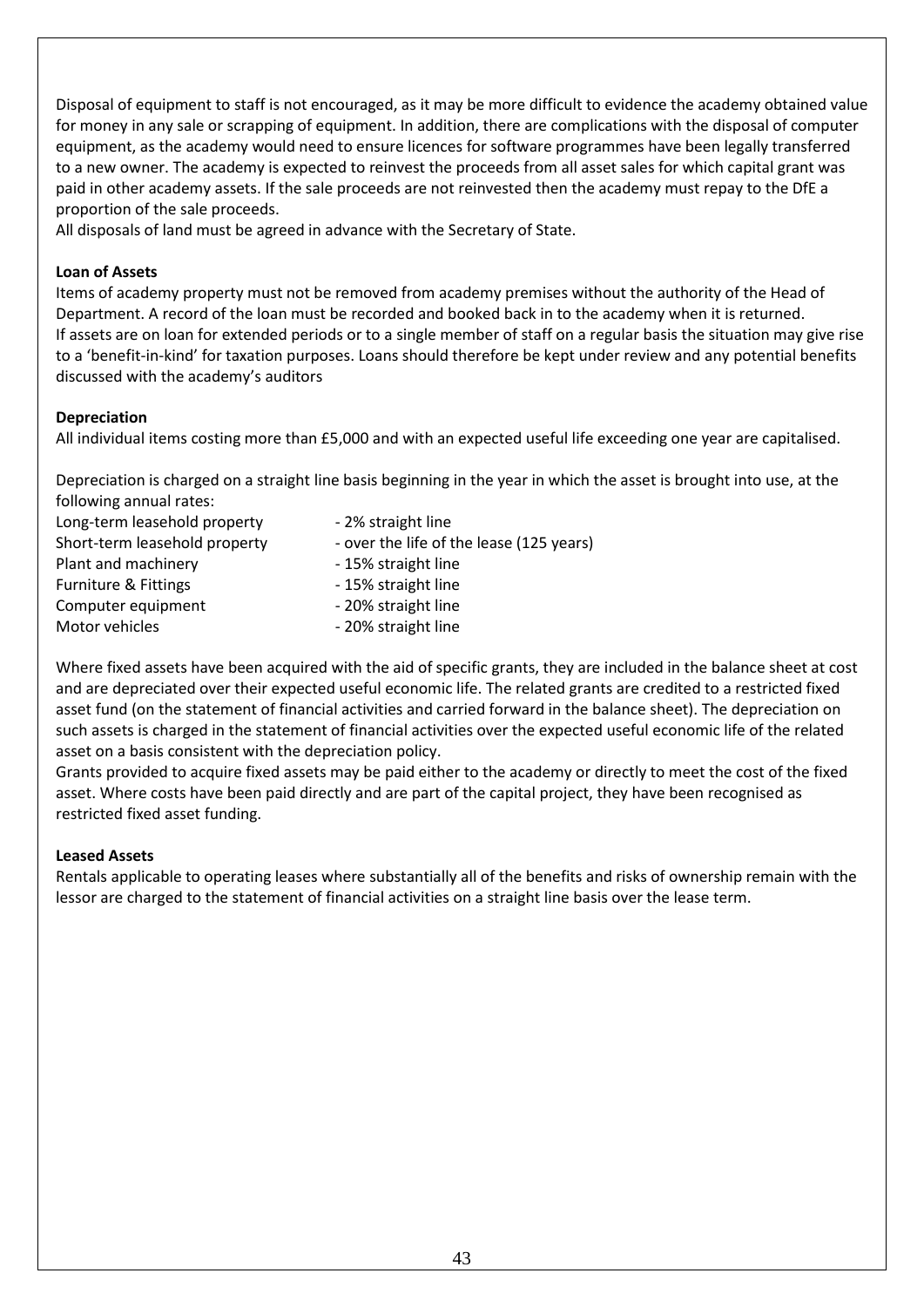### **The Partnership Trust**

### **Purchasing Policy**

The Partnership Trust aims to achieve the best value for money from all purchases. This means the need for the correct quality, quantity and time at the best price possible. A large proportion of purchases will be paid for with public funds and there is a need to maintain the integrity of funds by following the general principles of:

- Probity, the school must demonstrable that there is no corruption or private gain involved in the contractual relationships of the school
- Accountability, the school is publicly accountable for its expenditure and the conduct of its affairs
- Fairness, that all those dealt with by the school are dealt with on a fair and equitable basis.

### **Routine Purchasing**

Routine purchases up to £1,000 can be ordered by budget holders. A quote or price must, if possible be obtained before any order is placed. If the budget holder considers that better value for money can be obtained by ordering from a supplier which has not been previously used this must be discussed and agreed with the Trust Business Director.

All orders must be made, or confirmed, in writing using an official order form. Orders must bear the signature of the budget holder and must be forwarded to an authorised signatory who will check to ensure adequate budgetary provision exists before countersigning the order. Countersigned orders are recorded in FMS, where an order is printed with an allocated order number and dispatched to the supplier.

The budget holder must make appropriate arrangements for the delivery of goods to the school. On receipt the budget holder must undertake a detailed check of the goods received against the goods received note (GRN) and make a record of any discrepancies between the goods delivered and the GRN. Discrepancies should be discussed with the supplier of the goods without delay. The GRN should be given to the Finance Manager/Officer. If any goods are rejected or returned to the supplier because they are not as ordered or are of a sub-standard quality, the Finance Manager/Officer should be notified. The Finance Manager/Officer will keep a central record of all goods returned to suppliers. All invoices should be sent to the office. The invoice will be recorded by the Finance Manager/Officer in the purchase ledger within FMS. The Finance Manager/Officer will stamp invoices with a grid against which the following can be evidenced:

- Order number
- Supplier
- All/part Invoice
- Cheque number.
- Date Cheque Sent
- Invoice Authorised
- Prices and Additions Correct
- Not previously passed for payment
- Cost centre code
- **Net Amount**
- VAT Amount
- Total Amount
- Ledger Code

The Trust Finance Manager/Officer will input details of payments to be made to the purchase ledger and generate BACS required. BACS will be dispatched to suppliers by the Finance Manager/Officer who will file all paperwork.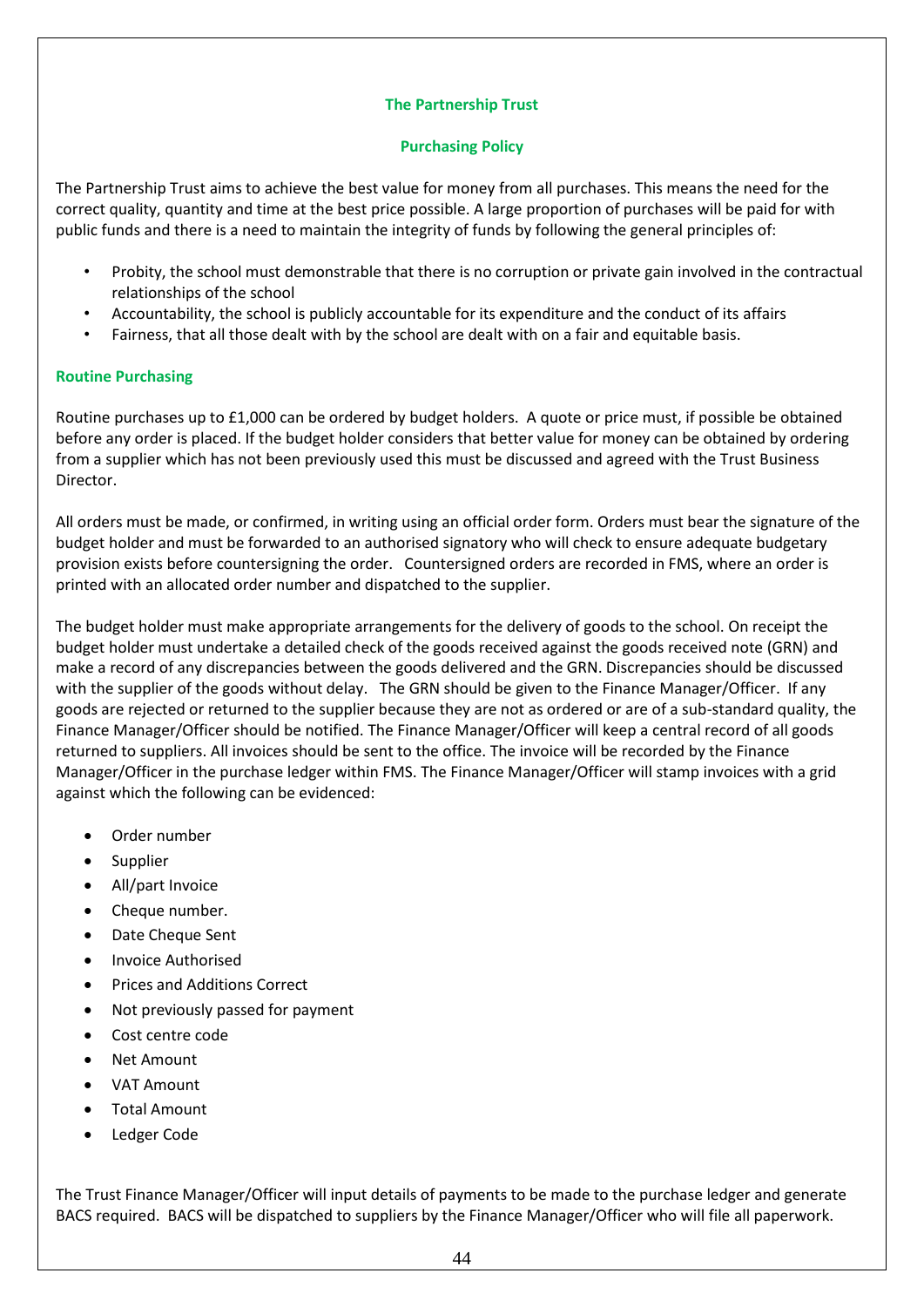BACs run are generated by the Finance Officer as invoices are already authorised. BACs runs are then 2<sup>nd</sup> authorised by the Trust Business Manager.

### **Ordering and Tendering for Contracts/Equipment**

| Value of a contract or purchase is below £5,000                  | Quotations or catalogue prices should be obtained<br>where possible, to demonstrate value for money.                                                                                                             |
|------------------------------------------------------------------|------------------------------------------------------------------------------------------------------------------------------------------------------------------------------------------------------------------|
| Value of a contract or purchase is between<br>£5,000 and £75,000 | At least three competitive written quotations<br>should be invited from suitable suppliers.<br>Written details of quotations obtained should be<br>prepared and retained by budget holders for audit<br>purposes |
| value of a contract or purchase is expected to<br>exceed £75,000 | At least three tenders should be invited from<br>suitable suppliers. Please refer to the tendering<br>policy for further guidance.                                                                               |

### **Authorisation**

Decisions on expenditure of a cumulative value can be authorised without the need for further consultation to the levels below. However, if the purchases will result in an overspend in the respective budget area, this should be discussed and agreed with the Chair of the LGB Committee.

| <b>Authorisation Limit</b> |                                |
|----------------------------|--------------------------------|
| Up to £5,000               | Deputy Head                    |
| Up to £10,000              | Headteacher                    |
|                            | <b>Trust Business Director</b> |
| £10,001 - £15,000          | <b>LGB</b>                     |
| £15,001 - £25,000          | <b>CEO</b>                     |
| £25,001 and above          | <b>Trust Board</b>             |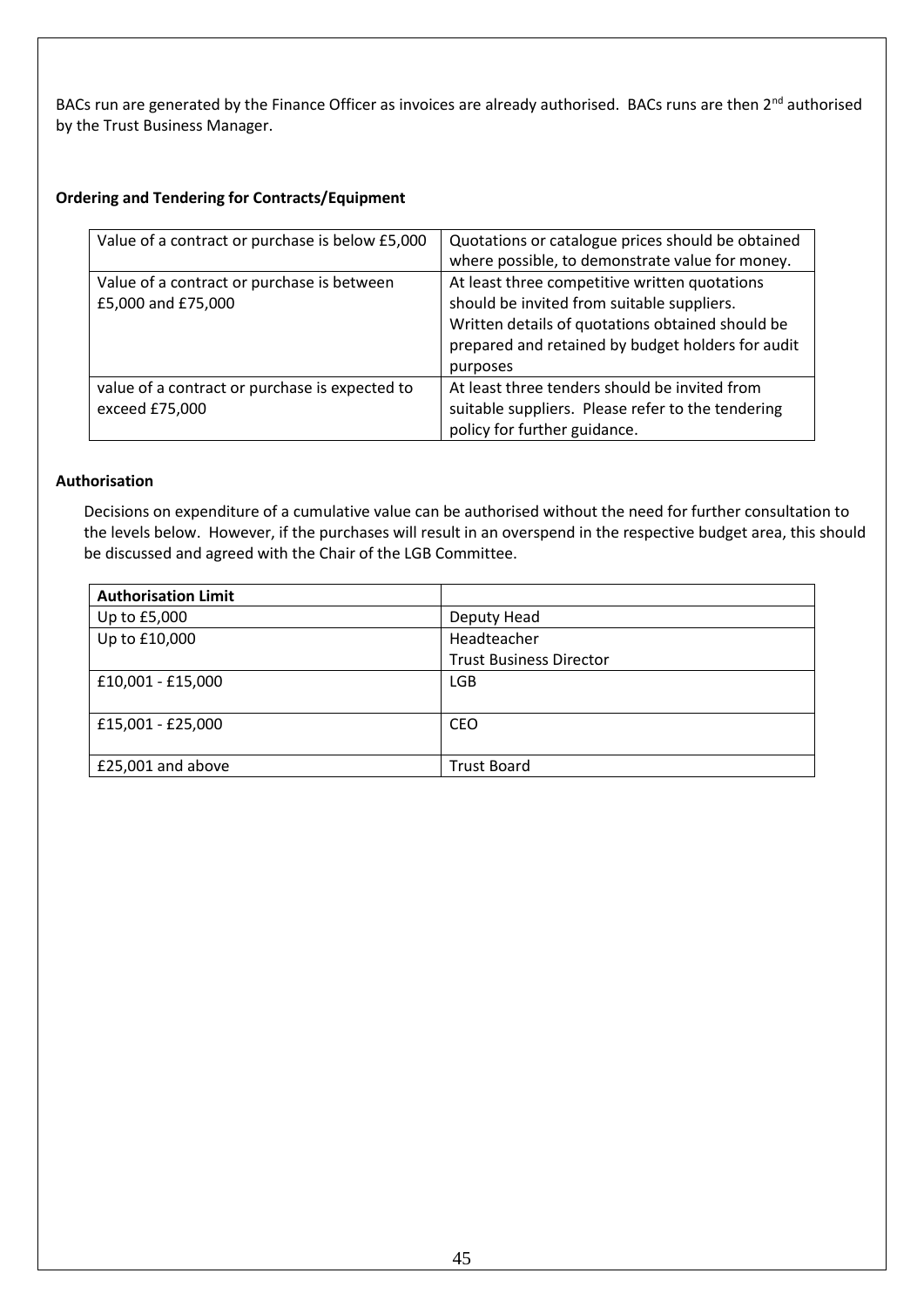### **The Partnership Trust**

### **Best Value Statement**

The Trustees and Governors of The Partnership Trust are committed to achieving Best Value in all decisions made. We use the principles of Best Value as they apply to securing continuous Developmentin the school and will:

- Regularly review the functions of the school, **challenging** how and why services are provided and setting targets and performance indicators for improvement;
- Monitor outcomes and **compare** performance with similar schools, neighbouring schools or within the school;
- **Consult** appropriate stakeholders before major decisions are made;
- Promote fair **competition** through quotations and tenders to ensure that goods and services are secured in the most economic, efficient and effective way;
- **Collaborate** with its partners in order to obtain high quality / good value goods and services.

The Governors will strive to ensure that the schools are using their resources effectively to meet the needs of pupils. The Best Value Statement will be updated annually to take account of school priorities.

The monitoring of Best Value activities will take place alongside the monitoring of the school budget and the School DevelopmentPlan / Ofsted Action Plan / Asset Management Plan*)* in the following ways:

• At meetings of the appropriate sub-committees who will meet to consider the options available for each action being evaluated.

This will ensure that adherence to Best Value principles can be demonstrated and progress will be reviewed regularly thus enabling the Governors to determine the extent of continuous improvement. The school will focus on:

• Education functions

- Care of pupils
- Staffing
- The school environment
- Resources
- Leadership and management
- Financial management.

When considering options for goods and services governors will undertake to evaluate "total life cost" where applicable.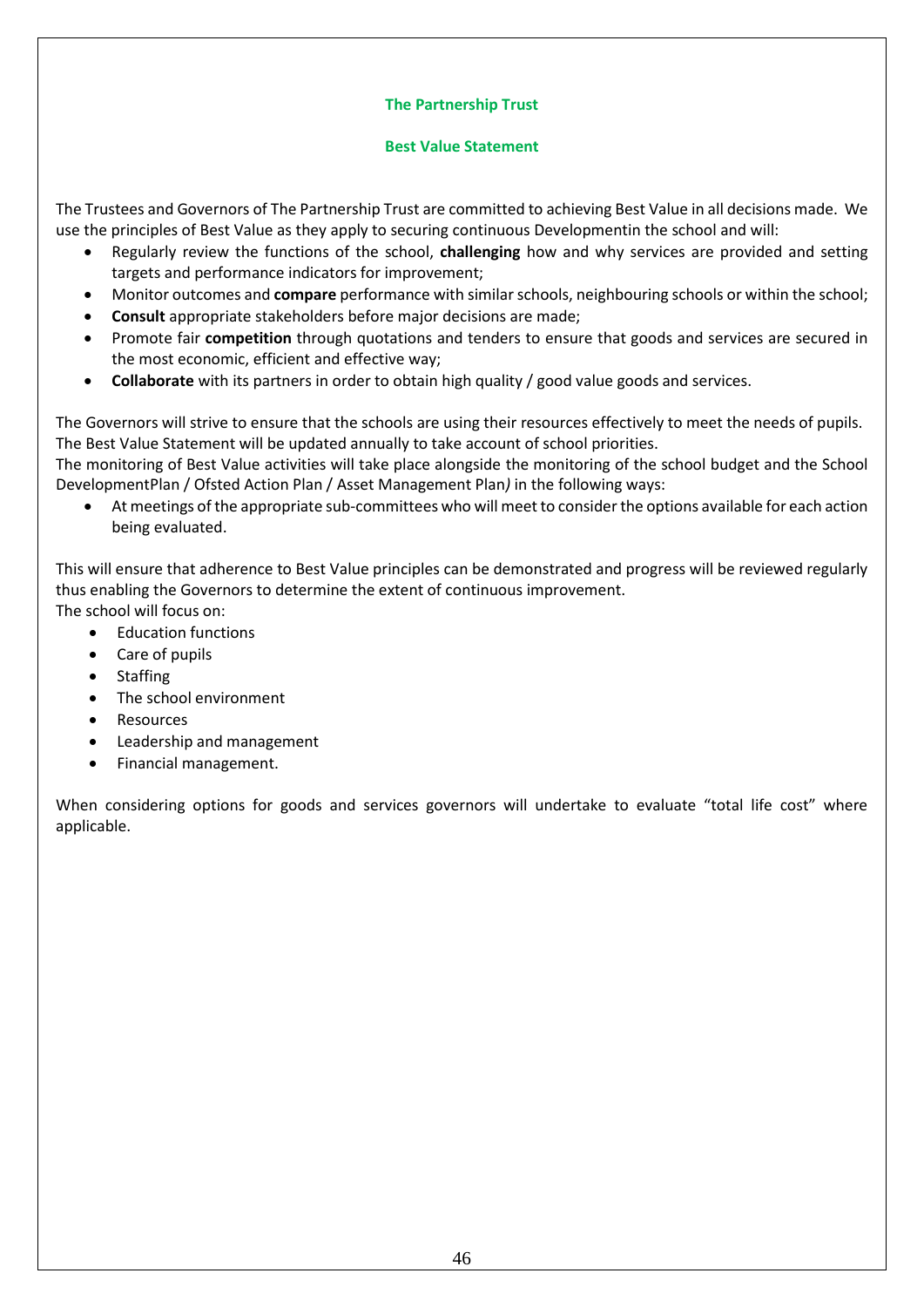### **The Partnership Trust**

### **Investment Policy**

#### **Purpose and scope**

The purpose of the Investments Policy is to set out the processes by which Academy trustees will meet their duties under the Academy's Articles of Association and Academies Financial Handbook issued by the EFA to invest monies surplus to operational requirements in furtherance of the Academy's charitable aims and to ensure that investment risk is properly and prudently managed.

### **Definition of duties**

The Academy's Articles gives Trustees the power "to expend the funds of the Trust in such manner as they shall consider most beneficial for the achievement of the Objects and to invest in the name of the Trust such part of the funds as they may see fit and to direct the sale or transposition of any such investments and to expend the proceeds of any such sale in furtherance of the Objects."

Whilst the Board of Trustees (Governing Body) has responsibility for the Trust's finances, the Scheme of Delegation approved by the Governing Body delegates responsibility to the Finance and Resources Committee: *To approve the Investments Policy to manage, control and track financial exposure, and ensure value for money; to review the trust's investments and investment policy on a regular basis.* 

The Trust Business Director is responsible for producing reliable cash flow forecasts as a basis for decision making. They are responsible for making investment decisions that comply with this Policy and for providing sufficient management information to the Audit and Finance Committee so it can review and monitor investment performance.

#### **Objectives**

The investment objectives are:

- to achieve best financial return available whilst ensuring that security of deposits takes precedence over revenue maximisation.
- Only invest funds surplus to operational need based on all financial commitments being met without the Academy bank account becoming overdrawn.
- By complying with this policy, all investment decisions should be exercised with care and skill and consequently be in the best interests of the Academy, commanding broad public support.

#### **Investment strategy**

Investment risk will be managed through asset class selection and diversification to ensure that security of deposits takes precedence over revenue maximisation.

For selection, assets will only be considered with banking institutions which have credit ratings assessed by Fitch and or Moody to show good credit quality.

To manage the risk of default, deposits should be spread by banking institution and be subject to a maximum exposure of £500,000 with any PRA authorised institution by the Bank of England (refer to Financial Conduct Authority (FCA). Whilst this exceeds the protection limit of £75,000 provided by the FCA it is accepted that it is not always practicable to find a sufficient number of investments of this size that meet the prudent criteria outlined in this policy.

#### **Spending and liquidity policy**

Decisions on how much to invest and how long to invest for, will be based on operational requirements, demonstrated by cash flow forecasts produced by the Director of Finance and Resources. The cash flow forecasts will take account of the annual budget and spending plans approved by the Governing Body and updated on a monthly basis.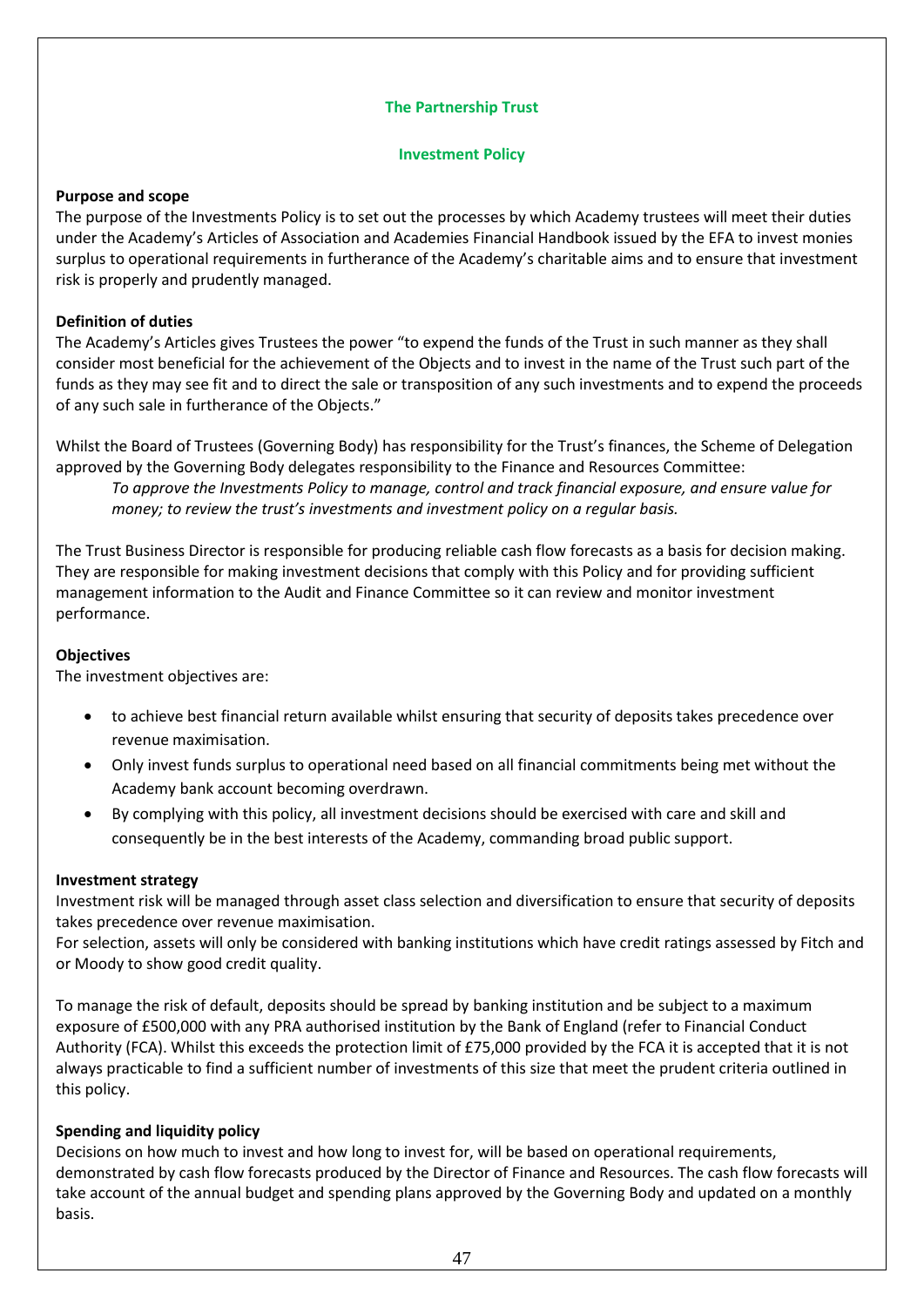A sufficient balance must be held in the current account so that the Academy's financial commitments can always be met without the bank account going overdrawn. The size of the balance will be determined by a forecast of future need and kept under review.

Investments for a fixed term should not normally exceed one year in order to provide flexibility for the following year's plans, unless a clear rationale is provided for exceeding one year to the benefit of the Academy.

### **Monitoring and review**

The Academy has authorised signatories, two of which are required to sign instructions to the deposit taking institution.

The Trust Business Director will monitor the cash position and cash flow forecast and report investments held and the performance of investments against objectives to the Audit and Finance Committee at appropriate intervals, depending on the terms of the investments. For example if investments are held one year then an annual report is appropriate.

This Investment Policy has been approved by the Audit and Finance Committee and will be reviewed on an annual basis to ensure continuing appropriateness.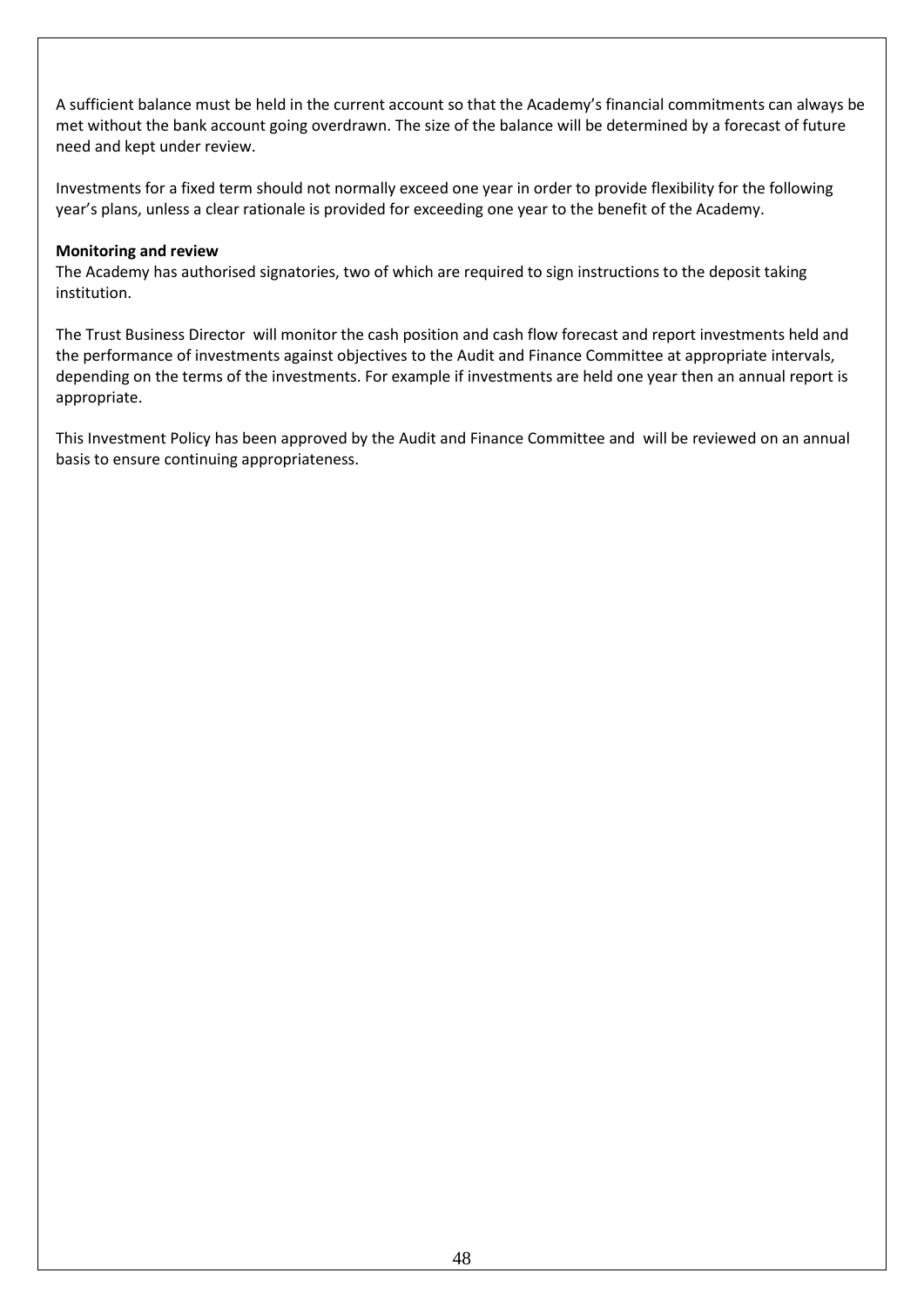### **The Partnership Trust**

#### **Reserves Policy**

### **Purpose of Policy**

The Partnership Trust, Multi Academy Trust (MAT) will determine and review the level of fund reserves and for what purposes funds will be maintained within the accounts.

The Trustees of The Partnership Trust plan for, manage and maintain an adequate level of financial reserves to meet the needs and identified risks of the organisation.

MAT reserves may be held for two main reasons

- 1. As contingency against financial risks and security
- 2. To meet planned commitments in future years.

#### **Free Reserves**

A working balance (carry forward) can be held to off -set the effect of uneven cash flows or a contingency held to cushion the impact of unexpected events, e.g., pay inflation higher than budgeted, catastrophic event or machinery breakdown, shortfall in grant income. This will be set to a maximum of 10% of the schools budget.

#### **General Reserves**

The MAT has determined that the appropriate level of general reserves will be set at the equivalent of one month's payroll cost in each school. This will be held to off-set the effect of uneven cash flows. The payroll commitment cannot be used without the authorisation of the Audit Committee.

#### **Committed Reserves**

Held for specific purposes to meet known or predicted requirements. Examples include:

- Equipment or infrastructure renewal
- Capital Programmes which span over a financial year, or reserves carried forward for large capital projects
- Asset management

#### **Expenditure of Reserves**

The amounts held will be agreed with Local Governing Bodies and the MAT audit committee. This will be reviewed on an annual basis.

Planned expenditure from reserves and unplanned release of funds can only be actioned after agreement by the Local Governing Body and approval from the MAT audit committee.

#### **Cash flow**

The Trust Business Manager is responsible for monitoring cash flow forecasts to ensure the schools have sufficient funds available to pay for day to day operations. If significant balances can be foreseen, steps can be taken to invest the extra funds. The value of these balances should equate to all or most of the reserves funds.The governors delegate the responsibility of identifying such accounts and values to be invested to the CEO, Executive Principal and Trust Business Manager.

#### **Monitoring of Reserves**

The level of reserves and balances will be monitored monthly and details notified to Local Governing Bodies and the MAT's Audit Committee. The actual level of reserves will be included in the year end annual accounts statements.

#### **Local Government Pension Scheme**

In accounting for the Local Government Pension Scheme, the MAT recognizes that there is a pension fund deficit which is included in unrestricted funds. This could in theory result in a deficit in unrestricted funds; however it must be stated than an immediate liability for this amount is not crystallized. The pension deficit will be dealt with by an increase in the employer's pension contribution over a period of years and the Three Year Plan and annual budgets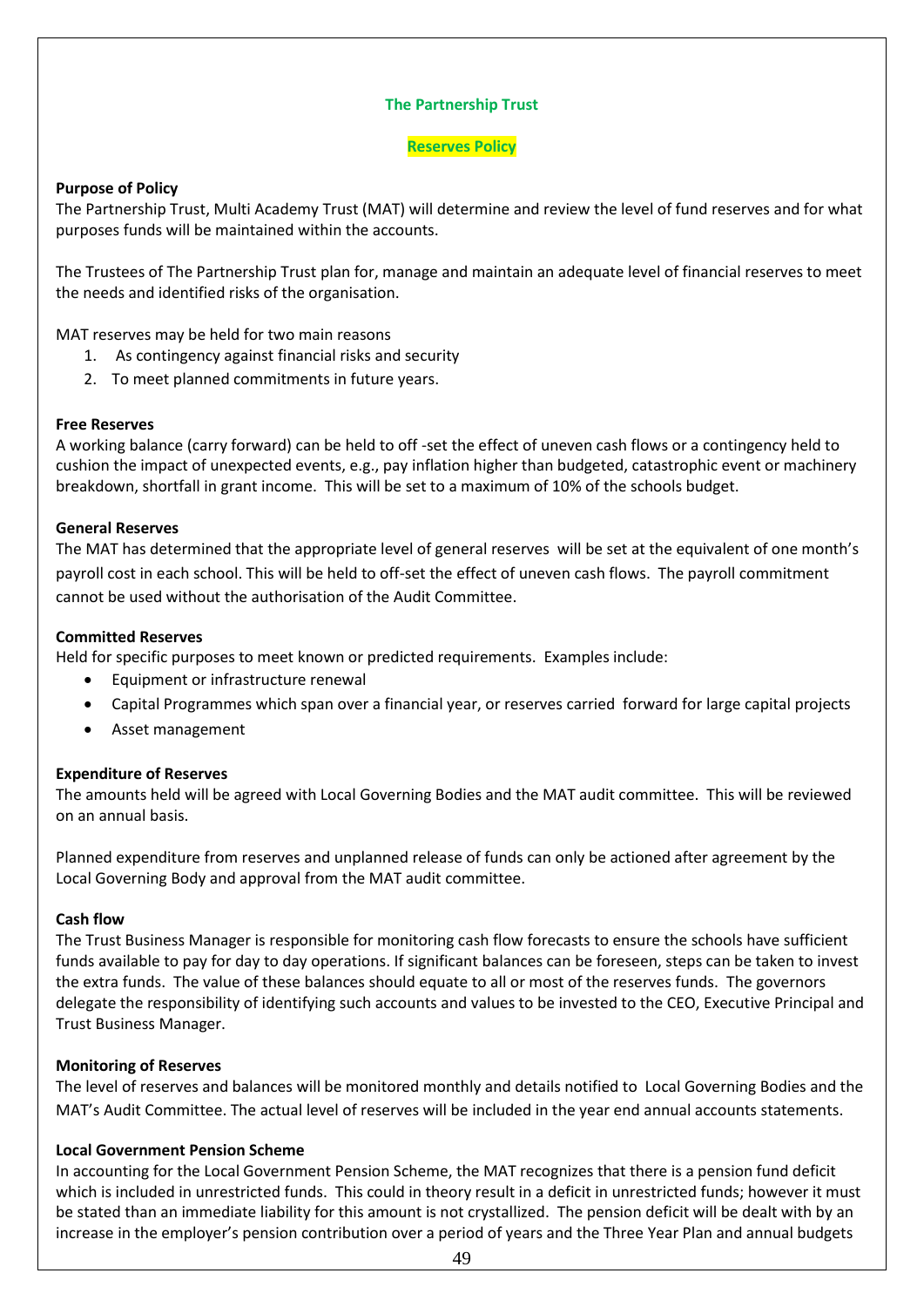must take into account these additional contributions. Therefore, whilst the deficit might not be eliminated, there should be no actual cash flow deficit on the fund, or direct impact on the uncommitted reserves of the School because of recognizing and accounting for the deficit.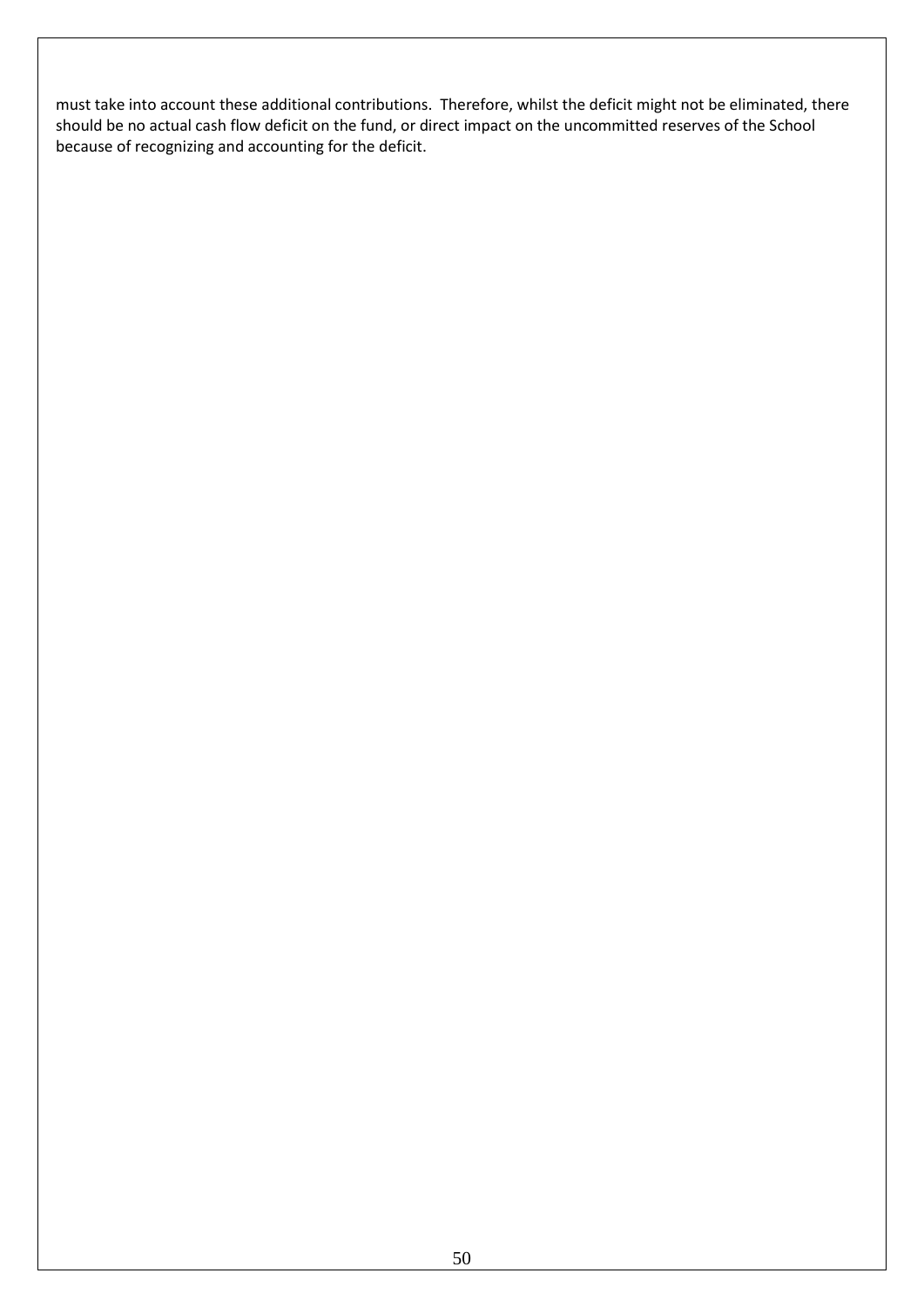### **The Partnership Trust**

### **CREDIT CARD POLICY**

### **Rationale**

### **1. Introduction – the Purchasing Card:**

**1.1** The Credit Card can be used as an alternative method of paying for goods that are not available through the normal purchase ordering system.

The Card offers the opportunity to improve both the focus and flexibility of purchasing procedures.

- **1.2** The School will receive a monthly statement detailing all transactions, for which one payment will be made to Nat West by Direct Debit, within 7 days.
- 1.3 A Cardholder will not be allowed to breach the rules contained within this manual regarding the use of the card.

If a VAT invoice is not obtained, then any VAT incurred cannot be reclaimed. In such circumstances, the expenditure must be allotted gross to the relevant expenditure code, until such time as a VAT invoice has been received.

#### **Policy Procedures**

### **2.**

- **2.1** To place an order using the credit card
	- *Ensure that the purchase is within your transaction limit (including VAT and carriage charges) and that your monthly expenditure limit has not been reached.*
	- *Determine whether the supplier can accept Mastercard and is VAT capable or not.*
	- *Order the goods from the supplier, quoting your Purchasing Card number and expiry date.*
	- *Require the supplier to provide a priced advice / delivery note, which must be marked "Paid by Mastercard".*
	- *If the supplier is not "VAT capable", it is important to request a VAT invoice, to support the transaction.*
	- *Update the Transaction Log with the purchase details*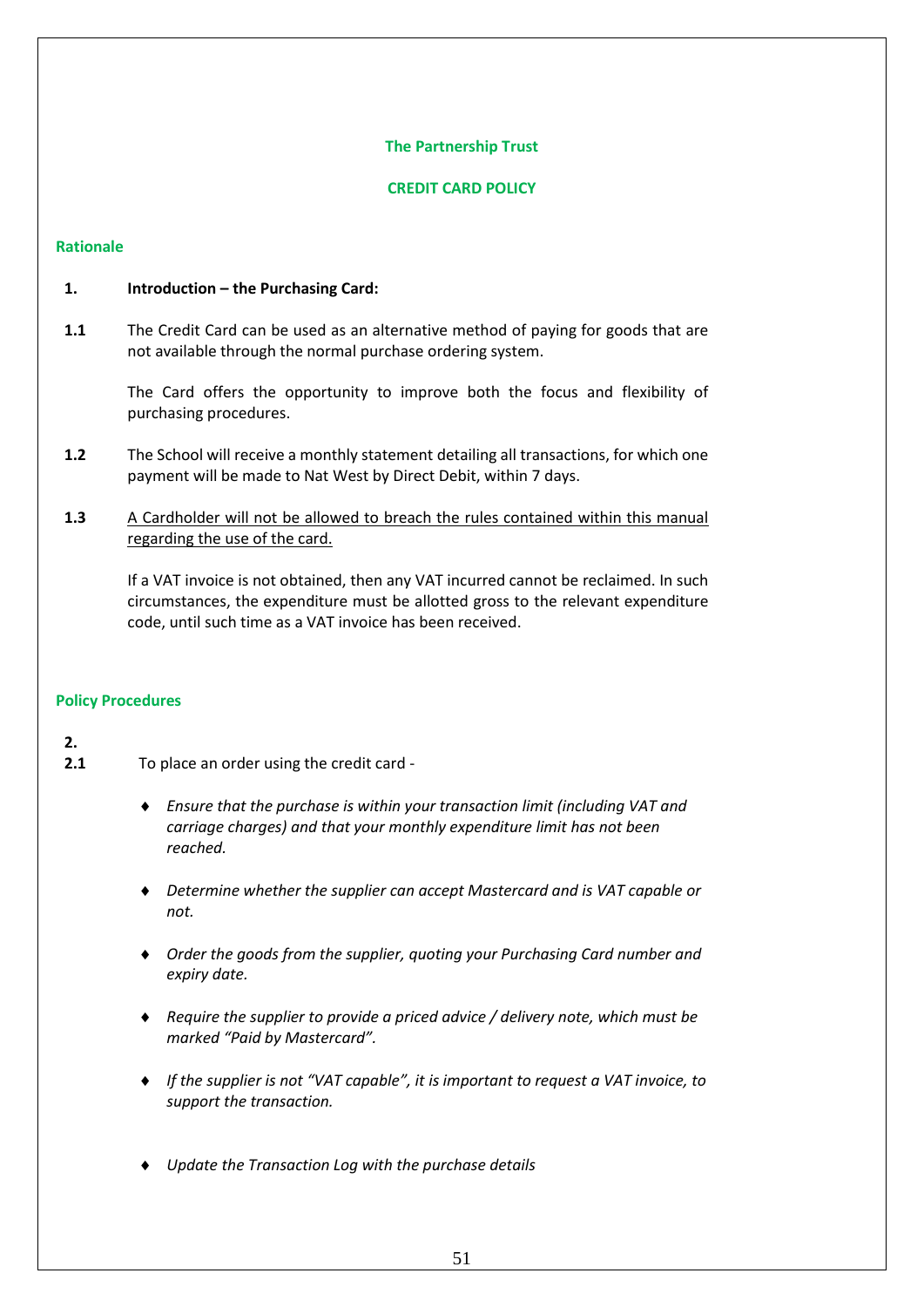**2.2** Official orders will not be raised through SIMS FMS when ordering goods through the Credit Card. In view of this, therefore, a commitment will not be raised in the School's accounts at the time the order is placed.

#### **3. Purchasing over the Internet**

- **3.1** The School can use the card to make purchases over the Internet. To enable a card to be used in this way, the following circumstances must apply:
	- The Audit Committee must give formal approval for the card/s to be used over the Internet,
	- The Audit Committee should indicate the maximum transaction limits that should apply to such purchases and which cardholders can purchase by this means (where the school has more than one Cardholder),
	- To use the card over the Internet in a way that is contrary to the guidelines, could lead to possible disciplinary action and withdrawal of the Card from that member of staff.
- **3.2** In the event of a problem arising over purchasing over the Internet, the Business Director must be informed immediately. A decision will then be taken as to what further action is required, either with the Supplier or via Natwest Card.

### **4. How to complete the Transaction Log:**

- **4.1** Details of each individual transaction must be entered onto a Transaction Log. This must include the VAT content of the transaction, if applicable.
- **4.2** A combined Transaction Log must be completed by each individual cardholder within the School.
- **4.3** A new Transaction log must be started each month, thereby ensuring that each monthly statement from Natwest is reconciled to a separate Log.
- **4.4** The Transaction log must include the following details:
	- Date of order,
	- Supplier name,
	- Short description of goods.
	- Account cost code,
	- Date goods received,
	- Net cost / VAT / gross cost,
	- Date details checked to Barclaycard statement,
	- Checked by (i.e. initials of person checking).
- **4.5** The cost details of each transaction (i.e. net cost / VAT / gross cost) will be entered on to the log at the time the order is placed. If these are not known at the time, the details should be entered when the priced delivery note is received.
- **4.6** The goods advice/delivery note must be checked to the actual goods received, by the appointed person at each school, and certified as correct by stating "goods received" and signed. This certified delivery note will be forwarded immediately to the appropriate Cardholder.
- **4.7** Should there be any discrepancies concerning the delivery, these must be identified by the appointed person at the school concerned and clearly indicated on the advice/delivery note.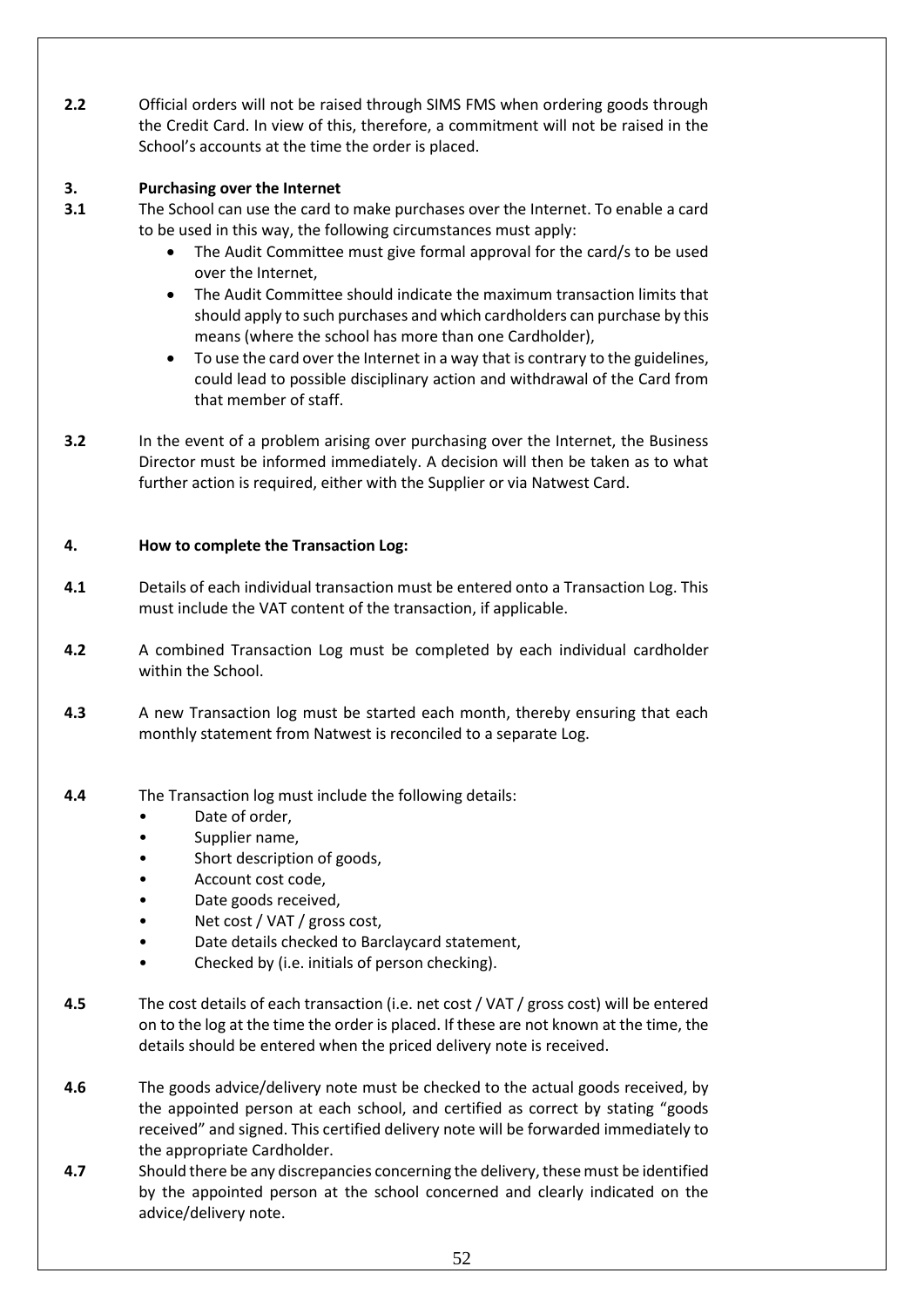- **4.8** On receipt of the goods advice/delivery note, the Cardholder will check all the details to the Transaction Log and complete the Log.
- **4.9** If any discrepancy is found, contact the supplier immediately to request a refund and VAT credit note. If the supplier refuses to issue a credit note pursue until agreement is reached. Enter details of the refund on your Transaction Log in red ink, remembering to deduct this credit from your total for the period.

### **5. Dealing with Problems with the Supply of Goods:**

- **5.1** If there is a problem with the quality and/or quantity of goods/services supplied, you must contact the supplier immediately to request a refund.
- **5.2** If the supplier agrees to issue a refund, you should update your Transaction Log with the credit and ensure receipt of a VAT credit note. In addition, you should ensure that the credit appears on your next Credit Card statement.
- **5.3** If agreement cannot be reached with the supplier, you should contact Natwest Credit card in order that they can pursue the matter and obtain a refund if appropriate. This also applies in cases where suppliers go into administration/close down etc. and you have not received your order.

### **6. Reconciling the Monthly Purchasing Card Statement**

- **6.1** Natwest, each month, will send a purchasing card expenditure statement directly to each cardholder within the School. It is important that this statement is thoroughly checked, as soon as it is received, to determine its accuracy and is reconciled to the Transaction Log.
- **6.2** In particular, the following procedures must be followed:
	- On receipt of the statement, check that the details of each transaction correspond with the details on your Transaction Log.
	- Check that there are no erroneous entries on either the Log or Statement.
	- Check that the amounts charged on the Statement match the Log.
	- Entries recorded on the Log towards the end of the month, which are outstanding on the Statement, should be carried forward onto the following month's Log.
	- When you have reconciled the monthly Natwest statement to your Transaction Log, the Statement, Log, any correspondence and the delivery / advice notes must be filed together.
	- The Log must be signed and dated by the Finance Officer and checked by either the Principal/Business Director
	- Each month, the Transaction Log, Credit card Statement and advice / delivery notes must be checked by the Cardholder's Manager (or other appointed person). Following this review, this person must certify the Transaction Log.
	- It is the Cardholder's responsibility to ensure that the details on each monthly statement are correct and that any discrepancies are rectified with the supplier.
	- If a discrepancy is identified which concerns a transaction not generated by the Cardholder, the details should be passed immediately to the Credit Card Administrator within the School, who will resolve the matter with the credit card direct and inform you of the outcome. Note – the Cardholder and the Administrator can be the same person.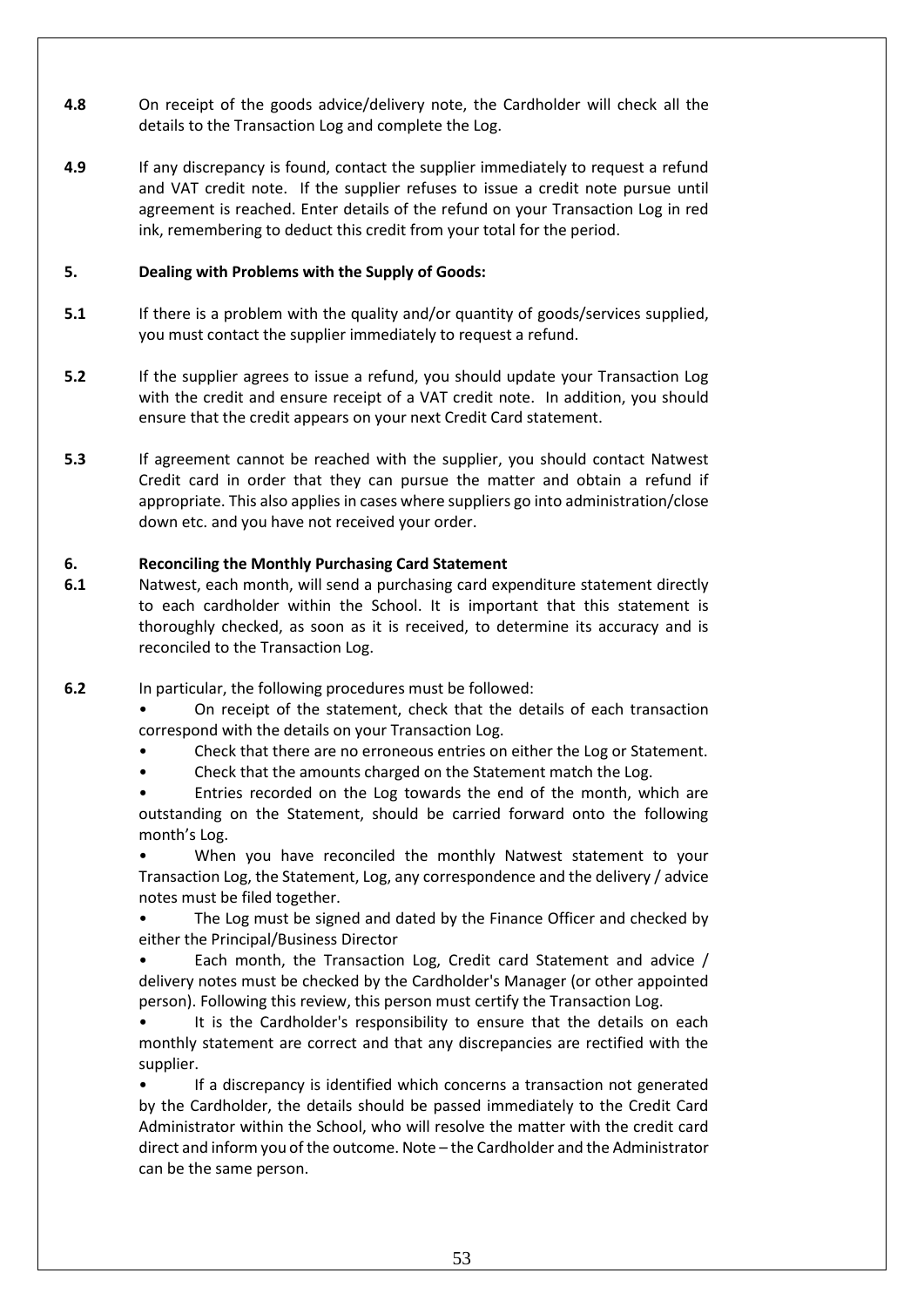**6.3** If a VAT invoice is not obtained, then any VAT incurred cannot be reclaimed. In such circumstances, the expenditure must be allocated gross to the relevant expenditure code, until such time as a VAT invoice has been received.

### **7. Accounting Arrangements:**

- **7.1** Official orders are not raised through SIMS FMS when ordering goods through the Credit Card. In view of this, therefore, a commitment will not be raised in the School's accounts at the time the order is placed.
- **7.2** When the School receives its Bank Statement showing the Direct Debit payment to credit card, cash book journals will need to be carried out in order to post the expenditure details to the School's SIMS FMS accounts. These journals will require appropriate postings to both the ledger and VAT codes.

### **8. Card Security/Cardholder Responsibility:**

**8.1** • Every new Cardholder, on receipt of their Credit Card, will be required to sign an Employee Undertaking accepting responsibility for their Card and confirming that they will adhere to the procedures and controls documented in this manual.

• It is the Cardholder's responsibility to ensure that the card is kept in a safe place at all times.

• The card must only be used to purchase goods or services on behalf of the School. The card must only be used by the named Cardholder unless the School has a local protocol in place for other staff to have access to the card.

• Normally, if the Cardholder is absent from work and any deputy / colleague is not a cardholder, existing manual purchase order and invoice payment procedures must be followed during this absence.

• Any misuse of cards will be treated as gross misconduct and subject to normal disciplinary procedures.

- **8.2** The Cardholder must sign the back of his/her Card in the space provided, immediately on receipt.
- **8.3** If the Cardholder is leaving the School, it is the responsibility of the Principal to ensure that the Purchase Card is handed in and immediately cancelled when this person leaves. Company Natwest Card must be notified immediately and instructed to cancel the Card, by the School's "System Administrator", the person nominated on the School's original Organisation Application Form. Once cancelled with the bank, the Card must be cut into pieces and disposed of appropriately.

### **9. Loss/Theft of Card:**

**9.1** In the event of loss or theft of your card, you must inform Natwest Bank immediately by telephone.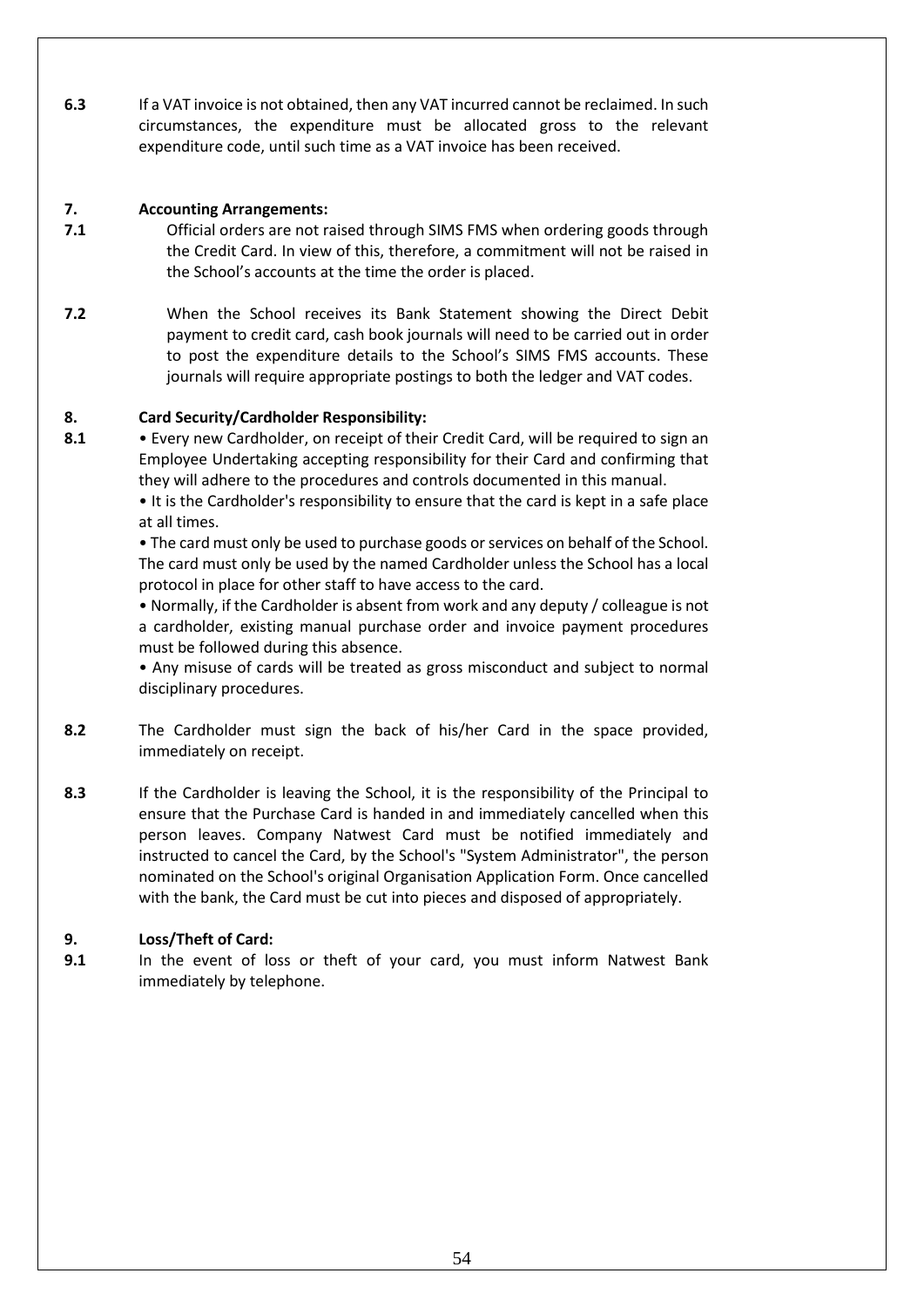### **The Partnership Trust Gifts and Hospitality Policy**

### **Why do we have guidance on gifts and hospitality?**

Your conduct as a member of staff or a governor should never lead anyone to question your interests, or lead anyone to think that you have been influenced by gifts and hospitality. This is important because your own personal reputation and that of the School could be seriously affected if you inappropriately accept a gift or hospitality. It is also a criminal offence to demand or accept a gift or reward in return for allowing you to be influenced as a part of the school. This is why the school has guidance which applies to all staff and governors on gifts and hospitality.

### **What is a gift?**

A gift is any item or service that you receive free of charge. It also includes any goods or services which you personally are offered at a discounted rate or on terms not available to the general public.

#### **What is hospitality?**

Hospitality is the offer of food, drink, accommodation or entertainment or the opportunity to attend any cultural or sporting event on terms not available to the general public.

### **What gifts or hospitality can be accepted without any approval?**

You can accept gifts and hospitality, which are small gestures and have a value of £25 or less, without the approval of the Headteacher. Gifts and hospitality of this nature do not need to be recorded in the school's Gifts and Hospitality Register.

### **What things should I think about before I decide what to do?**

You should treat with caution any offer of gift or hospitality made to you personally. In particular, think about whether there is a benefit to the school in you accepting, the scale, amount, frequency and source of the offer, the timing of the offer in relation to forthcoming decisions and whether accepting could be misinterpreted as a sign of your, or the school's, support or favour.

#### **What gifts or hospitality need approval from the Headteacher or Chair of Trustees?**

Any gift or hospitality which is more than just a token, defined as a having a value of more than £30, should be politely refused or returned. You must have the prior written approval of the Headteacher if you decide to accept something which has more than this value. This should only be in exceptional circumstances. If you or your Headteacher has any concerns or doubts about the public perception that might be attached to accepting any gift or hospitality, then you must refer it to the Chair of Trustees.

#### **What gifts or hospitality should never be accepted?**

You must never accept;

\_ cash or monetary gifts.

\_ gifts or hospitality offered to your husband, wife, partner, family member or friend

\_ gifts or hospitality from a potential supplier or tenderer in the immediate period before tenders are invited or during the tender process.

Lavish or extravagant gifts or hospitality, even if they relate to activities in your own time.

### **What should I do if I receive a gift without warning?**

If you estimate that the gift is more than just a token you should politely and courteously decline the gift.

If you feel that it would not be appropriate to do this, you should refer the matter to your Headteacher as soon as possible and let the Headteacher decide what you should do with the gift.

Your Headteacher may decide to return the gift, may ask the Chair of Trustees for a view, or may donate the gift to a worthy local cause.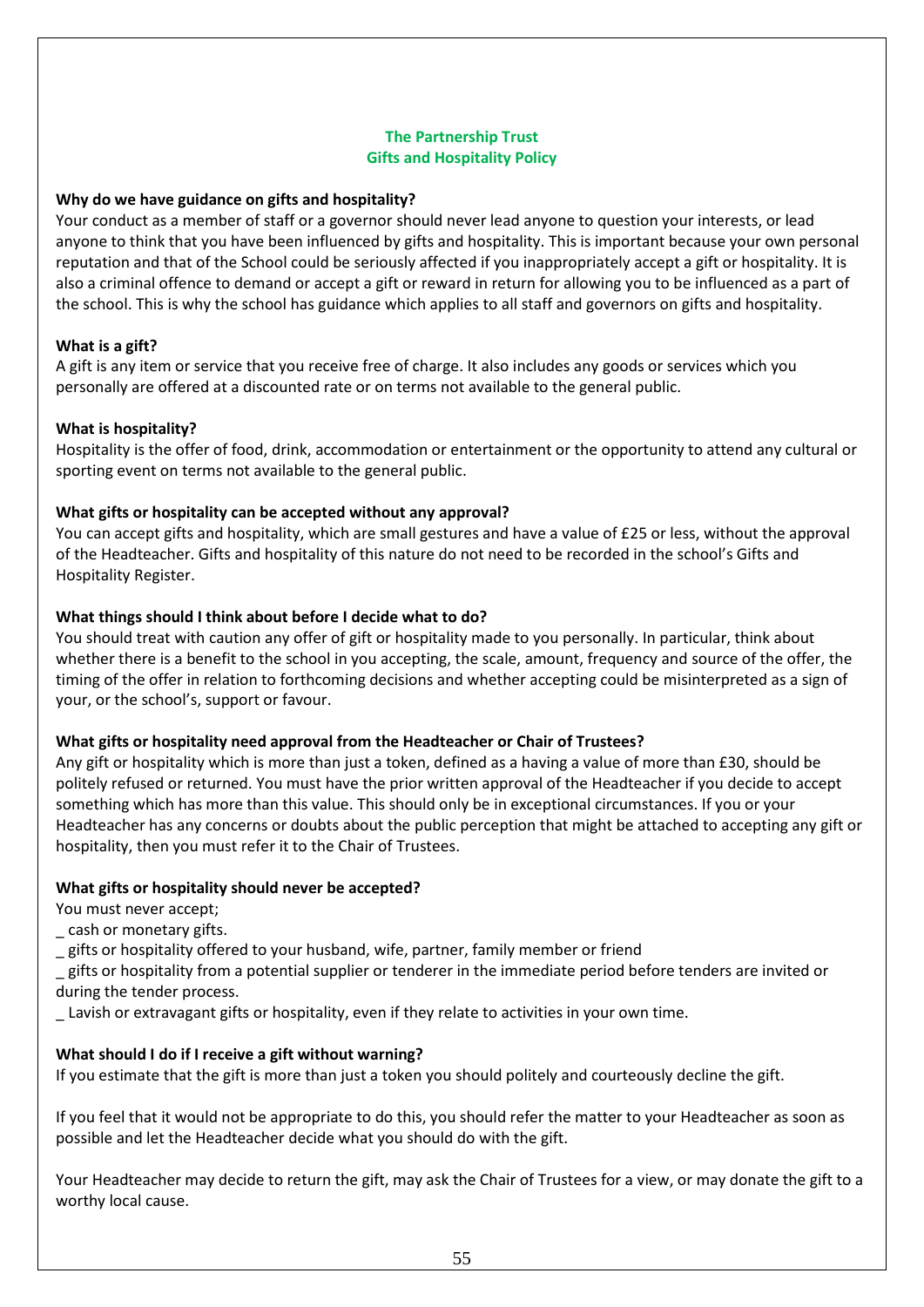### **What should I do if I get offered a gift or hospitality?**

You must make sure that all offers you receive which have a value of more than £30 are recorded in the school's Gifts and Hospitality Register, which is kept in the school office.

### **Do I need to record offers that I decline?**

Yes – all offers of gifts or hospitality, which have a value of more than £30, must be recorded in the school's register, even if you don't accept.

### **What should I do if I am in doubt?**

If in doubt, always speak to the Headteacher. It is your responsibility to follow the school's guidance on gifts and hospitality and to justify why you chose to accept a gift or hospitality offered to you.

### **What would happen to me if I didn't follow the guidance?**

The school could take disciplinary action against you if you failed to follow the guidance.

| <b>DO</b>                                   | <b>DON'T</b>                                        |
|---------------------------------------------|-----------------------------------------------------|
| Read and follow the guidance on gifts       | Accept any gifts or hospitality which have a        |
| and hospitality.                            | value of more than £25 without the approval         |
|                                             | of the Headteacher, or the Chair of                 |
| Seek advice from the Headteacher or         | Trustees as necessary.                              |
| Chair of Trustees if you are in doubt.      |                                                     |
|                                             | Accept gifts or hospitality in the immediate        |
| Record all offers of gifts and hospitality  | period before tenders are invited or during         |
| which have a value of more than £30 in      | the tender process.                                 |
| the School's register, whether accepted     |                                                     |
| or not.                                     | Accept cash or monetary gifts.                      |
|                                             |                                                     |
| Treat with caution any gifts or hospitality | Accept a gift or hospitality as an inducement       |
| offered to you and think very carefully     | or reward.                                          |
| before accepting anything.                  |                                                     |
|                                             | Accept gifts or hospitality unconnected to          |
| Take into account what the public's         | your work, even if the hospitality is taken in      |
| perception would be in deciding whether     | your own time.                                      |
| or not to accept a gift or hospitality.     |                                                     |
|                                             | Accept a gift or hospitality which you or a         |
| Consider whether the offer is               | member of the public would think is lavish,         |
| proportionate in deciding whether or        | extravagant or excessive, even if the               |
| not to accept hospitality from an outside   | hospitality is taken in your own time.              |
| body.                                       |                                                     |
|                                             |                                                     |
| Err on the side of caution when deciding    | Accept gifts or hospitality offered to your         |
| whether to accept a gift or hospitality. If | husband, wife, partner, family member or<br>friend. |
| the thought of the acceptance makes         |                                                     |
| you uncomfortable, do not accept.           |                                                     |
| Consider paying for yourself if offered     |                                                     |
| any hospitality by a supplier or third      |                                                     |
| party.                                      |                                                     |
|                                             |                                                     |
|                                             |                                                     |
|                                             |                                                     |
|                                             |                                                     |

### **THE DO's and DON'T's**